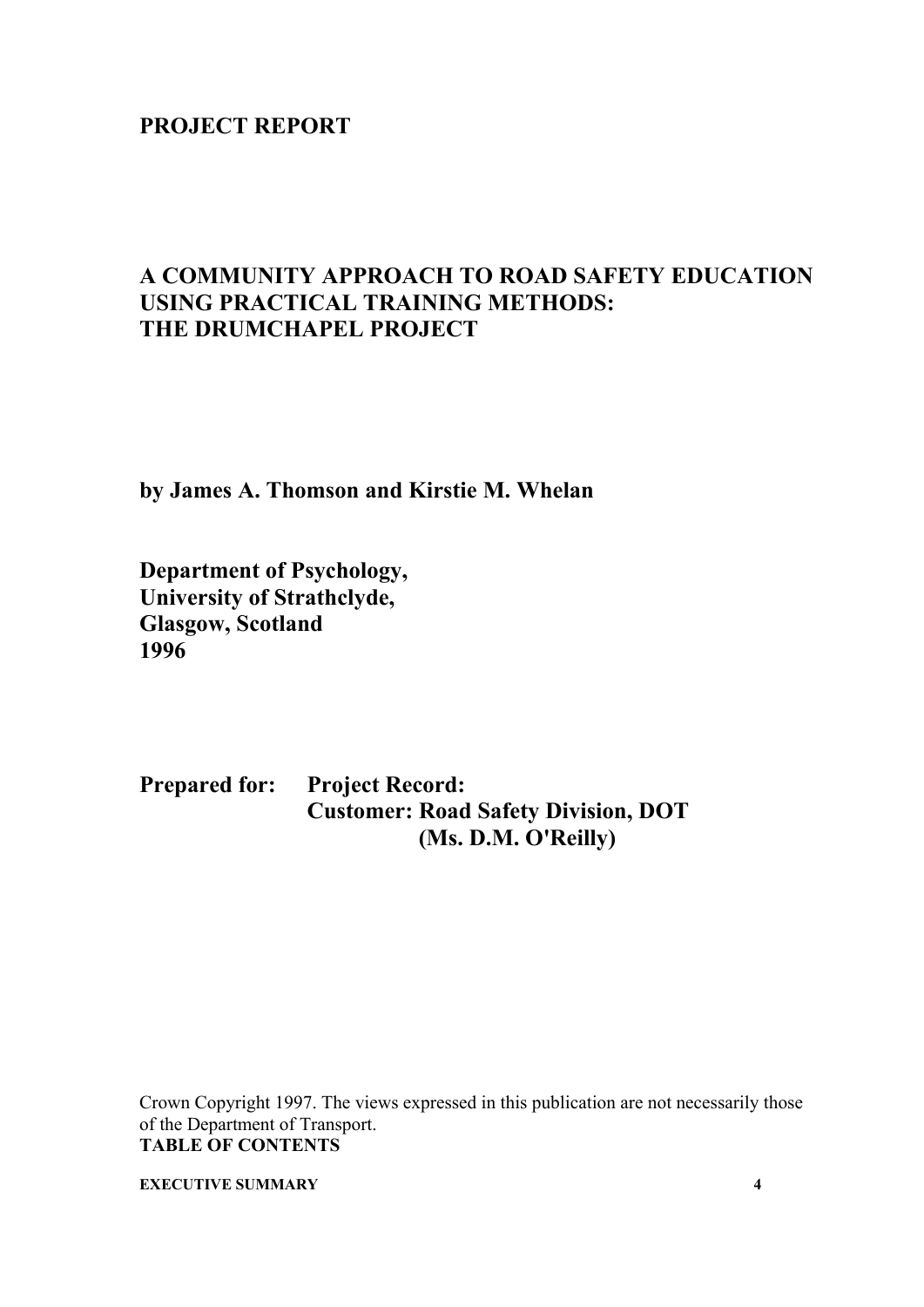| <b>1.0 INTRODUCTION AND BACKGROUND</b>                       | 6  |
|--------------------------------------------------------------|----|
| 1.1 Theoretical Rationale                                    | 6  |
| 1.2 Increasing Parental Participation                        | 7  |
| 1.3 The Drumchapel Project                                   | 8  |
| 1.4 The Skills To Be Taught                                  | 8  |
| 1.5 Project Aims                                             | 9  |
|                                                              |    |
| <b>2.0 THE TARGET COMMUNITY</b>                              | 9  |
| 2.1 Child Pedestrian Accidents in Drumchapel                 | 10 |
| <b>3.0 GENERAL METHODOLOGY</b>                               | 11 |
| <b>3.1 Volunteer Recruitment</b>                             | 12 |
| <b>3.2 Volunteer Training</b>                                | 12 |
| 3.3 Project Launch                                           | 13 |
| <b>3.4 Numbers Trained</b>                                   | 13 |
|                                                              |    |
| <b>4.0 CHOOSING SAFE PLACES AND ROUTES TO CROSS THE ROAD</b> | 14 |
| 4.1 Rationale                                                | 14 |
| 4.2 Training Aims                                            | 15 |
| 4.3 Subjects                                                 | 15 |
| 4.4 Setting                                                  | 15 |
| <b>4.5 Evaluation Procedure</b>                              | 16 |
| 4.5.1 Pre and post-testing                                   | 16 |
| 4.5.2 Scoring                                                | 17 |
| <b>4.6 Training Procedure</b>                                | 17 |
| 4.7 Safe Places Results (Year 1)                             | 19 |
| 4.7.1 Main Effect Of Training                                | 19 |
| 4.7.2 Effect Of Number Of Training Sessions                  | 22 |
| 4.7.3 Individual Differences And Their Effect On Training    | 23 |
| <b>4.8 Discussion</b>                                        | 25 |
| 5.0 CHOOSING SAFE PLACES AND ROUTES TO CROSS (YEAR 2)        | 27 |
| 5.1 Subjects                                                 | 27 |
| 5.2 Safe Places Results (Year 2)                             | 27 |
|                                                              |    |
| <b>6.0 CROSSING SAFELY AT PARKED VEHICLES</b>                | 29 |
| <b>6.1 Rationale</b>                                         | 29 |
| 6.2 Training Aims                                            | 29 |
| <b>6.3 Training Method</b>                                   | 30 |
| 6.4 Setting                                                  | 31 |
| <b>6.5 Training Procedure</b>                                | 31 |
| 6.6 Subjects                                                 | 31 |
| <b>6.7 Evaluation Procedure</b>                              | 31 |
| 6.7.1 Pre And Post-Testing                                   | 31 |
| 6.8 Parked Cars Results (Year 1)                             | 32 |
| 6.9 Parked Cars Results (Year 2)                             | 34 |
| 6.10 Discussion                                              | 36 |
| <b>7.0 CROSSING SAFELY NEAR JUNCTIONS</b>                    | 37 |
| 7.1 Rationale                                                | 37 |
| <b>7.2 Training Aims</b>                                     | 38 |
| <b>7.3 Training Method</b>                                   | 38 |
| 7.4 Setting                                                  | 39 |
| <b>7.5 Training Procedure</b>                                | 39 |
| 7.6 Subjects                                                 | 39 |
| <b>7.7 Evaluation Procedure</b>                              | 40 |
| 7.8 Junction Results (Year 2)                                | 40 |
| 7.8.1 Main Effect of Training                                | 40 |
|                                                              |    |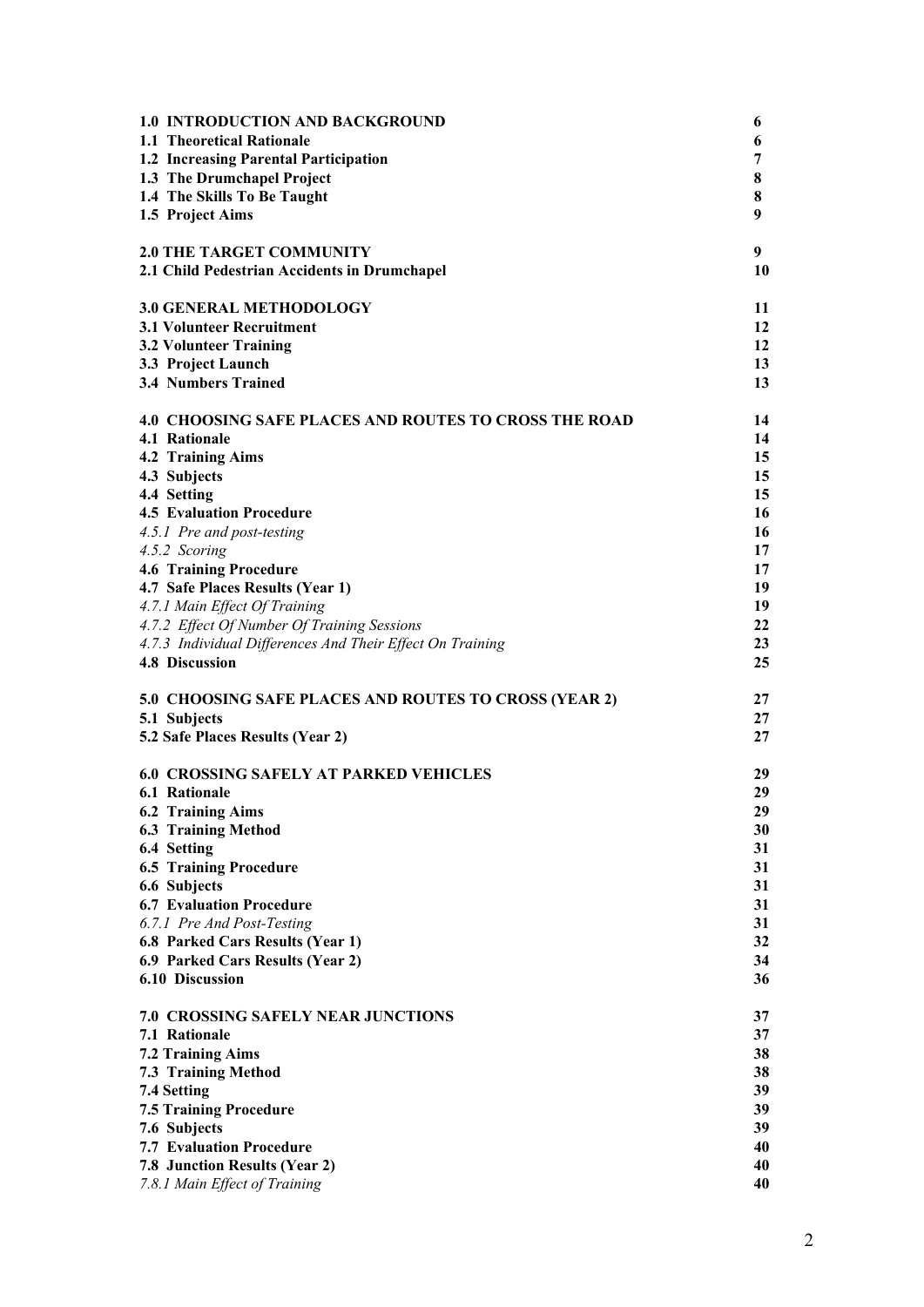| 7.8.2 Effect of previous training on pre-test performance at junctions                               | 41             |
|------------------------------------------------------------------------------------------------------|----------------|
| 8.0 OBSERVATIONS OF PEDESTRIAN ACTIVITY                                                              | 43             |
| <b>9.0 SUMMARY AND CONCLUSIONS</b><br>9.1 The Effectiveness Of Parents As Trainers<br>9.2 Conclusion | 45<br>45<br>46 |
| <b>10. ACKNOWLEDGEMENTS</b>                                                                          | 47             |
| 11. REFERENCES                                                                                       | 48             |

#### **LIST OF TABLES**

**Table 1.1.** *Child pedestrian casualty rates 1990* 

**Table 1.2.** *Number of children allocated to the trained, tested and control groups in the different phases of the project.*

**Table 4.1.** *Proportion of judgements falling into each safety category as a function of training and test phase.* 

**Table 4.2.** *Mean proportion of safer (C+D) routes constructed by children before and after training).*

**Table 4.3.** *Pre-test and difference scores as a function of training.*

**Table 4.4.** *Mean pre-test, post-test and difference scores as a function of number of training sessions.* 

**Table 4.5.** *Mean difference scores as a function of pre-test scores for both trained and control samples.* 

**Table 4.6.** *Proportion of C and D scores as a function of training and test phase: a comparison with Thomson et al. (1992).* 

**Table 5.1.** *Median proportion of unsafe (A+B) and safer (C+D) routes constructed by children before and after training.* 

**Table 5.2.** *Median pre-test, post-test and difference scores as a function of number of training sessions.* 

**Table 6.1.** *Proportion of children exhibiting the target behaviours during crossing at parked cars before and after training (Year 1).* 

**Table 6.2.** *Proportion of children exhibiting the target behaviours during crossing at parked cars before and after training (Year 2).* 

**Table 7.1.** *Proportion of children exhibiting the target behaviours during crossing at junctions before and after training (Year 2).* 

**Table 7.2.** *Proportion of children exhibiting the target behaviours in junction pre-test as a function of previous training* 

#### **LIST OF FIGURES**

*.* 

**Figure 1.1** *Schematic representation of the experimental design.* 

**Figure 4.1.** *One of the sites used in the study, showing starting points and destinations. Arrows show examples of routes children might construct.* 

**Figure 4.2.** *Scoring system used in assessing children's roadside judgements during pre- and post-testing.* 

**Figure 4.3.** *Example of the training procedure used in learning to choose a safe site to cross the road.* 

**Figure 6.1.** *The strategy for crossing safely at parked vehicles.*

**Figure 8.1.** *Effectiveness of parent volunteers versus 'experts' in training children to find safe routes to cross the road.*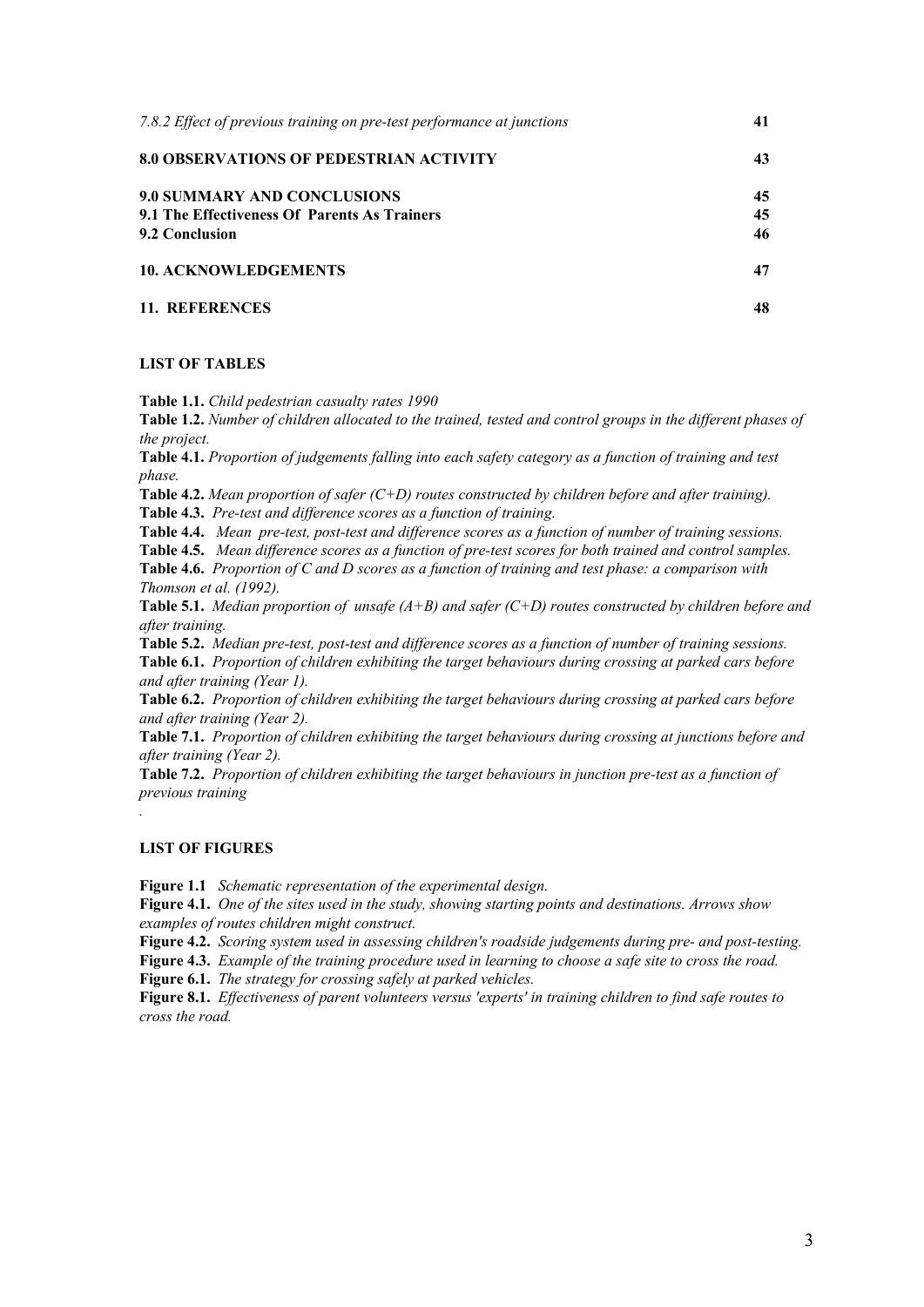## **EXECUTIVE SUMMARY**

Research shows that practical training methods, in which children receive guided experience of solving traffic problems in realistic traffic situations, are amongst the most effective in improving children's pedestrian competence. However, practical training is both time consuming and labour intensive, making it difficult to capitalise on the strengths of the method. The report describes a solution to this problem by adopting a community participation approach in which local volunteers carried out all roadside training, working in co-operation with schools and project staff. The project took place in an area of Glasgow known for its exceptionally high child pedestrian accident rate. The aims of the project were as follows:

- • *to teach three pedestrian skills to 5-7 year old children, using practical training methods.*
- • *to arrange for training to be undertaken by local volunteers, recruited and trained by project staff.*
- • *To evaluate the effectiveness of the programme by assessing the extent to which it led to improvements in children's traffic judgements and behaviour.*
- • *To monitor the problems encountered in running such schemes and to consider the feasibility of introducing them on a wider scale.*

Volunteers were recruited through local schools, community organisations and by word of mouth. Over 100 volunteers took part in at least one training phase over the 30-month duration of the project. Volunteers acquired the necessary proficiency at half day training courses in which they both observed good teaching practice and gained experience of teaching under the guidance of project staff. Separate courses were designed for each of the three skills covered by the scheme and were run in each of the 10 schools in the area.

Skills were chosen on the basis of their relation to accident rates and their known lack of development in young children. They form a coherent group that can be taught progressively over an 18-24 month period. The chosen skills were:

- • *Learning to identify dangerous roadside locations, and learning how to construct routes through the traffic environment that avoid them.*
- • *Learning how to cross safely at parked vehicles.*
- • *Learning how to cross safely near intersections.*

All training took place at designated sites in the streets near children's schools in sessions lasting 25-30 minutes. Children were taught in small groups (of two or three) and received between four and six training sessions on a roughly weekly basis. Trainers maximised children's participation by using open questioning techniques and encouraging cooperation between children wherever possible. Such techniques are known to be more effective in promoting conceptual growth than didactic teaching methods. In total, more than 750 children received training over the duration of the project. To assess how effective training had been, a 30% sample of trained children undertook a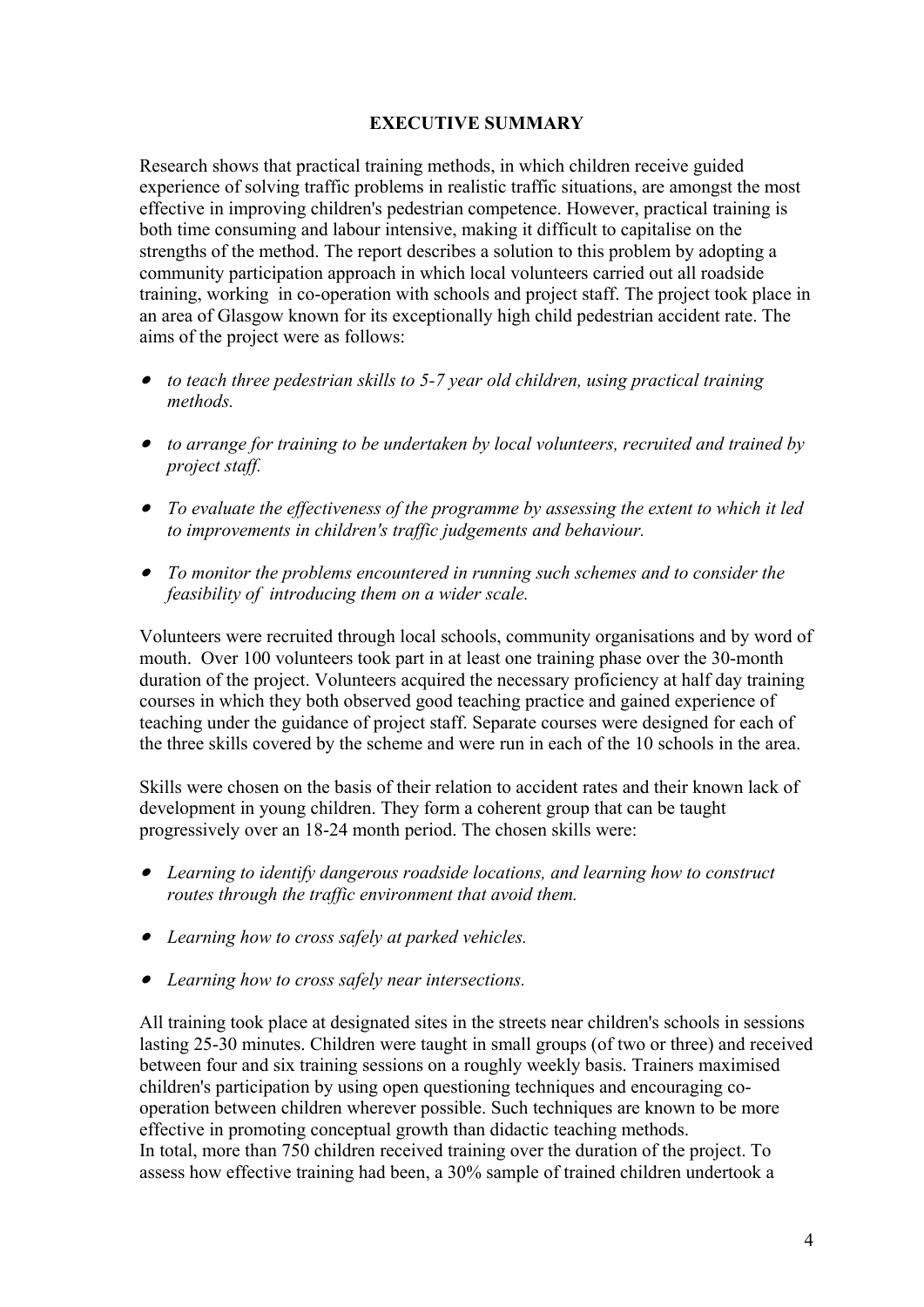series of roadside tests both before and after training. We also tested a matched sample of control children who did not undertake the training programme. In all three skills, the judgements and behaviour of trained children improved substantially following training. They were much more likely to choose safe locations to cross the road; used a greatly improved strategy when crossing at parked vehicles; and were able to deal effectively with a range of intersections. Moreover, these benefits were maintained over a two month period after training ended, showing that the improvements were robust. The judgements of trained children also appeared to be underpinned by better conceptual understanding, making them able to deal with novel situations in a relatively flexible manner. By comparison, improvements in control children were much more modest. Although there was slight improvement, especially after the second post-test, this was well behind that achieved by trained children and was also conceptually weaker. The improvement seen in this group probably reflects the experience gained informally during the programme of pre and post-testing. However, at the observed rate of growth, it seems unlikely that this group would attain the level of trained children for several years.

It was not possible to assess the effectiveness of volunteers on an individual basis but, taken as a group, the results they achieved were easily comparable to those achieved by highly qualified staff in earlier studies. Although volunteers were not selected on the basis of having any particular 'qualification' other than an interest in the wellbeing of children in Drumchapel, when given clear instructions about what they were trying to achieve together with a small amount of experience of working with children, they were able to translate this into action rather effectively. This shows that volunteers from deprived communities can play a central role in road safety provision, providing they have been properly prepared for the job. Given the importance of practical training, they must be considered an extremely valuable 'resource'.

Of course, the benefits of involving local people in road safety extend well beyond these narrow objectives. Involving volunteers improves contact between the community and the school more generally, which is desirable in itself. It also involves the community directly in the process of finding solutions to its own problems rather than relying on 'experts' drafted in from outside. This in turn helps to raise morale in the community as a whole. The benefits of community participation approaches are therefore manifold: they should be welcomed on many fronts.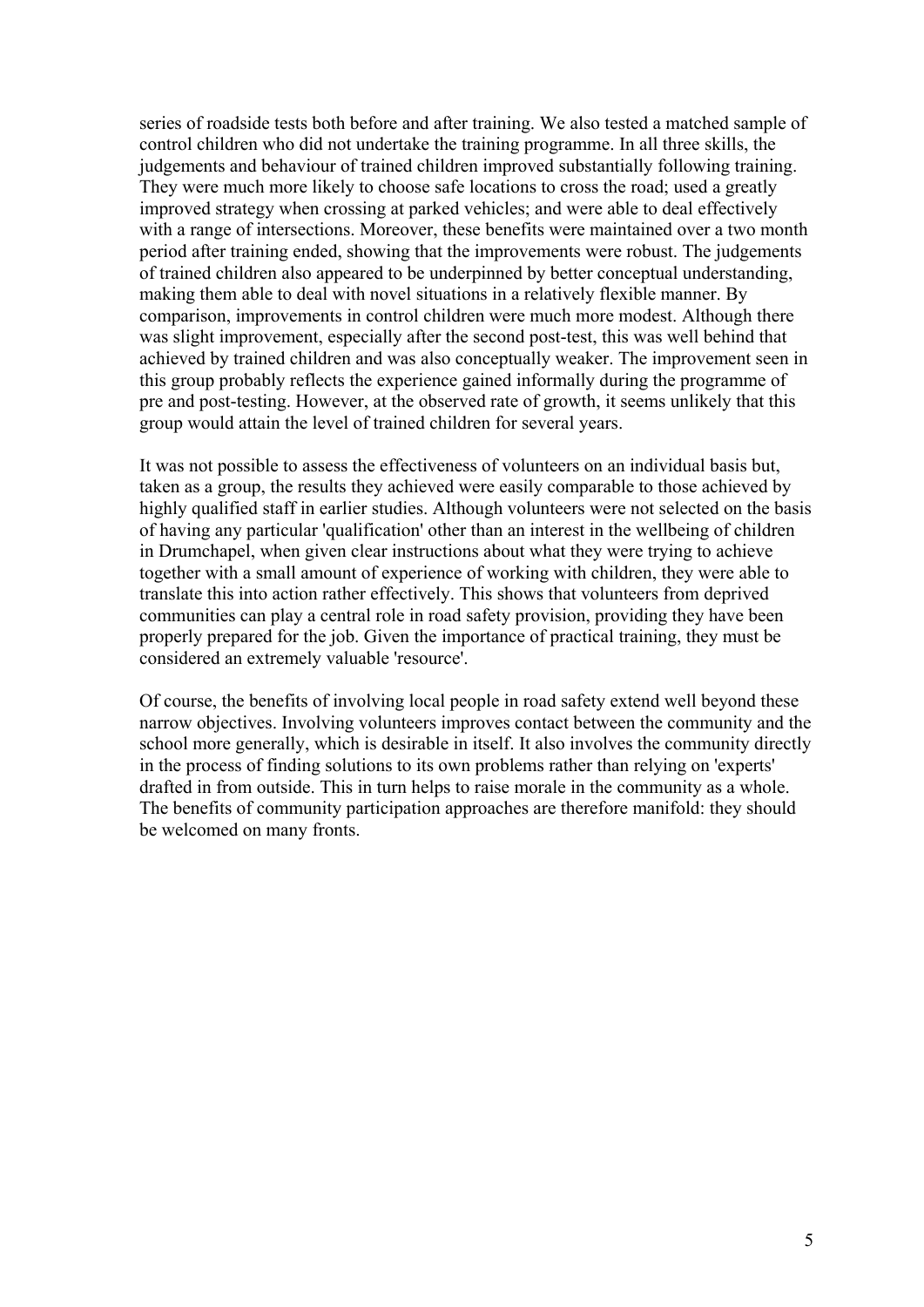# **1.0 INTRODUCTION AND BACKGROUND**

The Drumchapel Road Safety Initiative was set up in February 1993 as part of a long-term strategy aimed at combating the exceptionally high child pedestrian accident rates in the area. It was conceived as a two-year project aimed at developing key pedestrian skills in children between the ages of 5 and 7 years. Three aspects of the project are particularly notable.

- • *It taught by means of practical training rather than lessons in the classroom.*
- • *The training was undertaken by local parent volunteers.*
- • *The volunteers task was to help train all children in the targeted classes:* they did not simply train their own children.

*The approach was therefore fundamentally focused on community action, aimed at improving child safety within the community as a whole, and not just on 'local' action within the family.* So far as we know, no such approach to road safety education has previously been taken.

# **1.1 Theoretical Rationale**

It is now well established that road safety education programmes focusing on practical training methods are amongst the most successful in improving children's traffic judgements. Examples of pedestrian skills that have been improved in this way include crossing at parked cars and junctions (e.g., Rothengatter, 1981, 1984; van der Molen, 1983); roadside visual timing judgements (Lee, Young and McLaughlin, 1984; Young and Lee, 1987; Demetre, Lee, Pitcairn, Grieve, Ampofo-Boateng and Thomson, 1993: van Schagen 1988); developing safe route planning strategies (Thomson, Ampofo-Boateng, Grieve, Pitcairn, Lee and Demetre, 1992; Ampofo-Boateng, Thomson, Grieve, Pitcairn, Lee and Demetre, 1993); and even reducing roadside impulsivity (Gerber and Limbourg, 1977).

The principal advantage of practical training methods is that they lead to measurable changes in children's actual *behaviour*. This stands in contrast to more traditional educational methods concerned with knowledge acquisition, where changes in behaviour following training have seldom been reported (see Rothengatter, 1981; Thomson, 1991, for reviews). There are, in fact, sound psychological reasons why practical approaches should be more successful than knowledge-based approaches, particularly among younger children. We have recently analysed these psychological factors in considerable detail (Thomson, Tolmie, Foot and McLaren, 1996).

Unfortunately, implementing practical training methods is difficult because they are intrinsically labour intensive and time consuming. Even though substantial improvements in children's judgements have been reported following as few as four 30-minute sessions at the roadside, this still represents a substantial input. In order to capitalise on the benefits of the practical approach, some means must be found of making it viable.

# **1.2 Increasing Parental Participation**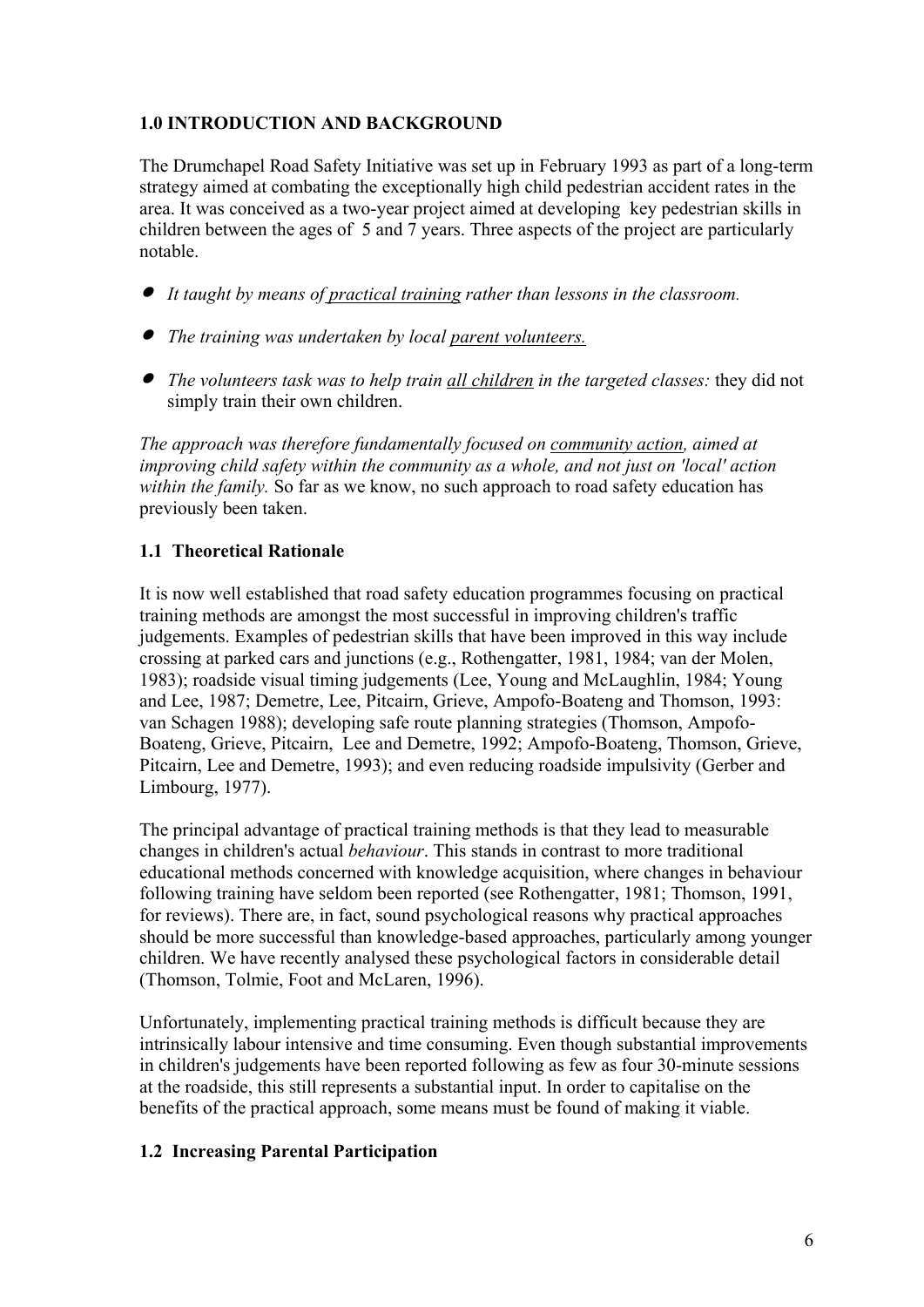An approach that has been adopted in many countries, including the UK, has been to try to involve parents directly in the educational process. This approach was pioneered by the Scandinavian Traffic Clubs in the 1960s, which sent materials to parents on a regular basis and attempted to maintain an ongoing commitment from them. Moreover, these clubs placed emphasis on the importance of practical exercises as part of the training. Evaluation of the Norwegian Traffic Club (Schioldborg, 1974) showed casualty rates to be significantly lower among club members than non-members. This has led to traffic clubs being promoted with some enthusiasm. The idea of a national traffic club has recently been piloted in the Eastern Region of England, with reasonably encouraging results (West, Sammons and West, 1993; Bryan-Brown, 1995). However, this club has so far focused on elementary road safety education among very young children.

The traffic club idea is a good one, but two problems are associated with it.

- *Only a proportion of eligible parents typically enrol their children, with membership tending to be biased towards higher socio-economic groups.* However, it is well known that accidents are markedly over-represented among lower socio-economic groups (e.g., Roberts, 1996).
- *Whilst traffic clubs ensure that parents receive materials* (and are therefore much better informed about what to do with their children), *they do not provide any form of support or feedback as parents try to work their way through the programme.* Once the materials have been received, parents are very much on their own. This is a particular problem where parents lack confidence in themselves as teachers.

One approach that might at least partially overcome this problem has been reported by Rothengatter (1981) and van der Molen (1983). This group produced videos illustrating training procedures for teaching children how to deal with several traffic situations. These were shown to parents at evening meetings organised in local schools, with parents being encouraged to train their children in the illustrated manner. In addition to demonstrating the teaching method, these sessions offered an opportunity for parents to ask questions or raise concerns about carrying out the training.

This approach offers some support to parents, at least in the initial stages. On the negative side, several problems persist with this approach:

- *It remains relatively passive because the parents simply watched good teaching practice: they did not receive any guided experience of carrying out the training.*
- • *Since not all parents attended the course it follows that only a proportion of the targeted children would receive training.*
- I*t was difficult to determine how assiduously parents followed the programme or to assess how robust the procedures were to variations in parental skill.*

Nevertheless, pre- and post-tests showed that children's traffic competence undoubtedly improved relative to that of control children whose parents had not seen the videos, and unobtrusive observation showed some generalisation to children's unsupervised traffic behaviour (van der Molen, 1983).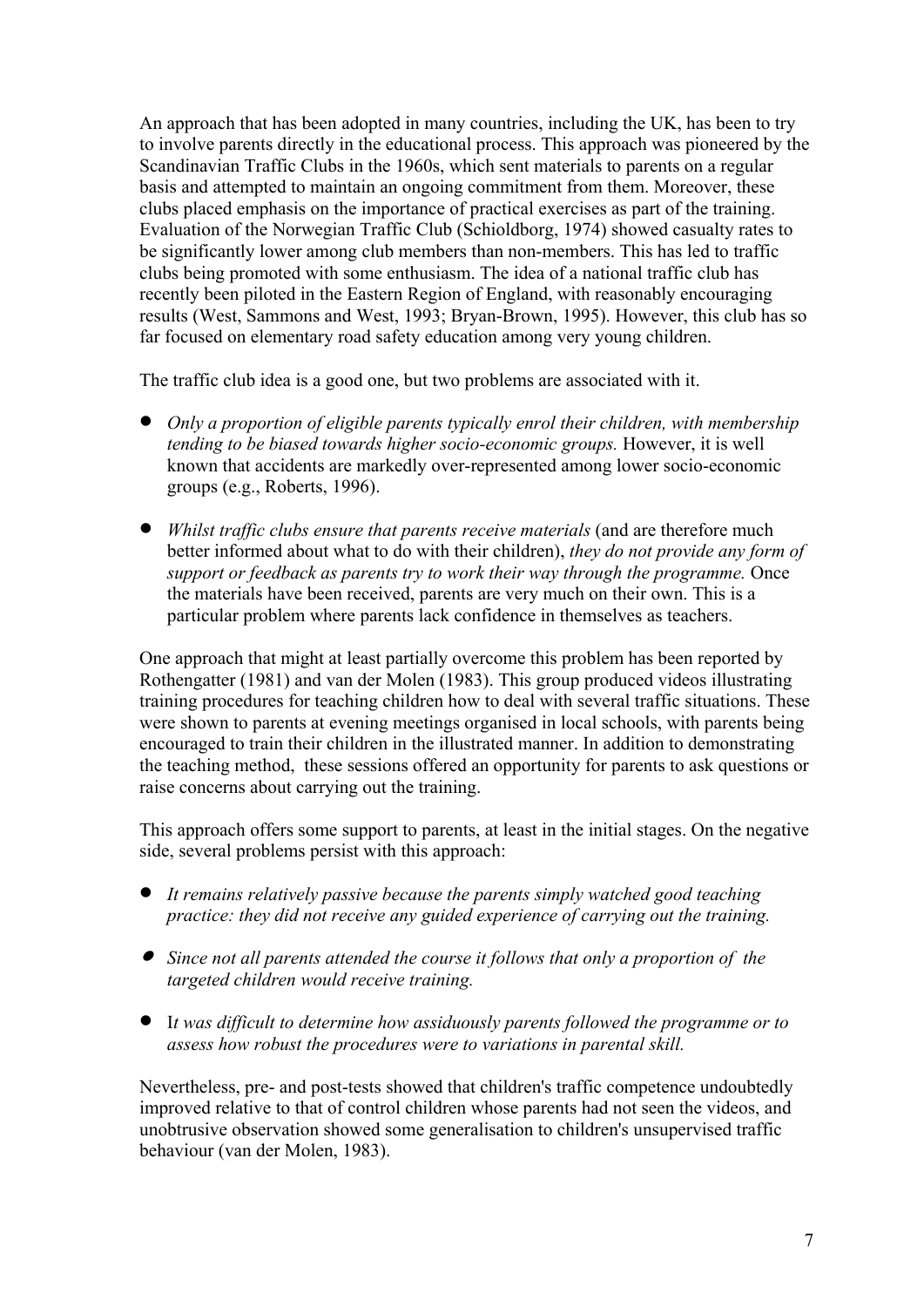# **1.3 The Drumchapel Project**

The present study aimed to develop the approaches described above whilst introducing several new features:

- *Instead of asking parents to train their own children, we recruited volunteers from the local community to assist in training other people's children.* In this way, it was hoped to reach all children in the community, not just those whose own parents felt capable of making the required commitment.
- *Since volunteers were required to come into the schools at designated times to take children to the roadside, it was possible to monitor precisely how much training children received in practice, not just in theory.* Since inevitably there was some variation in the number of training sessions children actually received, it was possible to examine the effectiveness of different amounts of training. Such information would prove useful in optimising the length of different sections of the programme.
- • *Volunteers themselves received practical experience of working with the children under the guidance of project staff.* Thus, the parents not only observed or read about good teaching practice: they were required to try to emulate that practice. It was strongly felt that such a 'hands-on' approach would be particularly beneficial to those parents who lacked confidence in themselves as trainers. It was also felt that parents who had confidence in themselves as trainers would be much more likely to remain committed throughout the programme.
- *Notwithstanding that parental participation in road safety education has long been advocated, relatively few studies have attempted to determine how competent parents actually are as teachers of road safety.* Many road safety skills are extremely challenging for children. If parents are exhorted to teach their children, it must be demonstrated that they are, in fact, able to do so effectively. If not, it might be that their effectiveness could be improved through appropriate training. The present study addressed this by assessing the progress made by children under parental tutelage.

# **1.4 The Skills To Be Taught**

- *How to recognise dangerous roadside locations where crossing should not be attempted* (or where a special strategy is needed). *Learning to construct safe routes between locations that would avoid such dangers.*
- • *How to cross safely at parked vehicles where this is unavoidable.*
- • *How to cross safely near intersections.*

<span id="page-7-0"></span>All three skills have been extensively researched and, when taught by professionally qualified trainers, improve the performance of children as young as five years of age. A procedure for teaching how to cross at parked cars and at junctions was first devised in the Netherlands (Rothengatter, 1981, 1984; van der Molen, 1983; van Schagen, 1985; van Schagen and Rothengatter, 1986) and has been evaluated with positive results. A procedure by which children can learn to identify dangerous roadside situations and choose routes that avoid them has been developed and evaluated by Thomson, Ampofo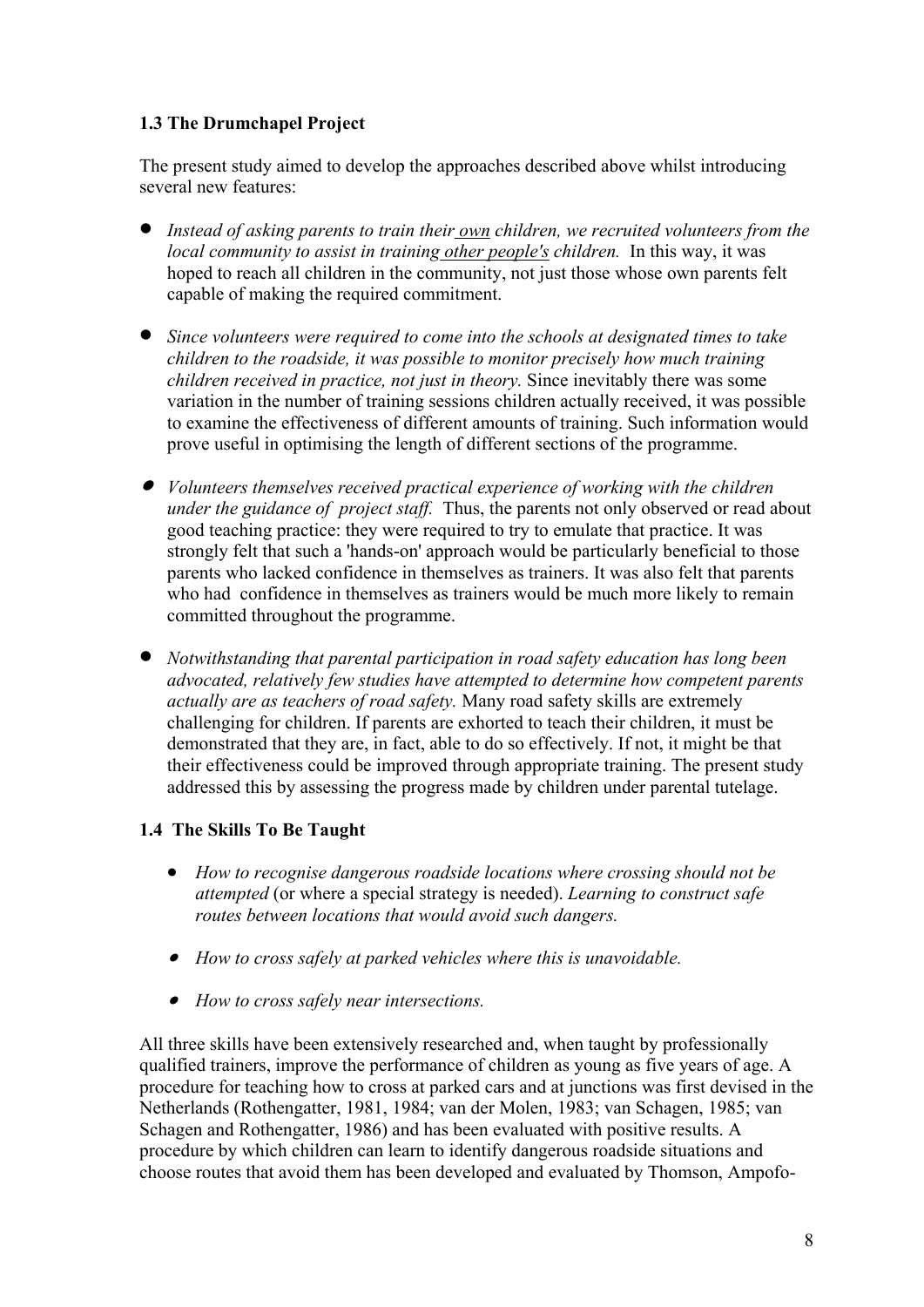Boateng, Pitcairn, Grieve, Lee and Demetre (1992) and Ampofo-Boateng, Thomson, Grieve, Pitcairn, Lee and Demetre (1993). There is also evidence that parent volunteers might be able to use the procedure to improve children's judgements (Thomson, 1994). The project thus rests on a well-researched foundation and capitalises on methods and materials devised and experimentally evaluated by previous research.

# **1.5 Project Aims**

The overall aims of the project can thus be summarised as follows:

- • *To mount a road safety training programme aimed at teaching three distinct pedestrian skills, using practical training methods.*
- • *To teach parental volunteers how to conduct such training.*
- • *To assess whether such training produces any improvements in children's traffic judgements and behaviour.*

# **2.0 THE TARGET COMMUNITY**

Situated eight miles to the north-west of Glasgow city centre, Drumchapel is one of several large peripheral housing schemes developed in the city during the post-war period as a means of alleviating inner-city housing problems. The stock consists mainly of three or four story blocks with six to eight households up each 'close' or stairway. Only 1% of housing is owner occupied. Most buildings have very limited garden space, usually in the form of a communal drying green to the rear. Although the car ownership rate is substantially lower than the overall rate for the city (18% versus 35%), the streets provide little room for parking and many drivers park on the pavement to keep the relatively narrow streets clear for traffic. The area is currently undergoing extensive refurbishment to replace poor quality, damp or crowded accommodation and to improve the environment, including the roads.

During the 1960's, employment flourished in Glasgow's heavy industries but these have long since declined, giving rise to significant structural unemployment. Of residents aged 16 years and over in 1991, 50% were registered as being "economically inactive" although a smaller proportion were officially registered as unemployed. In general, the area "...is characterised by decline and underdevelopment, with high levels of unemployment and poverty."[1](#page-7-0) Between 1971 and 1987, the population dropped by 40%, leaving a younger community with a higher proportion of children in an increasingly weak local economy. The 1991 census shows a current population of 18,389, of which 10% were children between the ages of 5 and 9 years. Recently, organisations working in partnership with the local population have been established in an effort to improve the area on a range of fronts. These include housing redevelopment; improved economic opportunities for local people; a strategy to tackle poverty and related health issues; upgrading of local education services; and a policy to deal with local environmental issues, including the roads.

## **2.1 Child Pedestrian Accidents In Drumchapel**

 $\overline{a}$ <sup>1</sup>Taken from "The Drumchapel Strategy" available as part of the "Drumchapel Initiative Information Pack".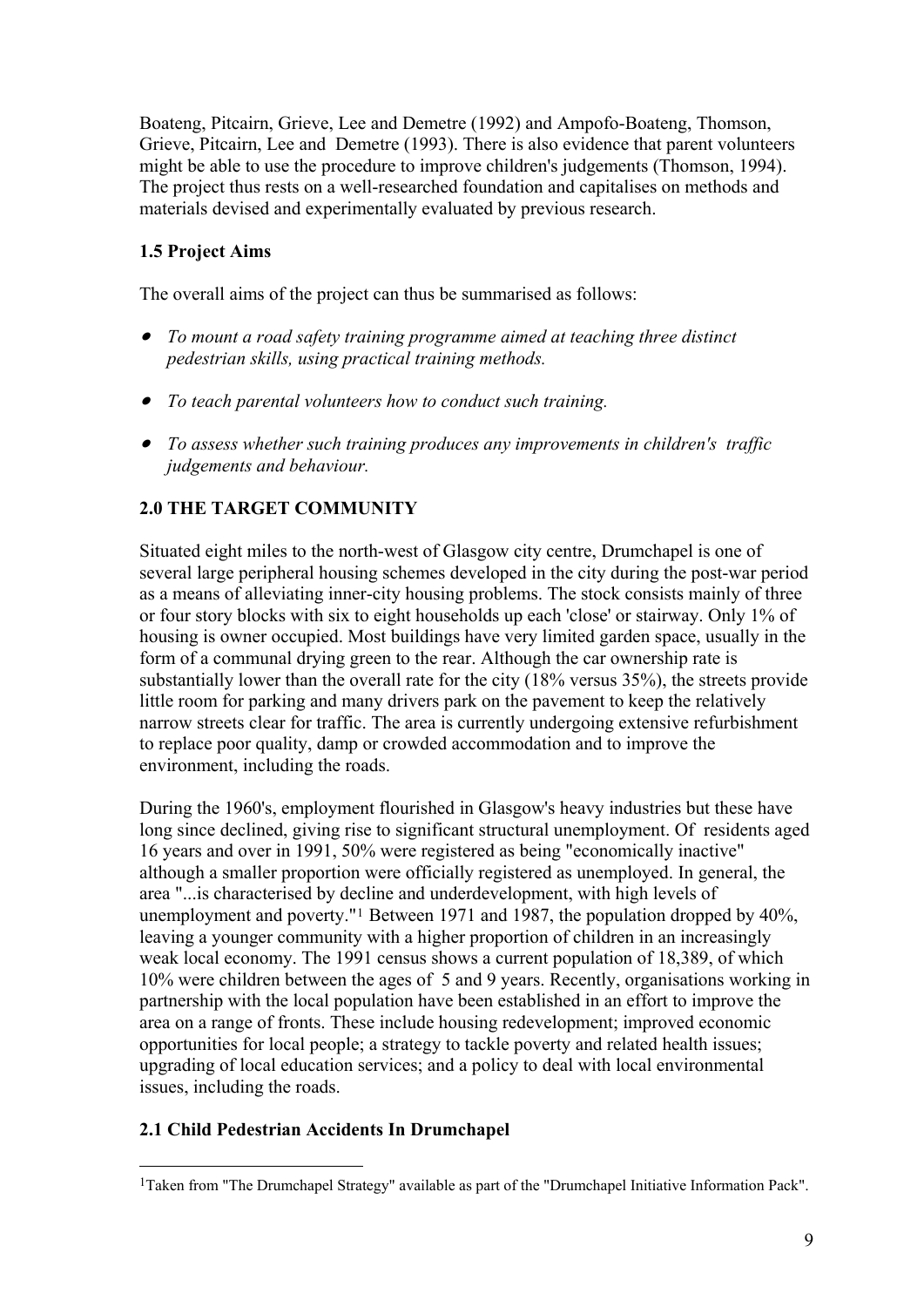In addition to its general economic and social problems, Drumchapel also suffers an exceptionally high child pedestrian accident rate. The scale of the problem is illustrated in Table 1.1. It can be seen that, in 1990, 5-9 year-olds in Drumchapel suffered a pedestrian casualty rate roughly six times the national average. The rate for 10-14 year-olds was only slightly less severe. The figures are prominent even by comparison to the relatively high accident rate for Glasgow as a whole.

| <b>AREA</b>                | AGE       | <b>RATE PER 1000</b> |
|----------------------------|-----------|----------------------|
| <b>UK National Average</b> | $5-9$     | 2.52                 |
|                            | $10 - 14$ | 2.75                 |
| <b>Strathclyde Region</b>  | $5-9$     | 3.87                 |
|                            | $10 - 14$ | 3.43                 |
| <b>Glasgow</b>             | $5-9$     | 5.05                 |
|                            | $10 - 14$ | 5.42                 |
| <b>Drumchapel</b>          | $5-9$     | 13.68                |
|                            | $10 - 14$ | 10.92                |

#### **Table 1.1 Child pedestrian casualty rates 1990**

Source: Strathclyde Regional Council Department of Roads

The idea of a road safety education initiative arose in the context of these figures and led to representatives of the community approaching the first author of this report. The idea of enlisting community volunteers to act as trainers was partly driven by the practicalities of undertaking roadside exercises with large numbers of children. However, it was also in keeping with the community's general approach to social and economic revival, which was to foster a spirit of self-help and regeneration from within rather than simply having solutions imposed from outside Given the pivotal role played by the local people who volunteered to undertake the training, we believe the project represents a good example of what can be achieved, even in a socially and economically depressed area, where community action is channelled into tangible activities focused on clearly defined goals.

## **3.0 GENERAL METHODOLOGY**

The pedestrian skills were introduced sequentially over a period of 18-24 months beginning with safe route planning, which was introduced during the second term of children's first year in primary school. In Scotland, such children are aged five years. By the time they had been taught how to cross at junctions, the children were approaching seven years of age. Two separate cohorts of children from succeeding year groups undertook the programme. Some modifications to the training procedures were introduced in Year 2 in the light of the findings in Year 1. These are described in the appropriate sections.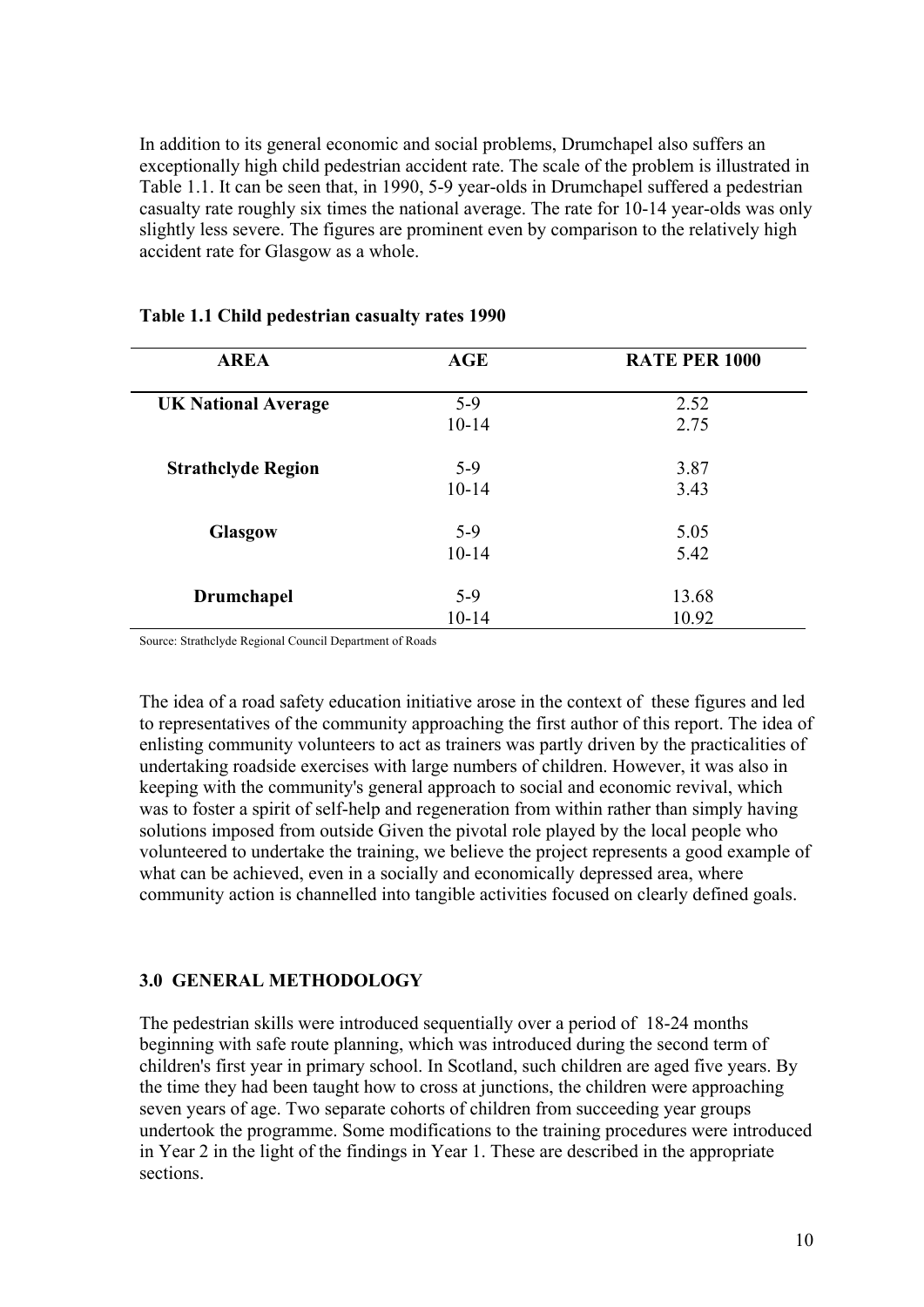All training was carried out by parent volunteers, who were recruited by project staff. Volunteers themselves received training so that they clearly understood what they were supposed to be doing and why (see Section 3.1). Children received between four and six training sessions (depending on the skill), each lasting 20-30 minutes, at a rate of about one session per week. Children were trained either in pairs or in threes (again depending on the skill) and each trainer was asked to take responsibility for six children. The commitment required of volunteers was thus about an hour a week over a four to six week period. Volunteers trained only *other people's* children: they were never allocated their own child. Training was undertaken during school hours, with volunteers collecting the children from their classrooms at designated times and taking them to the roadside. The programme thus depended on a close and mutually supportive collaboration between project staff, parent volunteers and local schools.

| Pre-tests<br>$(2$ sessions) |                              | Post-test 1<br>$(2$ sessions) |                                 | Post-test 2<br>(2 sessions) |
|-----------------------------|------------------------------|-------------------------------|---------------------------------|-----------------------------|
|                             | TRAINING<br>$(4-6$ sessions) |                               | <b>INTERVAL</b><br>$(2$ months) |                             |

#### **Figure 1.1 Schematic representation of the experimental design.**

To assess the effectiveness of training, an evaluation programme was devised. This consisted of testing a representative sample of children at a series of designated sites before training commenced in order to establish baseline measures of skill. Immediately following training, these tests were repeated to see what changes had taken place. A further test was run approximately two months later in order to assess how robust the training proved to be in the longer term. The results were also compared to those of control children who undertook all the pre- and post-testing but did not receive any training. Control children were drawn from the same classes as trained children, with allocation to the trained or control groups determined randomly. Control children received training later in the programme so that they would not be disadvantaged relative to their classmates. The evaluation procedure is summarised in Figure 1.1.

This general procedure was followed for each of the three skills. In addition to providing outcome measures of the effectiveness of training, it allowed us to examine a number of other issues such as individual differences in children's learning; possible learning differences between boys and girls; and other issues that may affect training outcome.

#### **3.1 Volunteer Recruitment**

Potential trainers were enlisted in a variety of ways. The consent forms sent to parents asked if they would be prepared to help. Later, similar letters were sent to parents of older children in the school. Head teachers were also able to put project staff in touch with candidates who they thought might be willing to participate. However, once the project became established by far the main source of new recruits turned out to be existing volunteers, who brought the work to the attention of friends and relatives.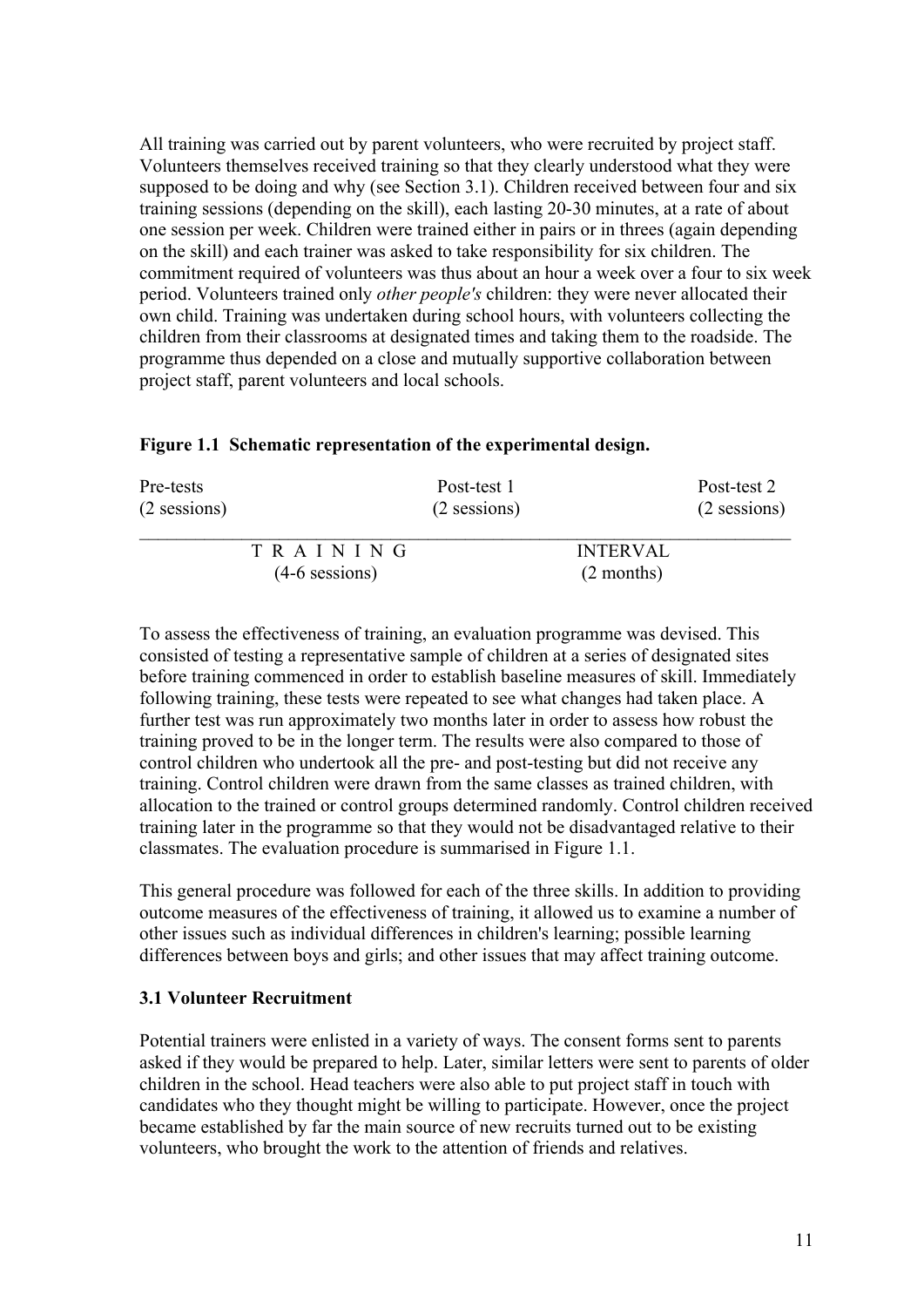In the initial phase, 30 volunteers were recruited. This number increased slightly once the project got under way. Most volunteers committed themselves to only one or two training phases, with only a small number (14) taking part in every phase of the project. However, as volunteers dropped out new recruits were constantly found so that, by the end of the project, over 100 volunteers had taken part in at least one training phase. Thus, although few volunteers committed themselves to the entire two years of the programme, the number of new recruits easily compensated for this. To our surprise, we found no evidence of a 'ceiling' effect, whereby the number of potential recruits becomes exhausted after a certain period of time. On the contrary, as the project became increasingly well known in the area, there developed a 'safety culture', to which increasing numbers of individuals were attracted. The result of increasing volunteer numbers was not only that more children were trained, but that an ever increasing number of community members became involved and played an active role. This success rate markedly surpassed our expectations and, we believe, warrants optimism for future attempts at implementation of community-based programmes of this kind.

Volunteers were all vetted by the project staff with regard to their suitability as trainers and were required to pass statutory police checks against Schedule1 Offences under the Children's Act 1989. All were parents of children in Drumchapel, though not all had children in a Primary 1 class.

Throughout the project, an effort was made to create a club-like atmosphere for volunteers. Refreshments were made available at the end of each training session in each school so that volunteers could get to know each other and the school/project staff. These also provided an opportunity for discussion and monitoring. At the end of each training phase, a buffet was organised in a local community centre to which all volunteers were invited. Each Christmas, all volunteers who had participated in some way during the previous year were invited to a more formal lunch in a nearby hotel. These activities helped to create social cohesion in the group and fostered good relations between the group and project staff.

## **3.2 Volunteer Training**

Before beginning work with the children, all volunteers themselves underwent training. This was done by means of courses organised by project staff, one for each of the three skills. Each course lasted half a day and was run separately in each of the 10 schools in the area. The courses involved both observation of good teaching practice and guided practice of working with children.

Courses began with an introduction from project staff, who described the training procedure and emphasised critical points and issues. Questions and discussion were encouraged. The group then proceeded to the roadside where staff demonstrated good teaching practice with parents looking on. This became a basis for further discussion. Parents were then asked to attempt training with staff offering support and feedback. Again, discussion followed these sessions. All parents in the group had the opportunity to receive experience and guided feedback in this way. The overall aim was to ensure that parents acquired a firm grasp of the principles of the programme together with practical experience of running it.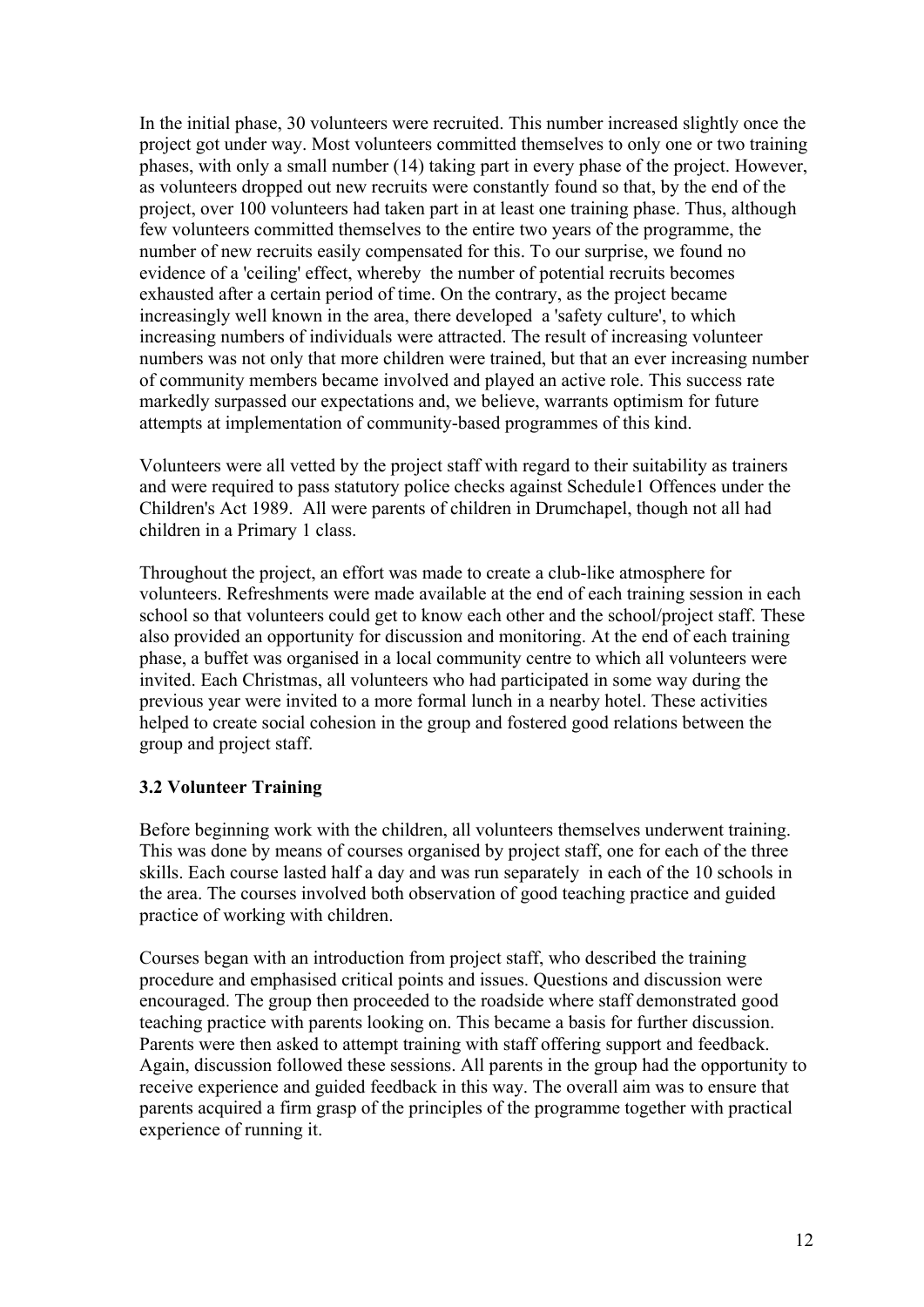Great care was also taken to ensure that parents learned language and questioning techniques that were appropriate to the age of the children being trained. For example, untrained parents often use 'closed' questioning techniques (in which the child can only reply 'yes' or 'no'). An important aim of the course was to enable them to ask more 'open' questions, which would better reveal the child's thinking about the task. This is obviously important in determining what to do to improve the child's existing conceptualisation.

Emphasis was also placed on the importance of stopping at the kerb, looking and listening for traffic once an appropriate site had been found, and other aspects of good practice. This was used whenever streets had to be crossed to reach the sites, with the children actively participating at all stages. At the end of the course, volunteers received a short manual summarising the key points of training. They also received regular monitoring and backup visits from project staff once the programme had started.

## **3.3 Project Launch**

It was decided that the project should be given as high a profile as possible, partly as a means of drawing the community's (including drivers') attention to the fact that children would be moving about the area throughout the day, and partly as a means of alerting potential volunteers to the project's existence. A formal launch was organised to which representatives of local and regional authorities, the police, Scottish Office, Department of Transport and academic guests were invited. We also invited all head teachers from the local schools, the thirty volunteers recruited in the first phase of the project and a group of schoolchildren who had taken part in a competition to design a logo for the project. The winning design was later used on all stationary, posters, stickers, etc. as well as on the project's special Christmas Card. Representatives from the local press and media were also invited as a means of publicising the project. In fact, the project received substantial publicity both in the press and on radio. Later, the project received more widespread publicity in the national press.

## **3.4 Numbers Trained**

Table 1.2 summarises the number of children allocated to the trained and control groups in each phase of the project. It also shows the proportion of trained children who undertook the programme of pre and post-testing. This sub-group, representing a 30% sample of the trained group, was balanced for gender but otherwise was selected at random. The control group was selected in the same way.

It can be seen that the number of children receiving training was fairly well maintained across the different phases of the study. It should be noted, however, that control children also received as much training as possible once they had ceased to serve as controls. A further 250 children were trained after completion of the formal evaluation. Thus, slightly more than 750 children received training during the lifetime of the project (30 months), representing approximately 88% of the targeted population. The remaining children did not receive training either because their parents failed to return the consent form, or because the family moved out of the area (often due to housing refurbishment).

## **Table 1.2 Number of children allocated to the trained, tested and control groups in the different phases of the project.**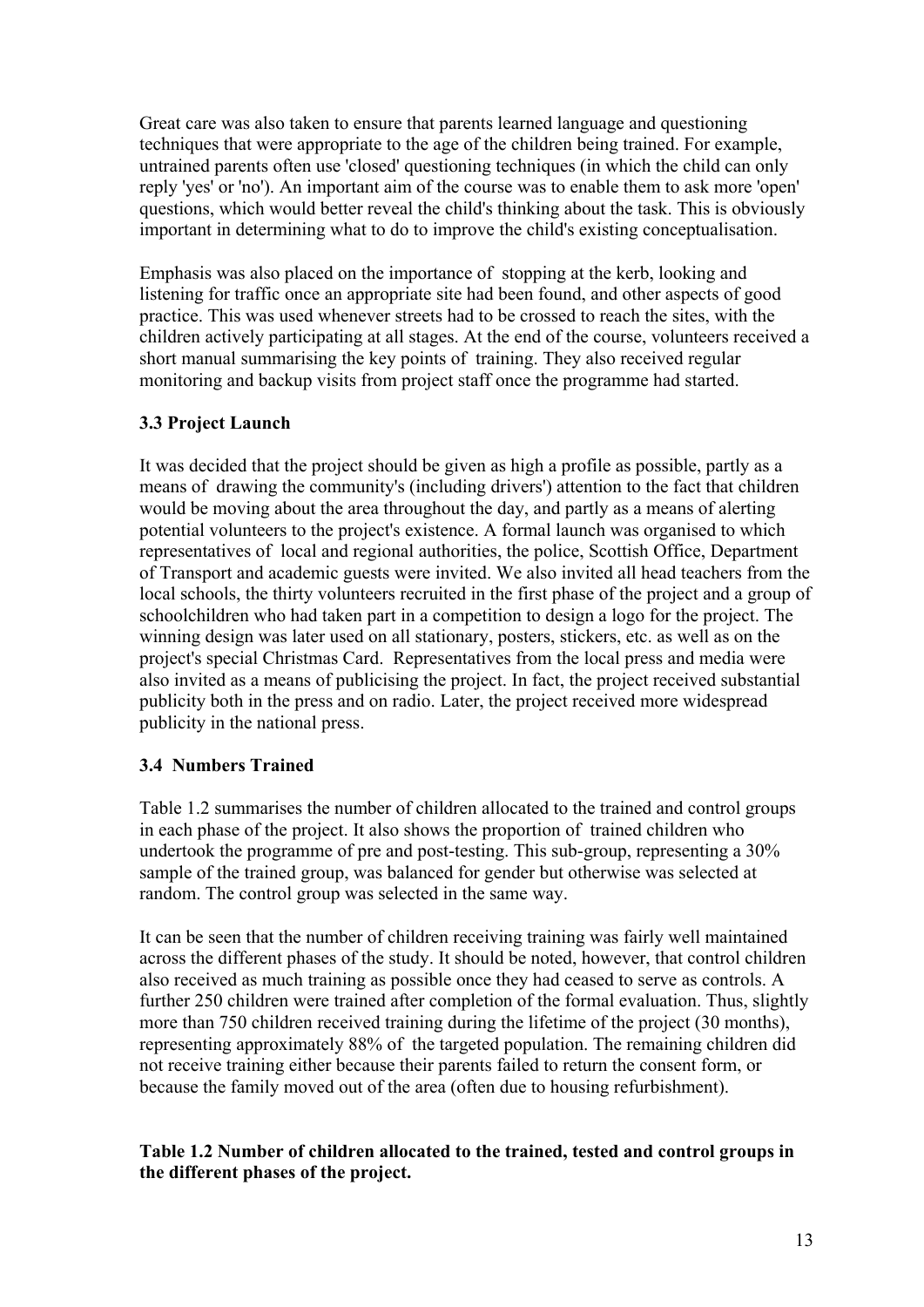| <b>SAFE PLACES</b> |  |                               | PARKED CARS |  |  | <b>JUNCTIONS</b>                                                         |  |      |
|--------------------|--|-------------------------------|-------------|--|--|--------------------------------------------------------------------------|--|------|
|                    |  |                               |             |  |  | Trained Tested Control   Trained Tested Control   Trained Tested Control |  |      |
|                    |  |                               |             |  |  | <b>YEAR1</b> 186 50 54 186 66 36 188 50                                  |  | - 48 |
|                    |  | <b>YEAR2</b> 214 67 30 175 53 |             |  |  | 38   174 57                                                              |  | -31  |

#### **4.0 CHOOSING SAFE PLACES AND ROUTES TO CROSS THE ROAD**

#### **4.1 Rationale**

Most road safety education is concerned with the mechanics of the crossing task itself: i.e., with ensuring that the child stops at the kerb, looks in appropriate directions for traffic, walks across the road, and so on. However, these activities are only meaningful if the child first selects a suitable roadside location to carry them out. Many locations are unsuitable because they obscure the child's view of traffic (and drivers' view of the child). Examples include sharp bends; the brow of a hill; and positions close to parked vehicles or other obscuring street 'furniture'. In addition, intersections pose special difficulty because the layout means that traffic can arrive from several directions, thereby taxing the child's visual search, memory and information-processing capacities. Perhaps not surprisingly, such locations are over-represented in child pedestrian accidents (Thomson, 1991). Obviously, children must learn to recognise the danger implicit in such situations and know how to deal with them.

In practice, young children show little insight into the dangers posed by such locations and will happily choose to cross there if given the opportunity (Ampofo-Boateng and Thomson, 1991). Indeed, children under the age of nine years tend to think that such sites are positively *safe*. This is because younger children judge the safety or danger of a location primarily on the basis of whether or not they can see cars nearby. If none is visible, they assume that none exists. They fail to recognise that a sharp bend is a dangerous location precisely *because* traffic cannot be seen there. Only from about nine years do untrained children begin to realise the danger posed by such locations and start developing strategies aimed at overcoming them, such as moving further away to a place where approaching vehicles can be seen well before they arrive.

A second problem is that children tend to assume the most direct route to a destination is safest. This means that they will often walk *diagonally* across the road - a route they may even prefer at cross-roads where they would be exposed to traffic from several directions. Such choices are often justified on the grounds that the child is 'going straight across the road' - an obvious misinterpretation of common advice to young children.

These trends have now been well documented (e.g., Ampofo-Boateng and Thomson, 1991; Thomson *et al.*, 1992; Ampofo-Boateng *et al.*, 1993; Demetre and Gaffin, 1994). It is obvious that children must learn to recognise the danger posed by such locations and learn how to deal with them safely. Phase 1 of the programme aimed to do this.

#### **4.2 Training Aims**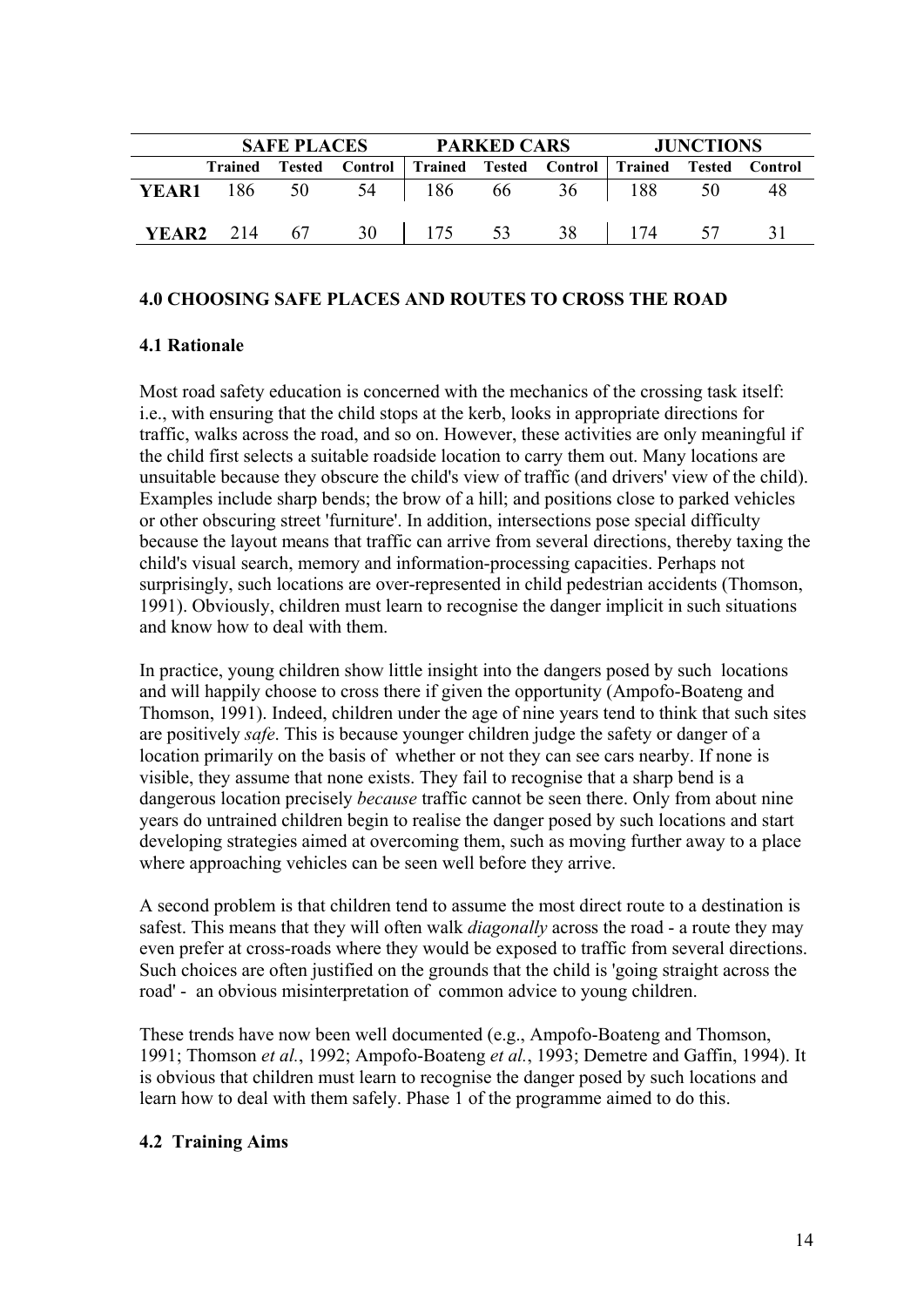- • *to teach children how to recognise dangerous roadside locations where crossing should not be attempted (or where a special strategy is needed);*
- • *to teach children how to find safer routes that avoid such locations;*
- • *to teach children how to choose routes that reduce their exposure to traffic;*
- • *to increase children's conceptual understanding so that they will be able to deal flexibly with a wide range of situations.*

# **4.3 Subjects**

 In Year 1, 186 children received training. The size of the group was determined by the number of volunteers recruited and the amount of time they were able to offer. A further 24 children received training later as a result of additional volunteer recruitment.

A 30% sample (N=50) from this group was pre-selected to take part in the evaluation process. A similar number of children (N=54) was pre-selected from the same classes to form the control group. The control group undertook the programme of pre and posttesting but received no training. Both groups were balanced for gender and, as far as possible, for school. In other respects, allocation to the groups was determined at random.

## **4.4 Setting**

Children were trained at a set of preselected sites in the streets near their schools. Separate sites were used for each school but these were matched as far as possible for overall layout and complexity. All were within easy walking distance. Three locations were visited during the course of each training session, two where visibility was restricted and one where traffic could emerge from several directions. The sites were organised into a 'traffic trail' such that they could be visited comfortably within a 25-30 minute session.

 A similar set of sites was used during pre and post-testing. However, these sites were entirely separate from those used during training. The aim was to see if children could generalise the reasoning procedures they had been taught during training to the different contexts used during testing.

# **4.5 Evaluation Procedure**

## *4.5.1 Pre and post-testing*

One week before training, children were individually tested on two separate occasions by a member of project staff to establish baseline measures of skill (*Pre-test*). Approximately one week later, the training programme began. This consisted of six sessions presented at a rate of roughly one per week: the exact scheduling varied slightly from trainer to trainer. Immediately after training ended, children were re-tested to establish if any improvements in their judgements had occurred (*Post-test 1*). This was followed by a further test between two and three months later (*Post-test 2*), aimed at assessing the longer term effects of training. Control children undertook the testing programme in the same way.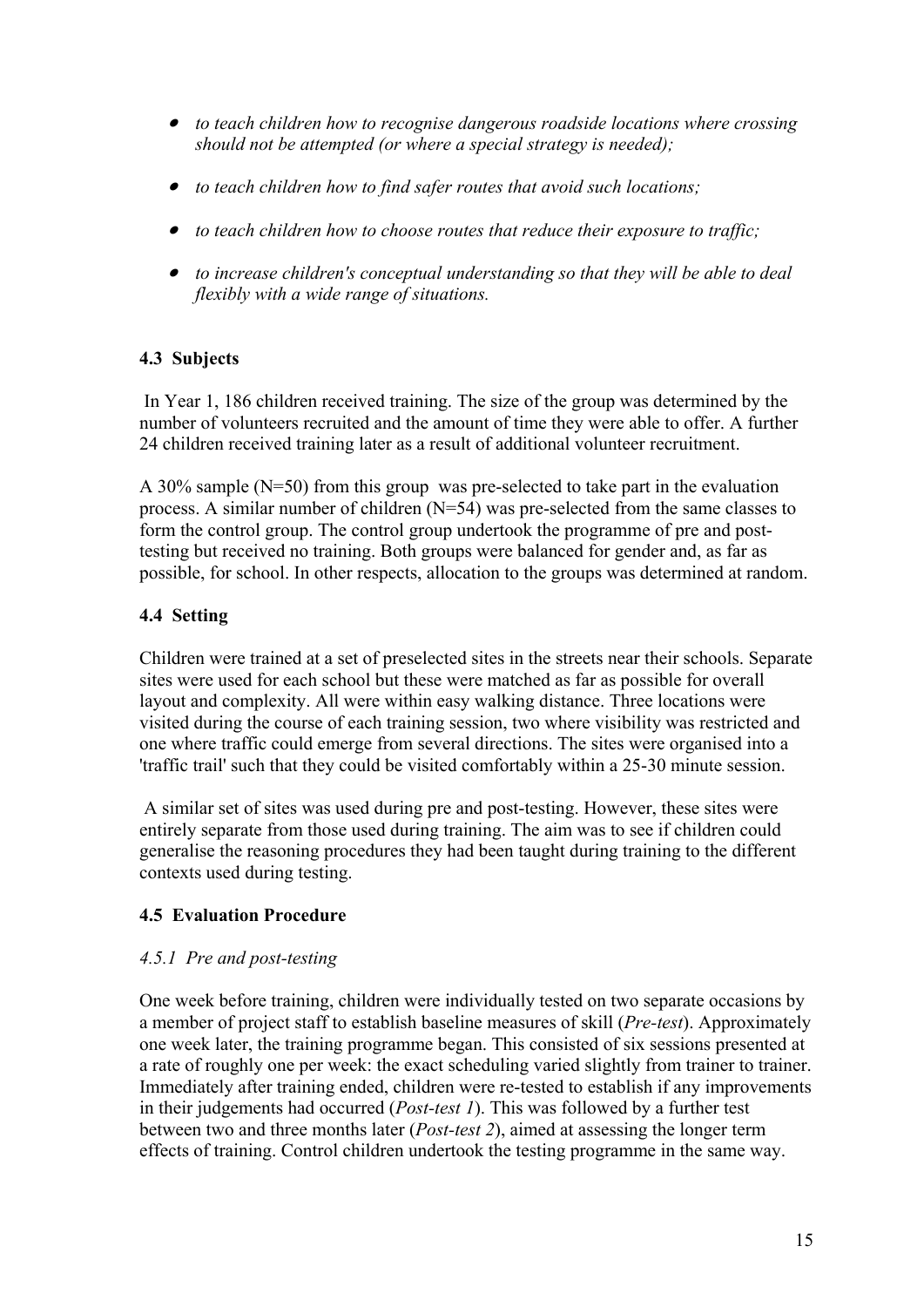At each of the three sites visited in the course of each test session, the child was asked to construct four routes between specified locations. This generated 12 routes per test session, making 24 routes in all. An example of a test site is shown in Figure 4.1. Children received no advice or feedback during test sessions.

**Figure 4.1. One of the sites used in the study, showing starting points and destinations. Arrows show examples of routes children might construct from (1) very unsafe to (4) safe.** 

At each location, the child was instructed to imagine s/he was alone and wanted to cross to a destination a short distance along the pavement on the other side of the road. The destination was always a meaningful one, such as a doorway, garden gate or identifiable object. The starting point was always at a dangerous location, such as a parked vehicle or sharp bend. Thus, simply walking across the road would never be a safe option. To perform the task successfully, the child would have to assess the surrounding traffic environment and take relevant features into account in deciding how to reach the goal.

Children indicated their preferred route by pointing and describing it to the experimenter: they were never required to walk across the road. The routes were recorded on schematic drawings of the locations. These were updated at the beginning of each test session to take account of changing conditions (for example, parked cars). Scoring was thus always based on the conditions prevailing at the time of testing. If the site was seriously distorted, testing was either postponed till a later date or a similar site was sought nearby.

## *4.5.2 Scoring*

The routes that children chose were coded into four categories in accordance with practice in previous studies (Thomson et al., 1992; Ampofo-Boateng et al., 1993). These are shown in Figure 4.2. However, in the present study, coding was made more difficult by the much more complex environment in which testing took place. In earlier studies, sites were always chosen so that the children could make judgements right across the range. In Drumchapel, however, it was often difficult to find sites where the full range of choices was available. For example, in many cases the road layout meant that a category D route simply could not be constructed. In such cases, the highest attainable score would be C.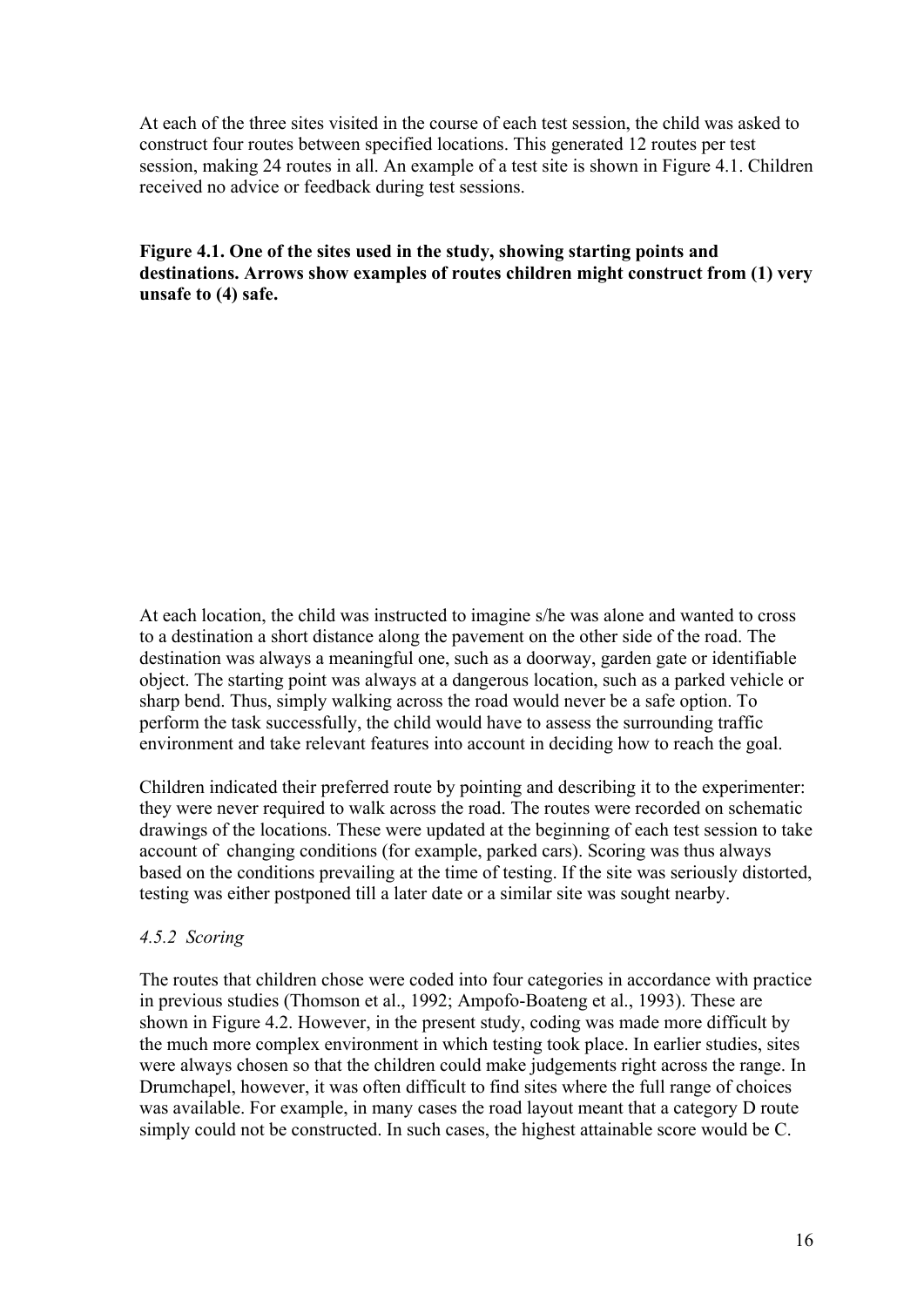Also, in the earlier, experimental studies, sites were chosen so that only one dangerous element was present at a time. For example, the site might be located near an obscuring obstacle *or* it might be at an intersection, but not both. This was done to evaluate the relative difficulty posed by different road structures. However, in Drumchapel this proved extremely difficult because dangerous elements were often found in combination and it proved remarkably difficult to find isolated examples.

During the design phase of the study, it therefore became clear that the selected sites would have to be more complex than those used in previous studies. On the whole, we took the view that this was desirable, since it is with this level of difficulty that children will eventually have to cope. However, it also meant that children were trained in complex situations from the outset, rather than being introduced to them gradually. It might be expected that this would have an influence on the overall success of training. It also meant that a more sophisticated scoring procedure was required.

All scoring was done by the same rater, who was well versed in the principles underlying the scoring procedure. This rater had no involvement in the training programme and was unaware of the group (trained or control) to which individual children had been allocated. To assess the reliability of the ratings, a 25 % random sample of the protocols was selected for independent coding by a second rater. Inter-rater reliability was .86.

## **4.6 Training Procedure**

Children were trained in groups of three, as far as possible by the same trainer, although this could never be guaranteed for practical reasons. Assignment of trainers to children was randomised, except that trainers were never allocated their own child. Six training **Figure 4.2. Scoring system used in assessing children's roadside judgements during pre- and post-testing.** 

#### **(A)** *Very Unsafe*

 This was usually a route leading directly to the destination (often involving a long, diagonal traverse of the road). A route classified as 'very unsafe' would also fail to take account of the dangerous features at which the starting point was located (e.g., a parked car).

#### **(B)** *Unsafe*

 Most routes falling into this category involved the child walking directly across the street (i.e. they took a line perpendicular to the road rather than the target-directed diagonal of the previous category). However, the child continued to ignore the dangerous road features at the starting point. Such choices were considered an improvement on (A) because they at least reduced the amount of time the child would spend on the road. On the other hand, neither route took account of dangerous roadside features. Both routes would be very dangerous if chosen in real traffic.

#### **(C)** *More Safe*

 This was a route which showed some conceptual understanding of the danger posed by particular features or road configurations. Usually, a 'more safe' rating was awarded when a child would move away from the dangerous features at the starting point (for example, a sharp bend) and attempted to find a safer position. However, the child might end up too close to another dangerous feature, such as a junction or parked vehicle. Whilst still not a maximally safe choice, 'more safe' routes constitute a significant advance on the previous two categories. Moreover, since it was often not possible to find a maximally safe position, many thoughtful routes representing the best choice available under the circumstances received 'C' ratings.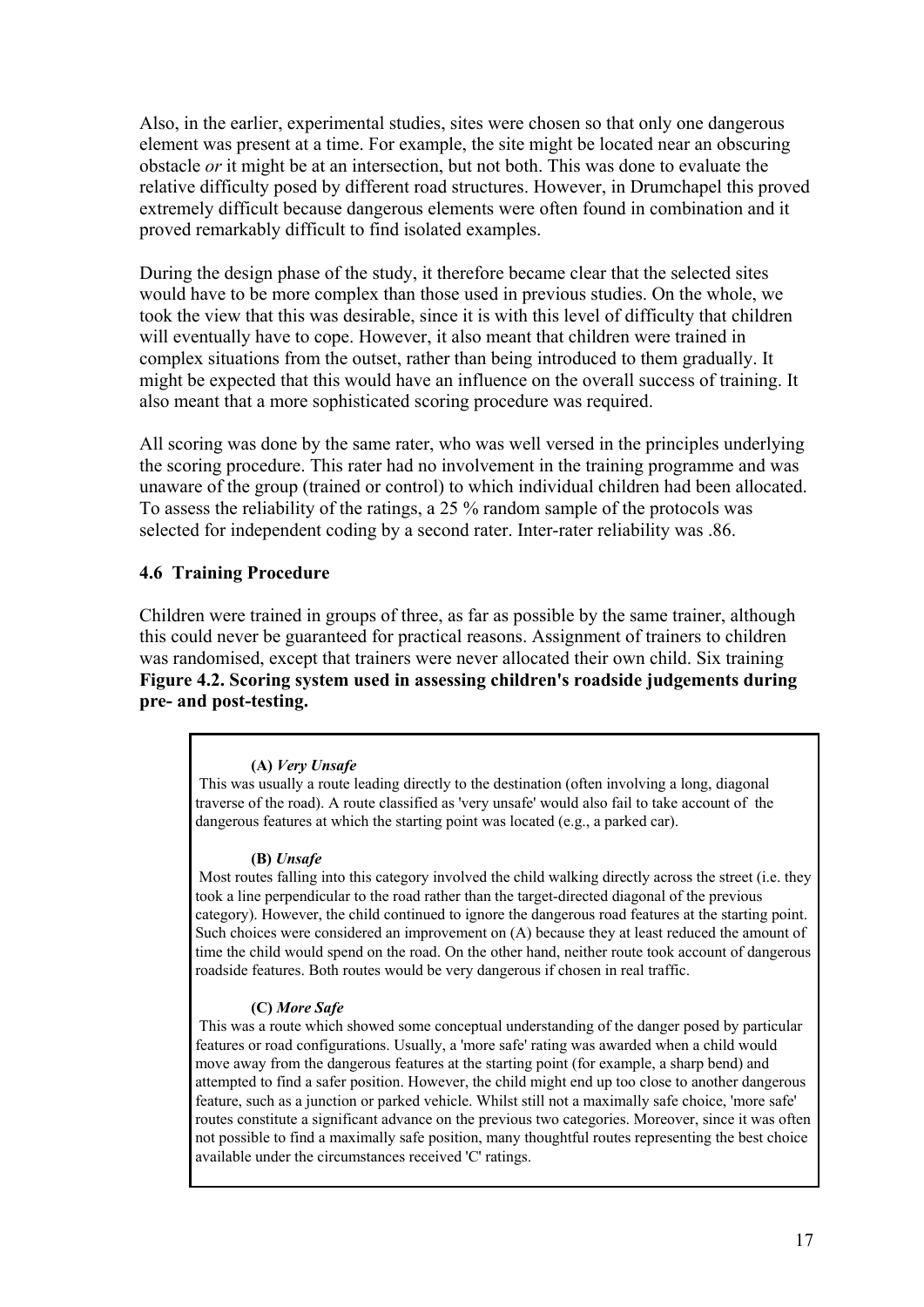#### **(D)** *Safe*

 This was a route avoiding all dangerous features and configurations. Usually, the child would have to make a significant detour from the starting point in order to find such a route. In practice, it was often difficult to find routes avoiding all hazardous features and the child was often faced with choosing the lesser of several evils. However, such 'best option' routes would be scored 'C', not 'D'.

sessions were run on a roughly weekly basis, each lasting approximately 30 minutes. During each session the group visited three preselected locations, two where visibility was restricted and one where traffic could approach from several directions.

At each location, one child was selected from the group and asked to decide what would be the safest route to reach the specified destination. The other children were then asked to discuss and comment on the proposed route. The trainer intervened from time to time to guide the children on the basis of the comments made during discussion until the children eventually chose a suitable route or they ran out of alternatives. If this happened, the trainer showed the children a good choice and they moved to a new starting point where another child from the group was selected and asked to propose a route to a new destination. This procedure continued through the 12 trials in that training session. All children thus had an equal number of opportunities to act as 'proposer' and 'commentator'.

As illustrated in Figure 4.3, training adopting a structured learning approach aimed at guiding the children's thinking so that they would reach an appropriate assessment of the site on the basis of their *own* reasoning, rather than *ours*. A particular concern was that the

## **Figure 4.3. Example of the training procedure used in learning to choose a safe site to cross the road (taken from the Volunteer Training Manual).**

#### **TRAINING CHILDREN TO CROSS AWAY FROM OBSTACLES**

*Young children don't understand the danger of crossing where their vision is obstructed. Your job is to help them understand these dangers and learn how to deal with them. To do so, proceed as follows:* 

- **1. Select a place where vision is obscured, for example by a parked car (your project manager**  will give you a route showing several specific sites where you should train the children).
- **2. Ask them if they can see the road to check for traffic.**

 *Sometimes the child will say "yes" to this question, even though it is obvious to you that they cannot. If they do this...* 

**3. Ask them if they can see particular objects across the street that you know are hidden from their point of view (anything will do - a garden gate, some flowers, a passing cat, etc.).** 

 *This should help them realise that they can't see properly.* 

**4. If a car comes, ask them about it - what it looks like, when they can first see it, etc.** 

 *This will help them realise they can't see the car properly until it is very close to them.*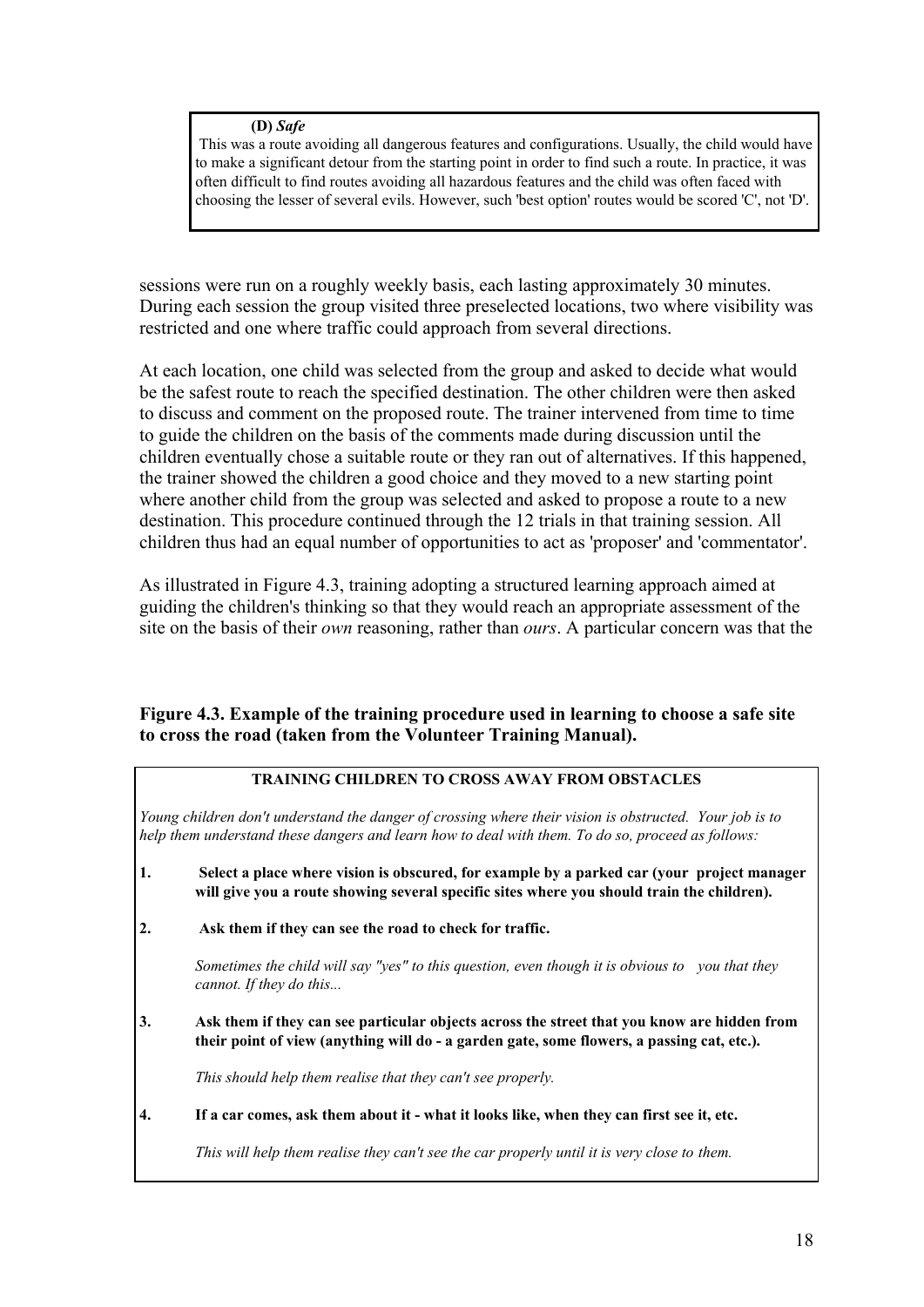**5. Ask them why they couldn't see the car.** 

 *This will help them realise their view is blocked.* 

**6. Ask what they might do about it.** 

 *This introduces the idea that it might be necessary to move.* 

- **7. If they suggest moving, let them take you to a new spot. Get them to explain why this place is better than the last one. If it isn't better, go through the steps again until eventually a better solution is found.**
- **8. If they really get stuck, show them a reasonable solution and explain why. Then move on to a new location and try again**

*You can see that the idea is to make the children work out for themselves why some places are dangerous and others are safer. NEVER just recite a list of places where they shouldn't cross: this won't help them understand why they shouldn't cross there. They must come to understand that a safe place is one where they can see the traffic a long way ahead and where drivers can see them.* 

children should not just memorise a set of rules. For this reason, children were never at any stage told that 'parked cars are dangerous', or given a list of 'dangerous places' to be remember. Instead, we aimed to improve their conceptual understanding of what may render a roadside location dangerous, so they could apply the same principles to many other situations, including ones which would be substantially different from those encountered during training sessions. Questions, prompts and demonstrations were used to guide the children's reasoning and to assist them in reaching a higher level of conceptual understanding.

## **4.7 Safe Places Results (Year 1)**

## *4.7.1 Main Effect Of Training*

Although data were collected over two consecutive years, procedural and other modifications introduced in Year 2 made combining of the data inappropriate. The main analysis is therefore based on Year 1 data, with Year 2 data presented separately.

Although it was intended that children would receive six training sessions, this did not always happen for reasons discussed in Section 4.8. For this reason, the main analysis is based on those children who received *at least four training sessions.* Results for children who received fewer than four training sessions are discussed in Section 4.7.2.

Table 4.1 shows the mean number of routes falling into each of the four safety categories as a function of training (trained vs control) and test phase (pre-test, post-test 1, post-test 2). Gender has been omitted because it failed to produce either a main effect or an interaction with any other factor in the statistical analysis.

## **Table 4.1 Proportion of judgements falling into each safety category as a function of training and test phase. A=very unsafe B=unsafe C=more safe D=safe**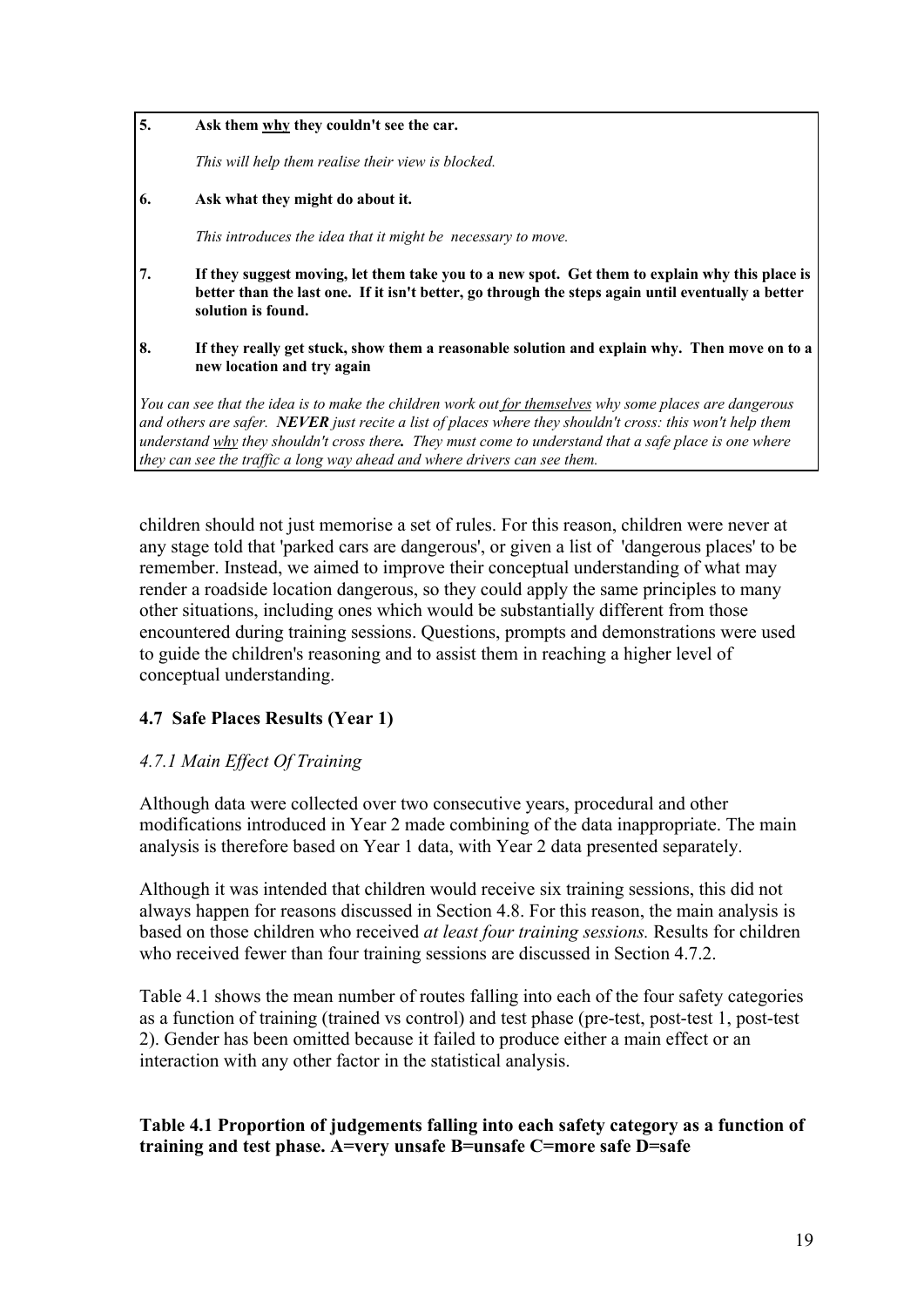|                    |      | <b>TRAINED</b> |             |      |      | <b>CONTROL</b> |      |      |  |
|--------------------|------|----------------|-------------|------|------|----------------|------|------|--|
|                    | A    | B              | $\mathbf C$ | D    | A    | B              | C    | D    |  |
| <b>PRE TEST</b>    |      |                |             |      |      |                |      |      |  |
| Mean               | 0.47 | 0.40           | 0.06        | 0.07 | 0.50 | 0.34           | 0.08 | 0.08 |  |
| S. D.              | 0.32 | 0.29           | 0.07        | 0.11 | 0.33 | 0.25           | 0.10 | 0.11 |  |
| <b>POST TEST 1</b> |      |                |             |      |      |                |      |      |  |
| Mean               | 0.12 | 0.47           | 0.15        | 0.26 | 0.30 | 0.49           | 0.06 | 0.15 |  |
| S. D.              | 0.17 | 0.24           | 0.13        | 0.23 | 0.29 | 0.31           | 0.10 | 0.20 |  |
| <b>POST TEST 2</b> |      |                |             |      |      |                |      |      |  |
| Mean               | 0.18 | 0.44           | 0.18        | 0.21 | 0.30 | 0.44           | 0.07 | 0.19 |  |
| S.D.               | 0.19 | 0.28           | 0.15        | 0.18 | 0.29 | 0.31           | 0.10 | 0.21 |  |

It can be seen that, prior to training, the vast majority of children's judgements fell into categories A and B (i.e., 'unsafe' or 'very unsafe'). In fact, almost half of all judgements were of the 'very unsafe' type; i.e., the weakest category of all. Following training, however, the situation improved markedly, with the proportion of 'very unsafe' routes falling from 47% to 12%. Correspondingly, there was an increase in the number of routes falling into categories C and D; i.e., into those categories showing conceptual awareness of roadside dangers and how to deal with them. The proportion of such judgements rose from 13% in the pre-test to 41% after training - an improvement of 215%. Moreover, the data from Post-test 2 show that the improvement was maintained over a considerable period, with performance dipping only slightly two to three months after the end of training. In the control group, by contrast, improvements were much more modest. Even though the control group started from a higher baseline than the trained group, (16% of their scores falling into categories C and D in the pre-test), their scores improved by only 31% in Post-test 1, with a further small improvement in Post-test 2.

For the purpose of statistical treatment, we used the combined C and D score achieved by each child as the unit of analysis. This is because these categories represent conceptually more advanced choices in which the child showed evidence of insight into the dangers posed by the road layout and proposed routes which at least partially took them into account. Although a shift from Category A to Category B (i.e. from 'very unsafe' to 'unsafe') would also represent an improvement, we did not concern ourselves with such shifts because a child performing at the 'unsafe' level would still have little insight into the factors rendering roadside locations safe or dangerous. The pattern that emerges when the data are treated in this way is shown in Table 4.2.

#### **Table 4.2. Mean proportion of safer (C+D) routes constructed by children before and after training.**

|                 | <b>SAFER (C+D) ROUTES</b> |             |
|-----------------|---------------------------|-------------|
| <b>Pre-test</b> | Post-test 1               | Post-test 2 |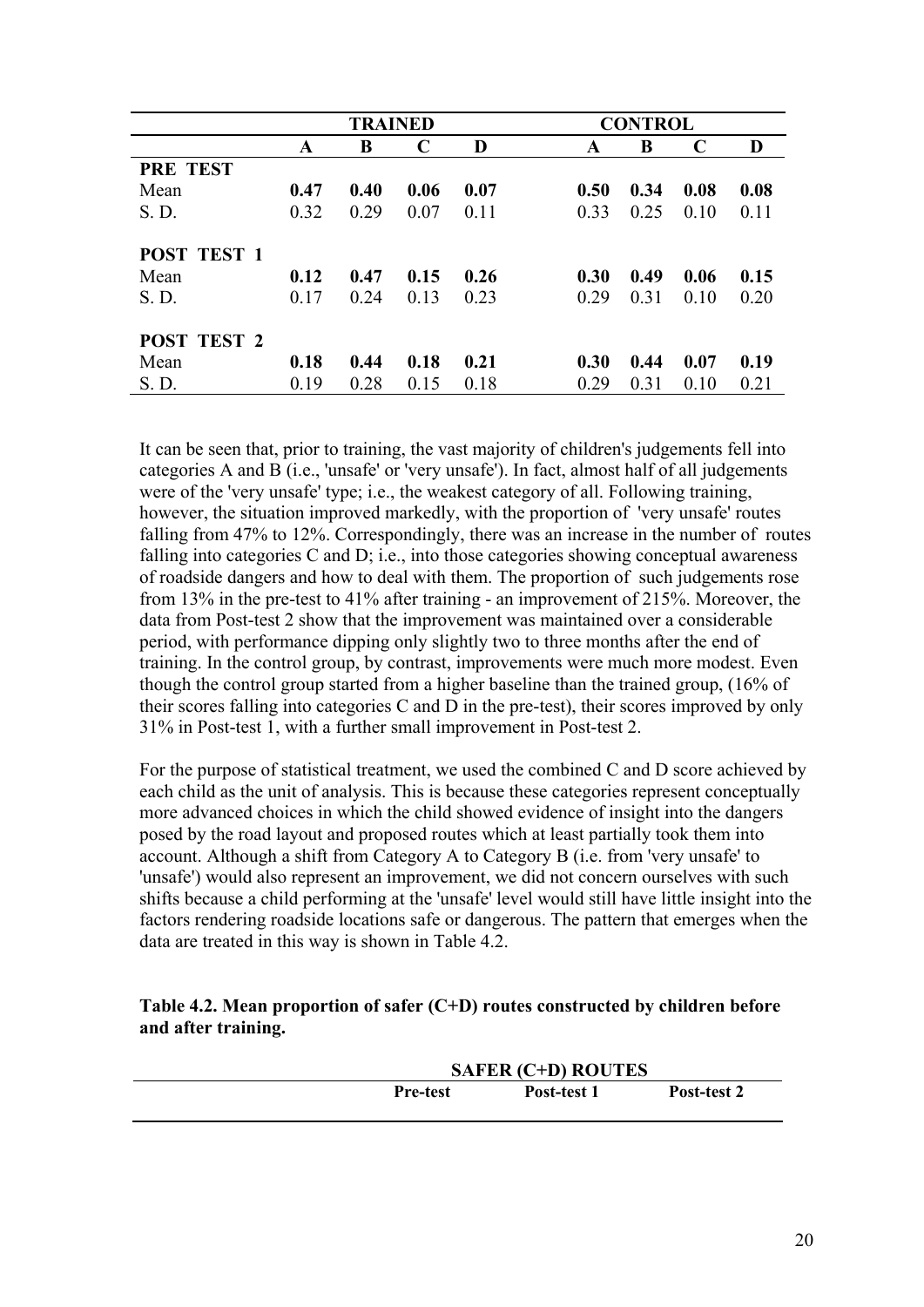| <b>TRAINED</b> |     |     |     |
|----------------|-----|-----|-----|
| Mean           | .13 | .41 | .39 |
| S.D.           | .16 | .25 | .24 |
| <b>CONTROL</b> |     |     |     |
| Mean           | .16 | .21 | .26 |
| S.D.           | .18 | .24 |     |

The trends were analysed by means of a three-way analysis of variance (ANOVA) with group (trained versus control), test phase (pre-test, post-test 1, post-test 2) and gender as factors. The results showed significant main effects of both group  $(F(1,77)=5.95, p<0.017)$ and test phase  $(F(2,154)=31.46, p<0.01)$ . There was also a significant interaction between these factors (F  $(2,154)=11.85$ , p. < 001). From Table 4.2 it can be seen that this is because the improvement between the pre- and post-tests was much more marked in the trained group than in the controls. There was no significant effect of gender, nor were any of the gender interactions significant.

The trends were further analysed by calculating a *difference score* for each subject, consisting of the difference between their pre-test and post-test scores. Because this measure takes into account the fact that different subjects start from different baselines, it provides a more sensitive measure of the changes that took place within individual children as a result of training. The results of this analysis are shown in Table 4.3. It can be seen that the difference scores achieved by trained subjects in Post-test 1 were far higher than those achieved by the control group. This effect proved to be highly significant (t  $(85) = 4.85$ , p<.001). There was little change over the succeeding two month period, except for a marginal decline in the scores of trained children and a slight improvement in those of controls. However, this difference between the groups did not prove to be statistically reliable (t  $(79) = -2.05$ , n.s.).

|                | <b>Pre-test</b> | <b>Difference</b><br>between Pre- | <b>Difference</b><br>between PT 1 |
|----------------|-----------------|-----------------------------------|-----------------------------------|
|                |                 | test and PT 1                     | and PT2                           |
| <b>TRAINED</b> |                 |                                   |                                   |
| Mean           | .13             | .31                               | $-.04$                            |
| S.D.           | .16             | .28                               | .27                               |
|                |                 |                                   |                                   |
| <b>CONTROL</b> |                 |                                   |                                   |
| Mean           | .16             | .05                               | .06                               |
| S.D.           | .18             | .23                               | .21                               |

**Table 4.3 Pre-test and difference scores as a function of training.** 

#### *4.7.2 Effect Of Number Of Training Sessions*

The programme was designed to provide children with six training sessions over a six week period. This number was chosen simply because it had proved successful in previous studies. However, it was not known whether this represents an 'optimal' number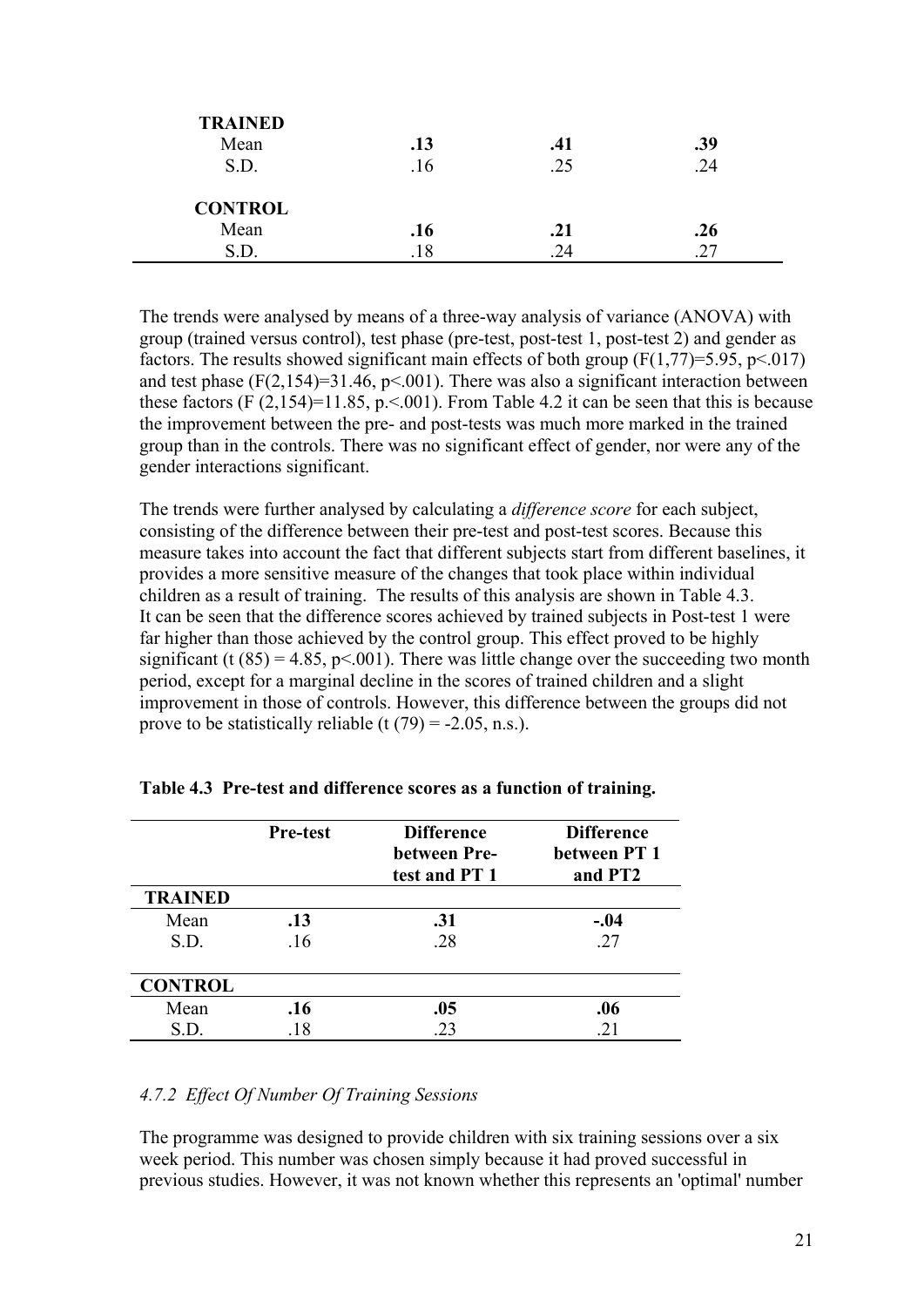of sessions, nor whether reducing (or increasing) the number of sessions would have a different outcome.

In the present study, it was planned that children would receive six training sessions as before. However, in practice this did not always happen. Absences due to illness, temporary decanting of families to make way for housing rehabilitation, and a variety of other factors meant that a significant number of children received fewer sessions than planned (although the vast majority received at least four sessions). These variations, although unplanned, provide the opportunity to examine the relationship between number of training sessions and performance more closely than has previously been possible.

Table 4.4 shows the mean pre-test, post-test and difference scores attained by children who had received six, five, four and three or fewer training sessions. We also compare the scores to those of control children who received no training at all. It can be seen that the difference between four, five and six training sessions is negligible, whereas children who received three or fewer sessions showed noticeably less improvement. This trend was confirmed statistically by a one-way ANOVA (F  $(4, 89) = 6.17$ , p<.0002) followed by planned post-hoc comparisons between the groups using the Newman-Keuls procedure ( $\alpha$ ) = .05). This confirmed that the six, five and four session groups did not differ significantly from each other, whereas all three performed significantly better than the control group.

The difference between Post-test 1 and Post-test 2 also shows that the improvements were well maintained over the longer term, although there is a suggestion that the performance of those who received only four sessions may be somewhat less robust.

| No. of<br>sessions | Pre-test   | Post-test 1 | <b>Difference</b><br>between Pre-<br>test & PT1 | Post-test 2 | <b>Difference</b><br>between PT1<br>$&P$ T <sub>2</sub> |
|--------------------|------------|-------------|-------------------------------------------------|-------------|---------------------------------------------------------|
| <b>6</b> sessions  | .11        | .41         | .32                                             | .41         | $-.01$                                                  |
| S.D.               | .15        | .22         | .24                                             | .23         | .22                                                     |
| 5 sessions         | .18        | .39         | .21                                             | .37         | $-.04$                                                  |
| S.D.               | $\cdot$ .2 | .32         | .36                                             | .28         | .35                                                     |
| 4 sessions         | .10        | .47         | .35                                             | .33         | $-.17$                                                  |
| S.D.               | .13        | .26         | .23                                             | .23         | .27                                                     |
| $\leq$ 3 sessions  | .14        | .21         | .01                                             | .33         | .08                                                     |
|                    | .15        | .25         | .22                                             | .27         | .13                                                     |
| <b>Controls</b>    | .16        | .21         | .05                                             | .26         | .06                                                     |
| S.D.               | .18        | .24         | .23                                             | .27         | .21                                                     |

**Table 4.4 Mean pre-test, post-test and difference scores as a function of number of training sessions.**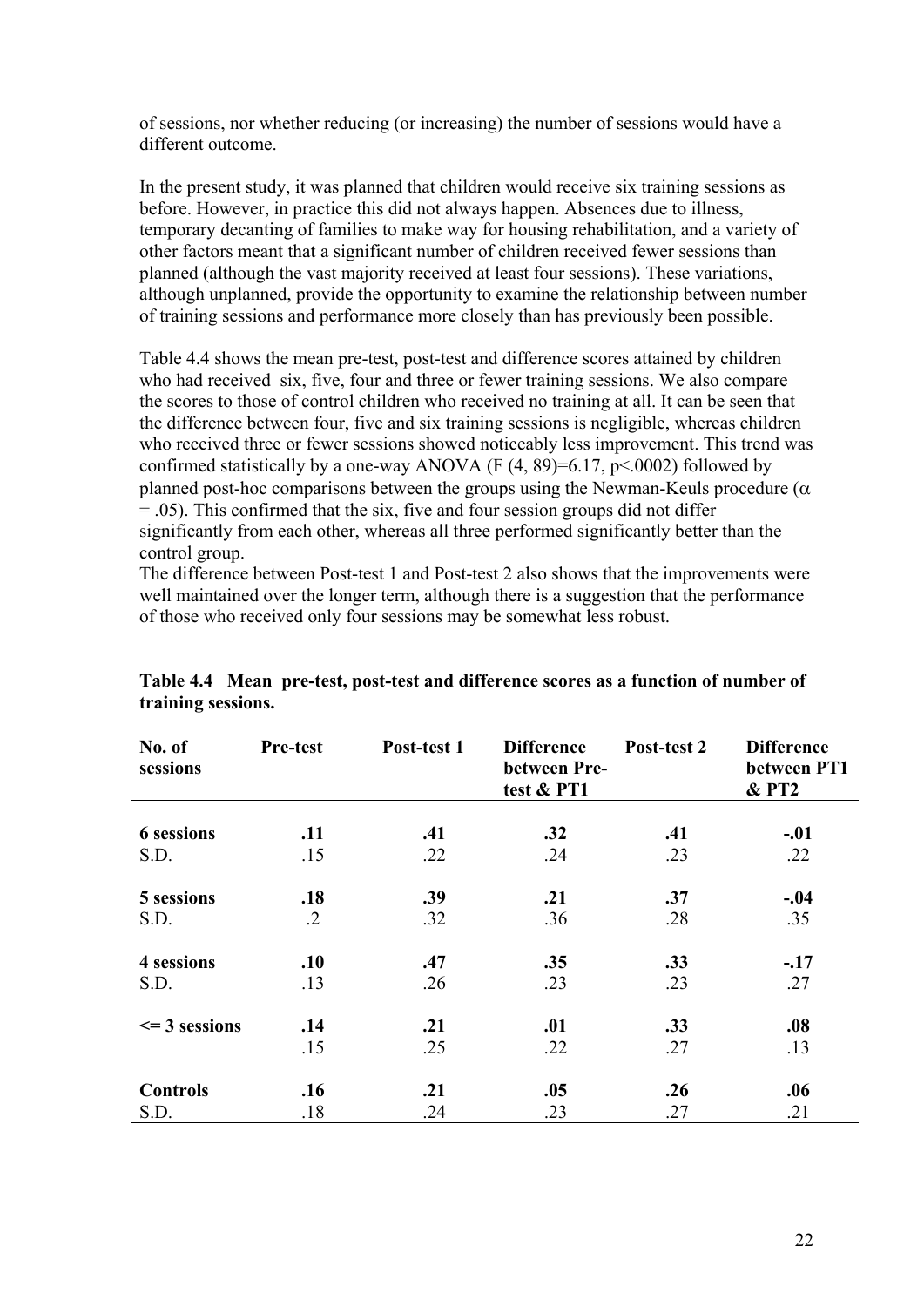For children who received three or fewer sessions the picture is rather different. Although there is still evidence of improvement, especially by Post-test 2, the effect is less than in the other groups. This suggests that, whilst three or fewer training sessions are certainly not wasted, the benefits of training appear to be greatly enhanced when children receive at least four training sessions. It seems sensible to conclude that children should receive at least four training sessions wherever possible.

## *4.7.3 Individual Differences And Their Effect On Training*

In Section 4.7.1, we argued that not all children started from the same baseline level of competence in safe route-finding, as shown by the variation observed in their pre-test scores. In fact, some children started off very poorly, producing no routes in the C and D categories at all. By contrast other children started off at, or even above, the performance level attained by the group as a whole *after* training. These differences would presumably reflect previous, probably informal, learning on the part of the child. It was for this reason that difference scores were used in addition to straightforward pre/post-test scores: the former provide a better measure of the changes taking place within the individual because, unlike comparisons between mean pre- and post-test performance, they do not pool variance across subjects.

The fact that there was such variation in pre-test performance provides an opportunity to look at the relationship between starting performance and subsequent learning in more detail. For example, do children who start from a higher baseline show more improvement over a given number of training sessions than weaker children? Do the latter require more sessions to catch up with their initially more advanced classmates? Or are there some children who, for one reason or another, do not improve at all? By examining the improvement rates of children with different baseline levels of skill we can gain insight into these issues.

We attempted to answer these questions by dividing the children into three groups in accordance with their pre-test scores. These consisted of the top, middle and bottom thirds of the sample. We then calculated the difference scores separately for each of the three groups. The same procedure was followed with the control group for comparative purposes. The results are shown in Table 4.5.

**Table 4.5. Mean difference scores as a function of pre-test scores for both trained and control samples. Groups correspond to the top, middle and bottom thirds of the sample.** 

|                       | <b>Pre-test</b> |      | Difference score<br>between Pretest<br>&P T 1 |      | <b>Difference score</b><br>between PT1 &<br>PT <sub>2</sub> |      |
|-----------------------|-----------------|------|-----------------------------------------------|------|-------------------------------------------------------------|------|
|                       | Mean            | S.D. | Mean                                          | S.D. | Mean                                                        | S.D. |
| <b>EXPERIMENTAL</b>   |                 |      |                                               |      |                                                             |      |
| Top group $(N=14)$    | .31             | .17  | .21                                           | .32  | $-.03$                                                      | .35  |
| Middle group $(N=12)$ | .08             | .04  | .32                                           | .22  | $-.10$                                                      | .30  |
| Bottom group $(N=16)$ | .01             | .02  | .39                                           | .27  | $-.01$                                                      | .18  |
| $\leq$ 3 SESSIONS     |                 |      |                                               |      |                                                             |      |
| Top group $(N=4)$     | .31             | 15   | .04                                           | 24   | .03                                                         | .05  |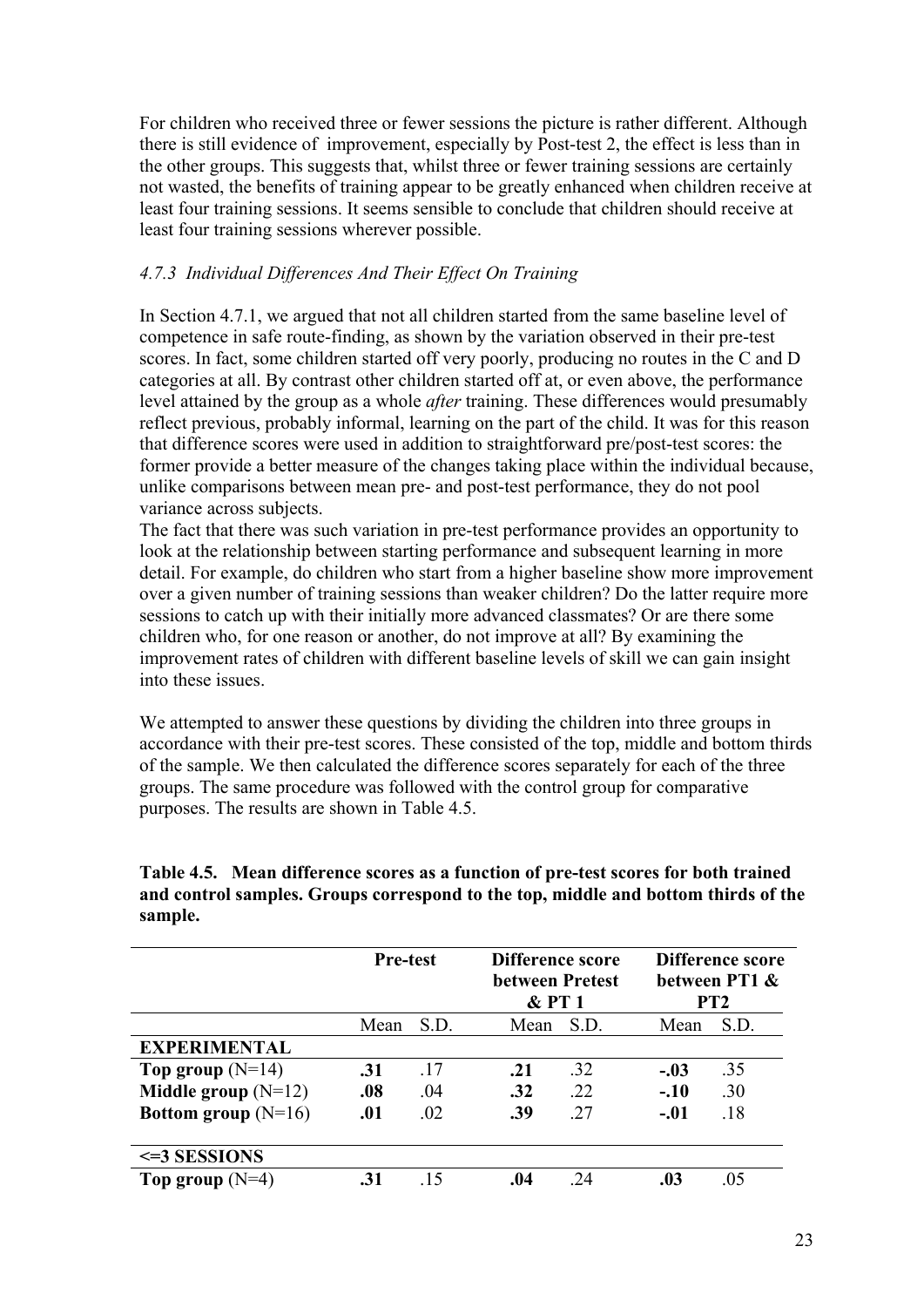| Middle group $(N=6)$<br>Bottom group $(N=2)$ | .08<br>.00. | .03<br>.00. | .04<br>.04 | .32<br>15 | .14<br>- | -11 |
|----------------------------------------------|-------------|-------------|------------|-----------|----------|-----|
| <b>CONTROL</b>                               |             |             |            |           |          |     |
| Top group $(N=17)$                           | .38         | .13         | $-.02$     | .30       | .09      | .22 |
| <b>Middle group</b> $(N=17)$                 | .08         | .04         | .05        | 14        | .11      | .24 |
| Bottom group $(N=16)$                        | 00.         | .00         | .10        | 21        | $-.01$   | 14  |

It can be seen that there were indeed quite marked differences in pre-test performance between the three groups. For example, in the experimental group, the proportion of C and D routes constructed during the pre-test ranged from a mean of 31% in the top third of the sample to only 1% in the bottom third. Among controls, scores varied even more widely from a mean of 38% in the top group to zero in the bottom group. This pattern was even seen in the scores of those who received fewer than 3 training sessions, even though this group was very small. The trend was tested by means of a one-way ANOVA, with group (top, middle or bottom) as factor. The inter-group differences proved to be highly significant (F  $(2,101)=144.02$ , p<.0001). A follow-up Newman-Keuls test showed that each of the groups differed significantly from each of the others.

Table 4.5 also shows the difference scores subsequently achieved by each of the three groups in Post-test 1. It can be seen that training induced improvements in all three groups. Nevertheless, difference scores varied considerably, from .21 in the top group to .39 in the bottom group. A similar pattern was even found in the scores of control children, notwithstanding that improvements in the control group were very slight. Across the board, the greatest improvements occurred among the *weakest* rather than the strongest children. The effect was found to persist after Post-test 2.

These trends were analysed by mean of a two-way ANOVA with training (trained versus control) and group (top, middle and bottom) as factors (the  $\leq$  3 sessions' group was omitted from the analysis in view of the small numbers). Both main effects were highly significant (*Training*: F (1, 75) = 8.09, p<.006. *Group*: F (2,75) = 19.55, p<.001). There was also a significant interaction between these factors (F  $(2, 75) = 6.41$ , p<.003). The interaction is due to the fact that the difference between top, middle and bottom groups was more marked in trained than in control children. The analysis confirms that those children who started from a low baseline were not impoverished relative to more able children. On the contrary, they made significantly greater improvements over the course of the programme, catching up to a large extent with those children who started from a higher baseline. This finding is corroborated by a significant negative correlation (-.42, p<.006) between pre-test score and the subsequent difference score achieved in Post-test 1. It seems that a carefully constructed training programme can largely overcome differences in initial skill level, and can do so in between four and six training sessions.

## **4.8 Discussion**

The findings are consistent with those reported in earlier, experimental studies (Thomson *et al.*, 1992). Although implemented on a much larger scale that inevitably raised many more operational difficulties, Table 4.6 shows that the improvements obtained are rather similar to those previously reported. It is true that, in the earlier study, children were trained in groups of five whereas in the present study they were trained in threes. On the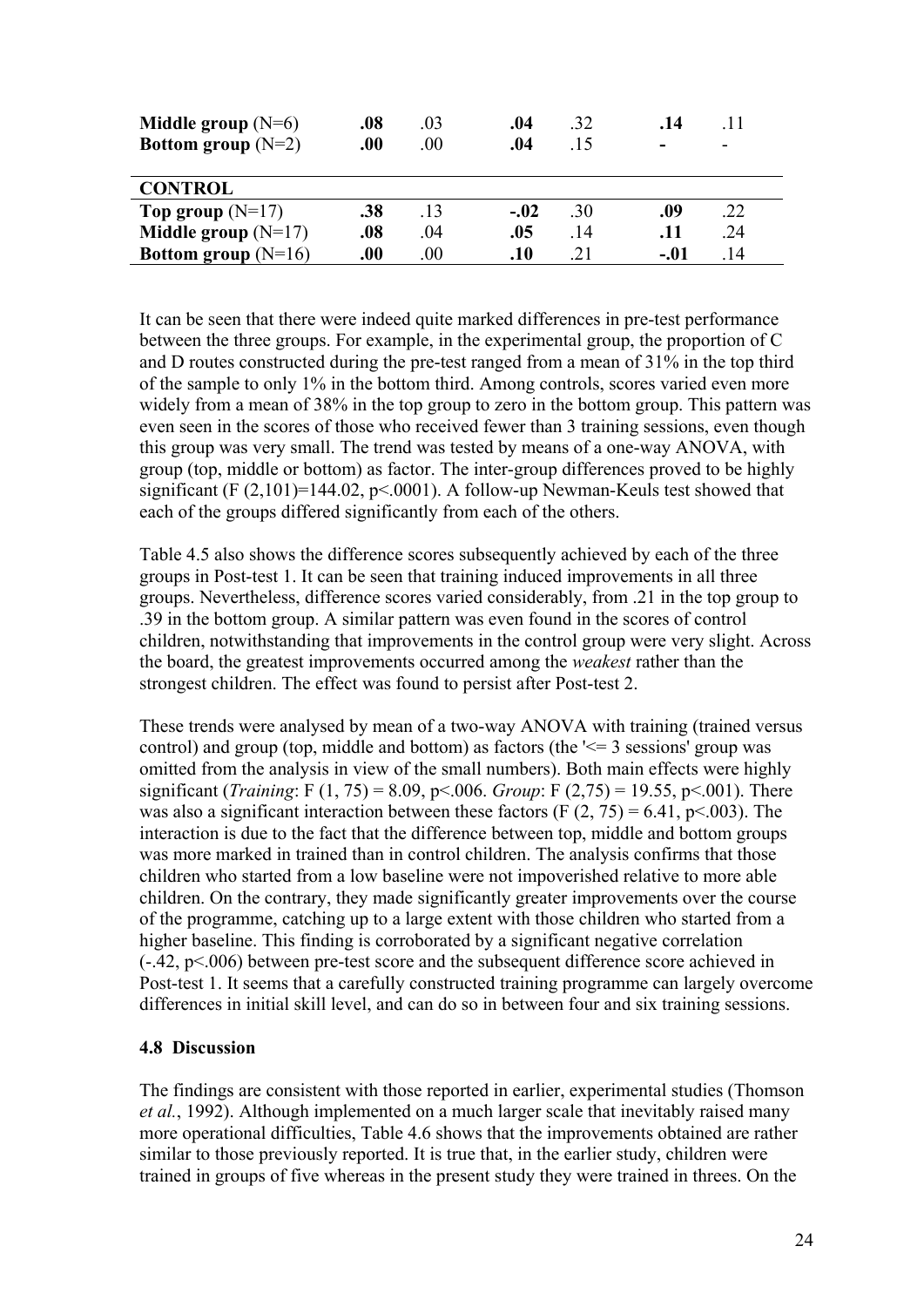other hand, in the earlier study children all received six training sessions, whereas the data reported in the present study include many children who received only five or even four sessions. Moreover, in the earlier study training was carried out by highly qualified staff. The volunteers used in the present study had no such qualifications or experience: their qualifications were mainly an interest in the safety of children in Drumchapel and being parents themselves. Nevertheless, the results of the two studies are clearly comparable.

At the beginning of the project, it was intended that all children would receive six training sessions in safe route planning. This figure is essentially arbitrary, but was based on what had proved sufficient to induce improvements in earlier studies. However, the results achieved by children who received fewer sessions suggest that between four and six sessions give rise to comparable improvements. Where the number of sessions was less than four, performance fell away. This would seem to represent a lower limit on the recommended number of training sessions for this skill. This point is important, because **Table 4.6 Proportion of C and D scores as a function of training and test phase: a comparison with Thomson** *et al.* **(1992)** 

|                                | <b>TRAINED</b>  |             |             | <b>CONTROL</b>  |           |             |  |
|--------------------------------|-----------------|-------------|-------------|-----------------|-----------|-------------|--|
|                                | <b>Pre-test</b> | Post-test 1 | Post-test 2 | <b>Pre-test</b> | Post-test | Post-test 2 |  |
| <b>Thomson</b> et<br>al., 1992 | .17             | .42         | .40         | .06             | .15       | .17         |  |
| 13. Drumchapel<br>project      |                 | .41         | .39         | .16             | .21       | .26         |  |

many road safety education activities appear to be run on a one-off basis. The present results suggest that this may not be adequate to induce genuine changes in children's understanding or behaviour.

Whether the improvement seen in the present study could be further enhanced by increasing the number of training sessions is not known. However, our experience of running the programme suggests that it might not. Many children become bored and inattentive if the programme is too long and, even in the present study, we noticed that some of the more able children became quite blasé as training progressed. Our impression was that increasing the number of sessions might actually be counter-productive. A more sensible approach in extending the course would probably be to run more advanced sessions at a later date, perhaps using more complex sites or situations, that would further challenge the children. This would give children the opportunity both to consolidate their existing skills and to extend them. We believe this would be a more effective use of resources than simply increasing the number of sessions at any one time.

Given the relatively large number of children for whom complete pre- and post-test data were available, it was considered extremely interesting to examine the relative improvement seen in those who performed well in the pre-test with those who did not. The data summarised in Table 4.5 certainly show that there is significant diversity in the level of ability to be found amongst even five year-old children. Given that those who scored highly in the pre-test would seem to be more conceptually advanced to begin with,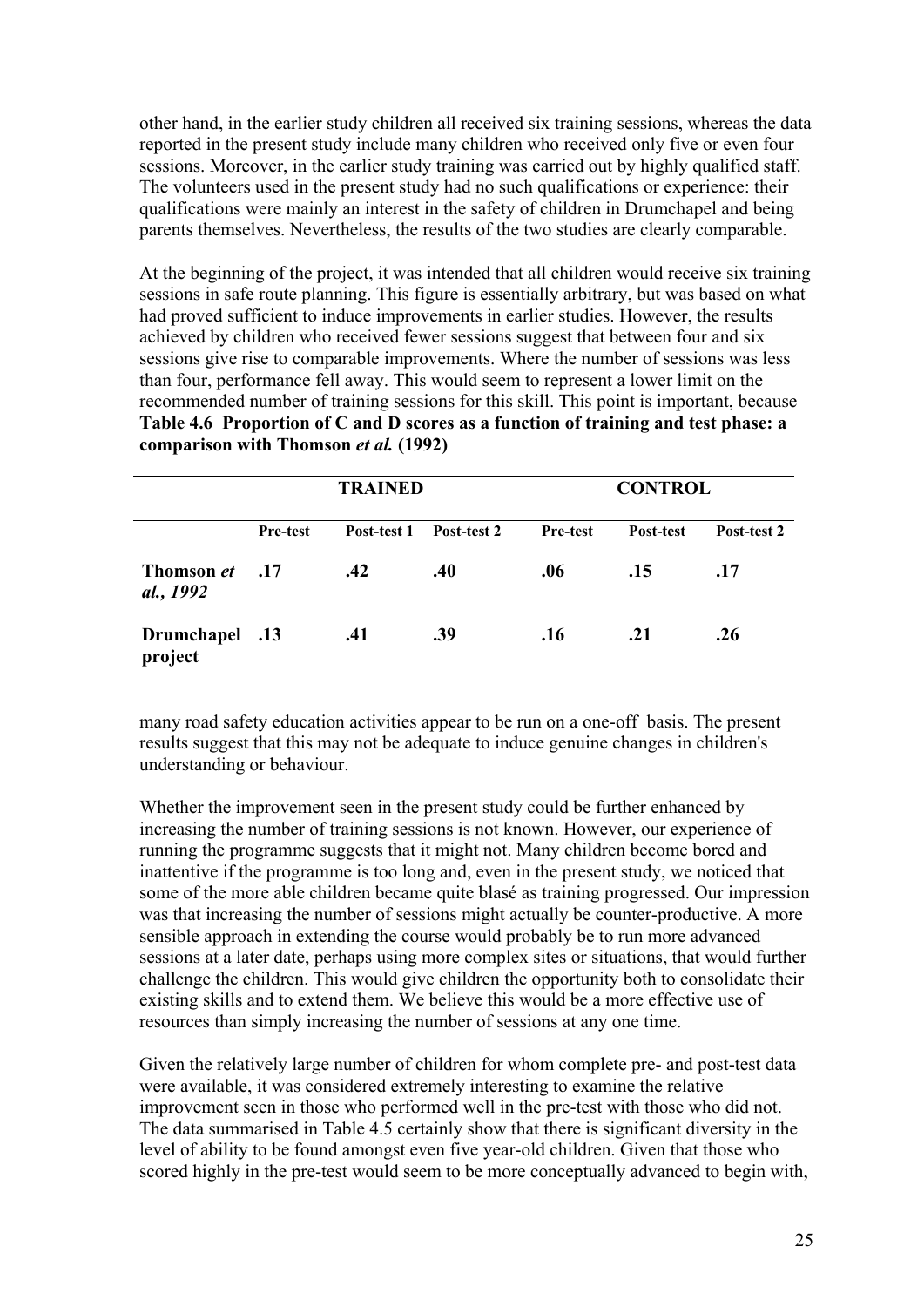it might have been expected that training would have benefited them disproportionately, pushing them to even greater heights relative to children who started at a more modest level. Correspondingly, it might have been expected that weaker children would require a larger number of training sessions to reach a comparable level of performance.

In fact, the picture that emerged was quite different. Although all children improved as a result of training, the negative correlation between pre-test and difference scores shows that the greatest improvements were to found in the initially weaker children. Two factors are probably at work to account for this interesting result. Firstly, since they came from a lower starting position, the weaker children probably had more capacity for improvement. Secondly, since it is unrealistic to expect that any five year-old could attain adult levels of performance, especially on the basis of a relatively small amount of training, it seems likely that there is a ceiling to what children of this age can attain. If so, the initiallystronger children (who start closer to the ceiling in the first place) would have less scope for further improvement. Training would thus tend to reduce the variance among children, making them more homogeneous as a group. This seems to be just what happened.

Finally, a comment should be made about the lack of gender differences in the data. Notwithstanding the substantial difference in accident rates between boys and girls, no evidence was found of corresponding differences in the ability to recognise dangerous locations or to find safer ones. This, in fact, mirrors previous studies of safe place finding.

## **5.0 CHOOSING SAFE PLACES AND ROUTES TO CROSS (YEAR 2)**

Although it was not intended to extend the safe places evaluation into Year 2, timetable arrangements permitted further testing to be undertaken. However, changes were made to the scoring procedure used in assessing children's judgements, making it inadvisable to combine the data. In addition, the Year 2 data were found not to be normally distributed. For these reasons, the results from Year 2 are presented separately.

## **5.1 Subjects**

In Year 2, 214 children were selected for training of whom a sample of 67 was selected for pre and post-testing. As before, the group was balanced for gender and (as far as possible) for school. In other respects, selection was randomised. Mean age at pre-testing was 5 years and 8 months.

It was intended that the remaining 30 children would form the control group. However, because a larger group of volunteers was recruited during this phase of the project, it became possible to train a larger number of children than in Year 1. Since it seemed unethical to withhold training from children when the resources existed to train them (and the originally-scheduled evaluation was now complete), it was decided to schedule training sessions for control children as and when resources permitted. In practice, this meant that controls in Year 2 received up to 3 training sessions. Thus, for analysis purposes data are presented as a function of the number of training sessions received, rather than as a simple comparison between trained and control groups.

## **5.2 Safe Places Results (Year 2)**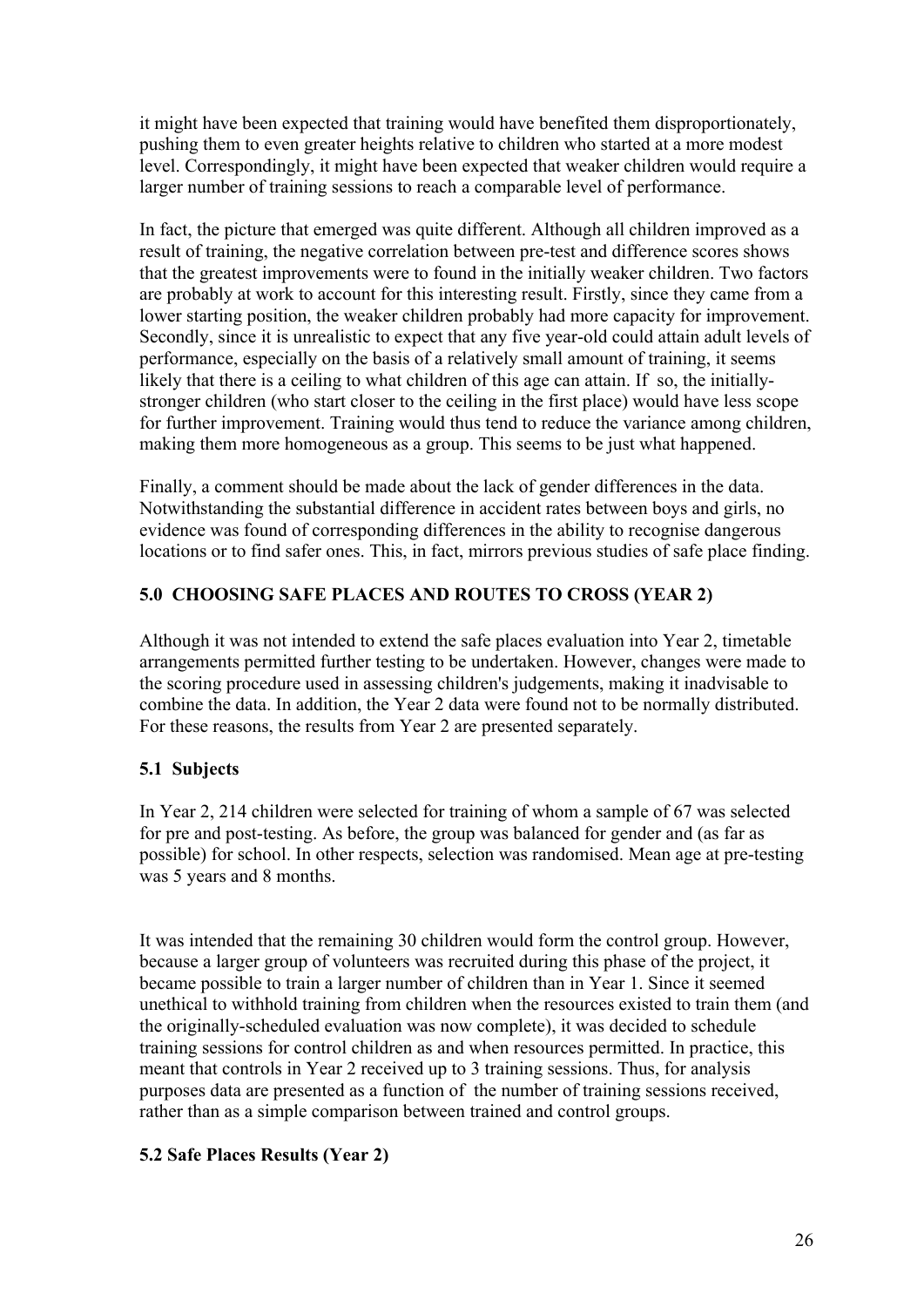Since the data were not normally distributed, summary statistics are based on the median. Table 5.1 shows the proportion of safe and unsafe routes constructed as a function of the number of training sessions. It can be seen that, prior to training, very few routes fell into categories C and D. In fact, the overall proportion of safe routes constructed during the pre-test was only 4%. After training, however, the proportion of safe routes increased by a factor of nine among those children who had received four or more training sessions. Even allowing for the lower baseline performance in Year 2, this is an impressive change. By contrast, children who received fewer sessions show more modest improvements.

|                             | <b>SAFER</b>    |             |             | <b>UNSAFE</b>   |           |                           |
|-----------------------------|-----------------|-------------|-------------|-----------------|-----------|---------------------------|
|                             | <b>Pre-test</b> | Post-test 1 | Post-test 2 | <b>Pre-test</b> | Post-test | Post-test<br>$\mathbf{2}$ |
| $4 - 6$<br><b>SESSIONS</b>  | .04             | .36         | .30         | .96             | .64       | .70                       |
| $\leq$ 3<br><b>SESSIONS</b> | .04             | .17         | .21         | .96             | .83       | .79                       |

**Table 5.1 Median proportion of unsafe (A+B) and safer (C+D) routes constructed by children before and after training** 

The effect of number of training sessions is examined in more detail in Table 5.2. As in Year 1, it can be seen that those children who received between four and six training sessions all improved quite markedly. Indeed, those who received only four sessions showed superior performance in both post-tests to the performance in Year 1 (although this is offset by the higher pre-test scores in this group). This supports our earlier conclusion that between 4 and 6 sessions of training give rise to comparable gains, whereas performance drops off with fewer sessions. Nevertheless, children seem to

| No. of sessions   | <b>Pre-test</b>  | <b>Post-test</b><br>1 | Diff.<br>between<br>Pre-test &<br>PT1 | <b>Post-test</b><br>2 | Diff.<br>betwee<br>n PT1<br>$&$ PT2 |
|-------------------|------------------|-----------------------|---------------------------------------|-----------------------|-------------------------------------|
| <b>6</b> sessions | $\boldsymbol{0}$ | .33                   | .31                                   | .29                   | $-.02$                              |
| 5 sessions        | .08              | .38                   | .26                                   | .25                   | $-.08$                              |
| 4 sessions        | .13              | .50                   | .31                                   | .40                   | $-.04$                              |
| $\leq$ 3 sessions | $\bf{0}$         | .17                   | .21                                   | .21                   | $-.01$                              |

**Table 5.2. Median pre-test, post-test and difference scores as a function of number of training sessions.**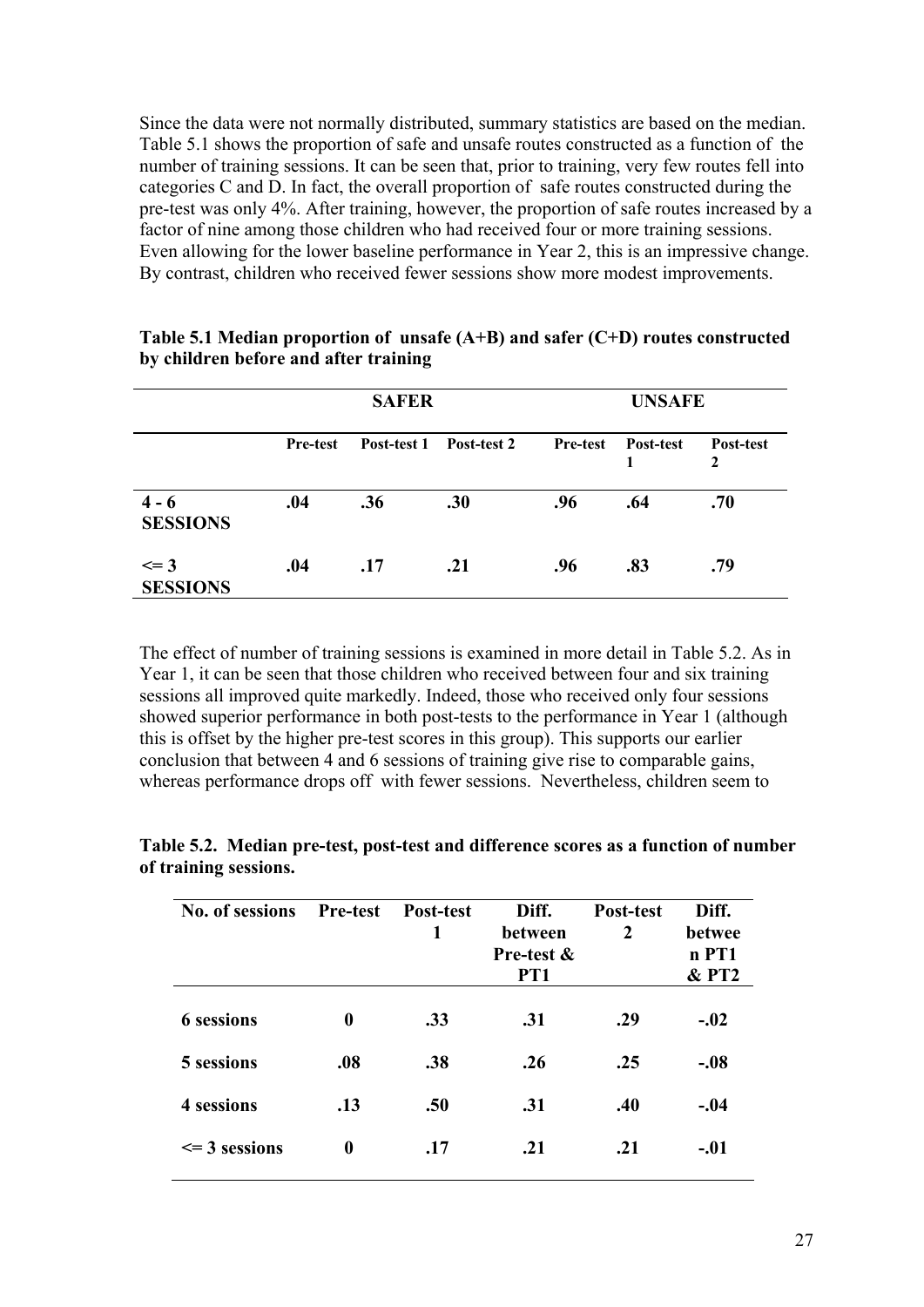derive benefit from even modest amounts of training, and the Post-test 2 data suggest that the learning in this group was at least as robust as in the other groups. Nevertheless, it would seem sensible to recommend that at least four sessions of training be given wherever possible. Given that this amounts to less than two hours of traffic experience, there seems little justification for scheduling less.

# **6.0 CROSSING SAFELY AT PARKED VEHICLES**

## **6.1 Rationale**

In Part 1 of the programme, children were taught to recognise the intrinsic danger of locations where their view of approaching traffic would be obscured. They also learned to construct routes that would avoid such locations. However, in the case of parked vehicles it is often very difficult to find routes avoiding them altogether because they are simply so prevalent. Obviously, children must at some stage learn how to cross safely at parked vehicles where avoiding them altogether is impossible or impracticable. Part 2 of the programme built on Part 1 by teaching children a strategy for doing so.

The method used was based on one developed and evaluated by Rothengatter (1981) in the Netherlands. However, a number of changes to his procedure were made:

- *Since untrained children do not appreciate the dangers intrinsic to crossing at parked vehicles, training was introduced only after children had completed the safe route planning course.* This would maximise the children's ability to understand the reasoning behind the crossing strategy. (In practice, we also trained a small number of children who had missed the safe route-finding phase but whose parents were keen that they enter the programme).
- • *Drumchapel children were trained in pairs, not individually as in the Dutch programme.*
- • *Whereas Dutch parents trained their own child, our volunteers trained other people's children.*
- • *Changes were also made to the procedure itself, especially in Year 2. These are discussed below.*

# **6.2 Training Aims**

The parked car crossing strategy broke the task down into a set of elements each specifying an action to be performed in the correct order. The aim of training was to increase the number of such behaviours exhibited by the children. We also expected them to explain *why* these actions were being followed - i.e., not just to execute them 'blindly'. Figure 6.1, taken from the Volunteer Training Manual, summarises the main elements.

## **6.3 Training Method**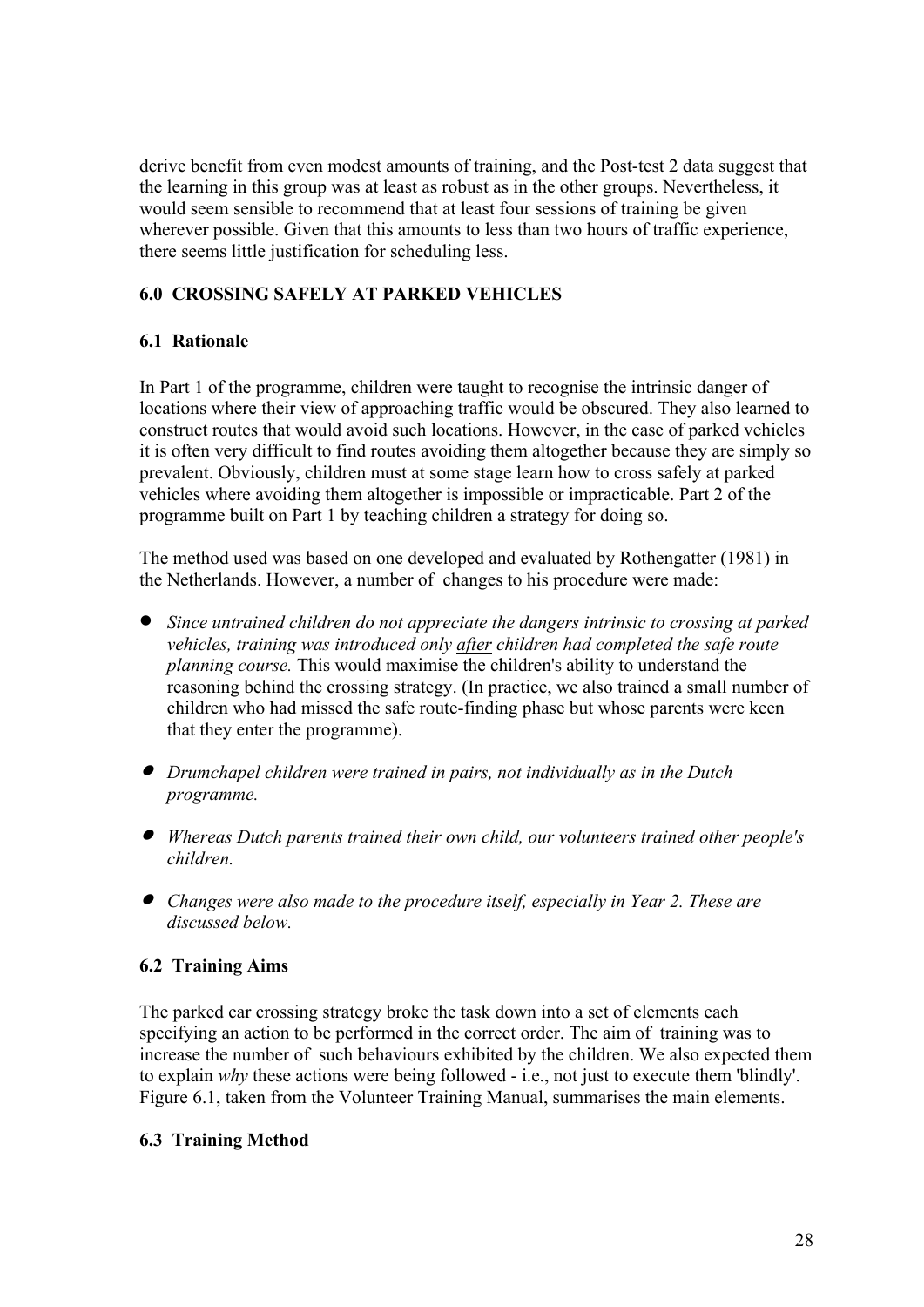The procedure is based on Social Learning Theory (Bandura, 1977) and comprises three stages as follows:

- *1. an 'observation' stage in which the trainer models the desired behaviour to the child;*
- *2. a 'practice together' stage in which trainer and child co-operate in performing the task;*
- *3. an 'imitation' stage in which the child (still accompanied by an adult) tries to replicate the desired behaviour without feedback.*

#### **Figure 6.1. The strategy for crossing safely at parked vehicles**

|                 | <b>WHAT THE CHILDREN SHOULD LEARN TO DO</b>                                                                                                                   |
|-----------------|---------------------------------------------------------------------------------------------------------------------------------------------------------------|
| $\mathcal{I}$ . | Find a space between two parked cars that is wide enough for three people<br>to cross through.                                                                |
| 2.              | Check that there is a gap on the other side of the road to reach the pavement.                                                                                |
| 2.              | Stop at the kerb.                                                                                                                                             |
| 3.              | Look in both parked cars to make sure there are no people sitting in them.                                                                                    |
| 4.              | Also look for other clues that the car might move, e.g. lights, exhaust fumes,<br>engine noise.                                                               |
| 5.              | If there is someone in one of the cars or if any of the other clues are present,<br>walk to another place as the car could start moving.                      |
| 6.              | If both parked cars are empty, walk to the outside corner of the car parked on<br>the left and STOP (this is called the 'line of sight').                     |
| 7.              | Look right to see if there is any traffic coming. If there isn't, then                                                                                        |
| 8.              | Look left to see if there is any traffic coming. If there isn't, then                                                                                         |
| 9.              | Look right again for traffic. If there is no traffic                                                                                                          |
| 10.             | Then cross the road at a steady pace. Hold hands and continue to look and listen<br>for traffic as you go.                                                    |
| 11.             | If traffic should appear while you are standing at the line of sight, take a step back<br>and wait for it to pass. Then step forward again and repeat from 6. |
| 12.             | If several cars should come, go back to the pavement and wait until it is quieter<br>before starting the procedure again from the beginning.                  |

 During Stage1, the trainer executed the actions correctly whilst giving a running commentary as to why each element was being executed. The commentary is essential in ensuring that the child understands the purpose underlying the actions and does not simply learn to follow them 'parrot fashion'. Similarly, in Stages 2 and 3, the children were required to explain what they were doing as they tried to work their way through the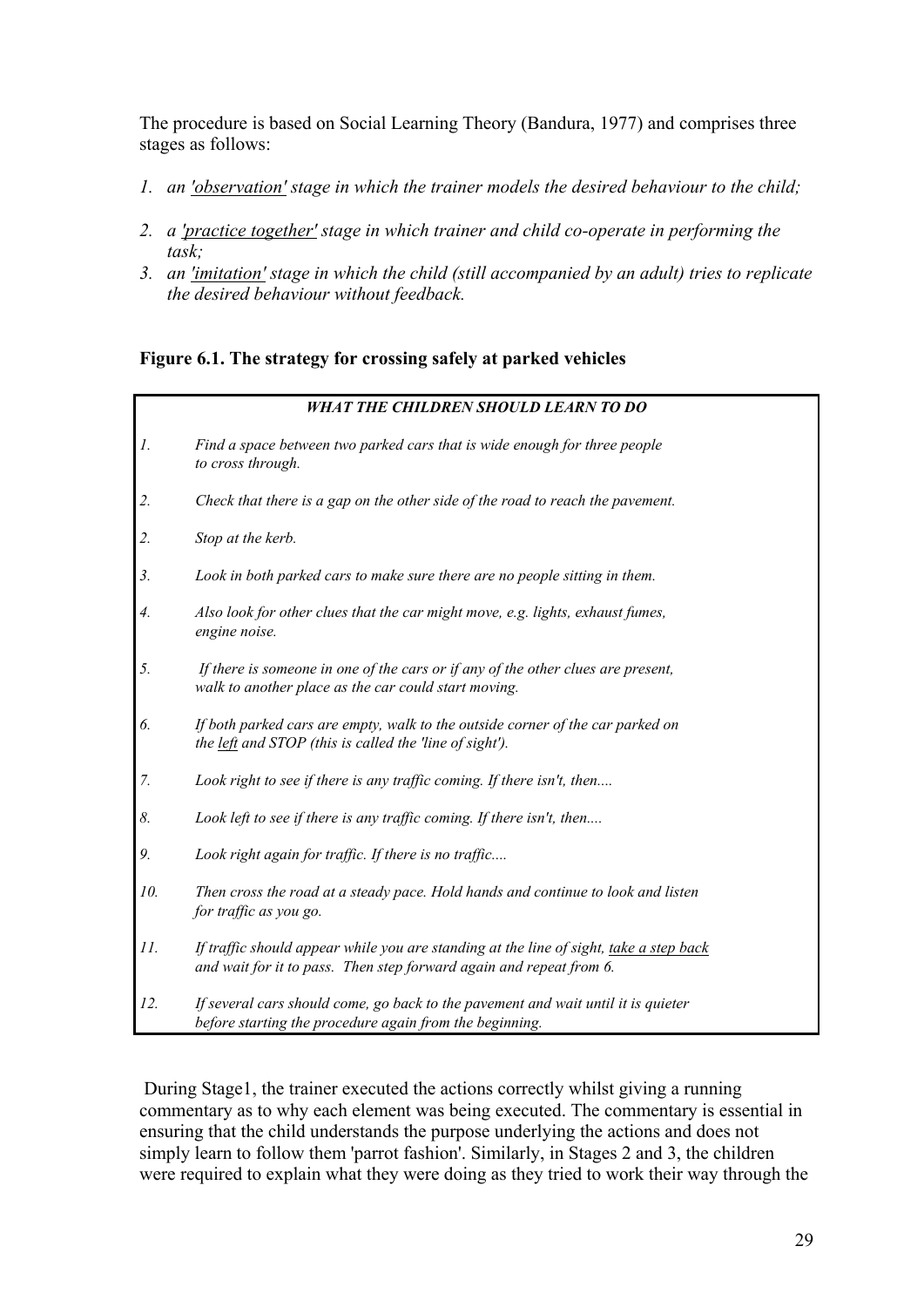procedure. In social learning theory, great importance is attached to this process of verbalisation. It also provides trainers with feedback about the child's thought processes, which are important in identifying areas of difficulty that might require special attention.

## **6.4 Setting**

Locations were identified in the streets near the schools where parked cars could regularly be found. These were used both for testing and training but the sites used for the two purposes were kept separate. Three sites were visited in the course of each training session. The programme consisted of four sessions, run at approximately weekly intervals.

## **6.5 Training Procedure**

All children were trained in pairs, using the method described in Section 6.3. At the first site of the session, trainers worked with the children as a pair so that, in the 'practise together' and 'imitation' phases, they had to cooperate in deciding how to cross. At the second site, one of the children was selected to work individually with the adult whilst the other observed. This procedure was reversed at the third site. Thus, children had the opportunity to work individually with the trainer; to observe another child attempt to perform the task; and to work co-operatively with the other child. At the end of each session, trainers carried out a test in which each child carried out the procedure without any guidance or help. Their behaviour was recorded on a Behaviour Check Sheet. This provided trainers with another source of feedback by showing them how the children's judgements changed from session by session. These proved invaluable in spotting areas of difficulty, enabling the trainer to take remedial action on future sessions.

As before, a half day training course was organised in which volunteers observed good practice and were given guided experience of working with children before undertaking the training programme. They also received a second short manual summarising the main features of the training for subsequent reference. Project staff visited volunteers regularly to monitor training and provide support in dealing with any problems.

# **6.6 Subjects**

In Year 1, 186 children undertook the programme, of whom 66 (36%) were pre and posttested. Thirty-six matched children formed the control group. In Year 2, 175 children received training, of whom 53 (30%) were pre and post-tested. Thirty-eight children were allocated to the control group. Control children received no training in crossing at parked vehicles, although some had taken part in the previous safe places course. Both groups were balanced for gender and school but otherwise allocation was randomised. Mean ages at the start of pre-testing were: (Year 1) 6 years 1 month; (Year 2) 6 years 0 months.

# **6.7 Evaluation Procedure**

# *6.7.1 Pre And Post-Testing*

One week before training, children were individually tested by a member of project staff to establish baseline measures of skill (*Pre-test*). Approximately one week later, the training programme began. This consisted of four sessions presented at a rate of roughly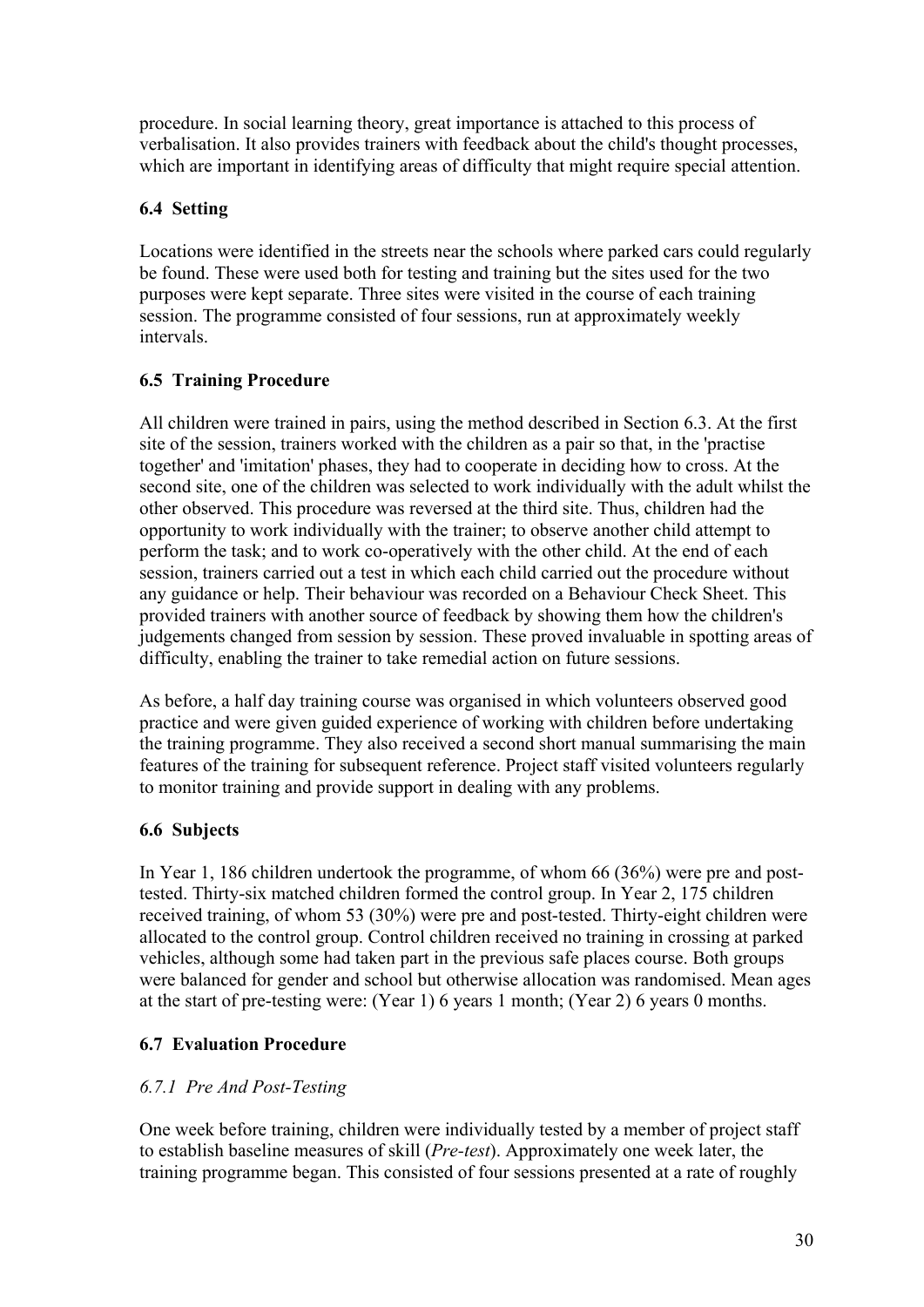one per week. Immediately after training ended, children were re-tested to assess the effects of training (*Post-test 1*). This was followed by a further test between two and three months later (*Post-test 2*). Control children were pre- and post-tested in the same way. Testing always began near a row of parked cars, where at least one of the gaps was suitable for crossing. The child's task was to choose a gap and then demonstrate to the tester what they would do in order to cross safely by taking the tester across the road. Care was taken that no cars were moving anywhere in the vicinity at the time of each crossing. On reaching the opposite side, testers immediately recorded the child's behaviour using a behaviour check sheet. They then proceeded to a new crossing location. Four locations were visited during each test session.

## **6.8 Parked Cars Results (Year 1)**

Since some changes were introduced in Year 2, the data from the two years are treated separately. Table 6.1 summarises the behaviour displayed by trained and control children when attempting to cross between parked cars before and after training in Year 1. It can be seen that, prior to training, some aspects of the crossing task were adhered to reasonably well. This includes the stipulation that children should be walking on approach to the kerb; that they should walk, not run, across the road; and that they should cross in a straight line. Walking straight across the road was, of course, a major feature of the safe route planning part of the course which most children had completed several months earlier. It is pleasing to find that the children seem to have carried this over to the new task. By contrast, the fact that children walked at an acceptable speed both on approach to the kerb and whilst crossing may be artifactual since they were accompanied by an adult and probably had little scope for running! We thus continued to lay stress on the importance of the child's speed of movement throughout training.

It can be seen, however, that most aspects of the crossing task were poorly served prior to training and, in some cases, the target behaviours were scarcely exhibited at all. For example, on approximately half the crossings children failed to stop at the kerb. This happened even though stopping at the kerb is strongly emphasised in road safety education. They also failed to stop at the line of sight (the outer edge of the car). This means that, even though they did make head movements to right and left on over 80% of the trials, it is obvious that they could not have properly assessed whether or not it was safe to cross, because they did not give themselves time to do so before stepping out. In addition, the children displayed a marked failure to look to the right for a second time before crossing. Our impression was that the children were 'going through the motions' without engaging in proper visual search - a familiar feature in inexperienced child pedestrians. Finally, untrained children almost never looked into the cars before deciding to step out, nor did they check for exhaust fumes, brake lights or other cues that would indicate whether the car might be about to start. They also positioned themselves inappropriately at the line of sight even on those occasions when they did stop there.

Following training, however, children's behaviour improved quite markedly. Whereas before training only 6% of the trained group looked for signs that the cars were occupied before stepping out, this rose to 74% after training. By comparison, only 6% of control children did this. Similarly, before training only 4% of children in the trained group positioned themselves correctly at the line of sight. After training, however, this figure rose to 73%. Marked improvements can also be seen in stopping at the line of sight; looking to right and left; and, importantly, looking to the right once again before stepping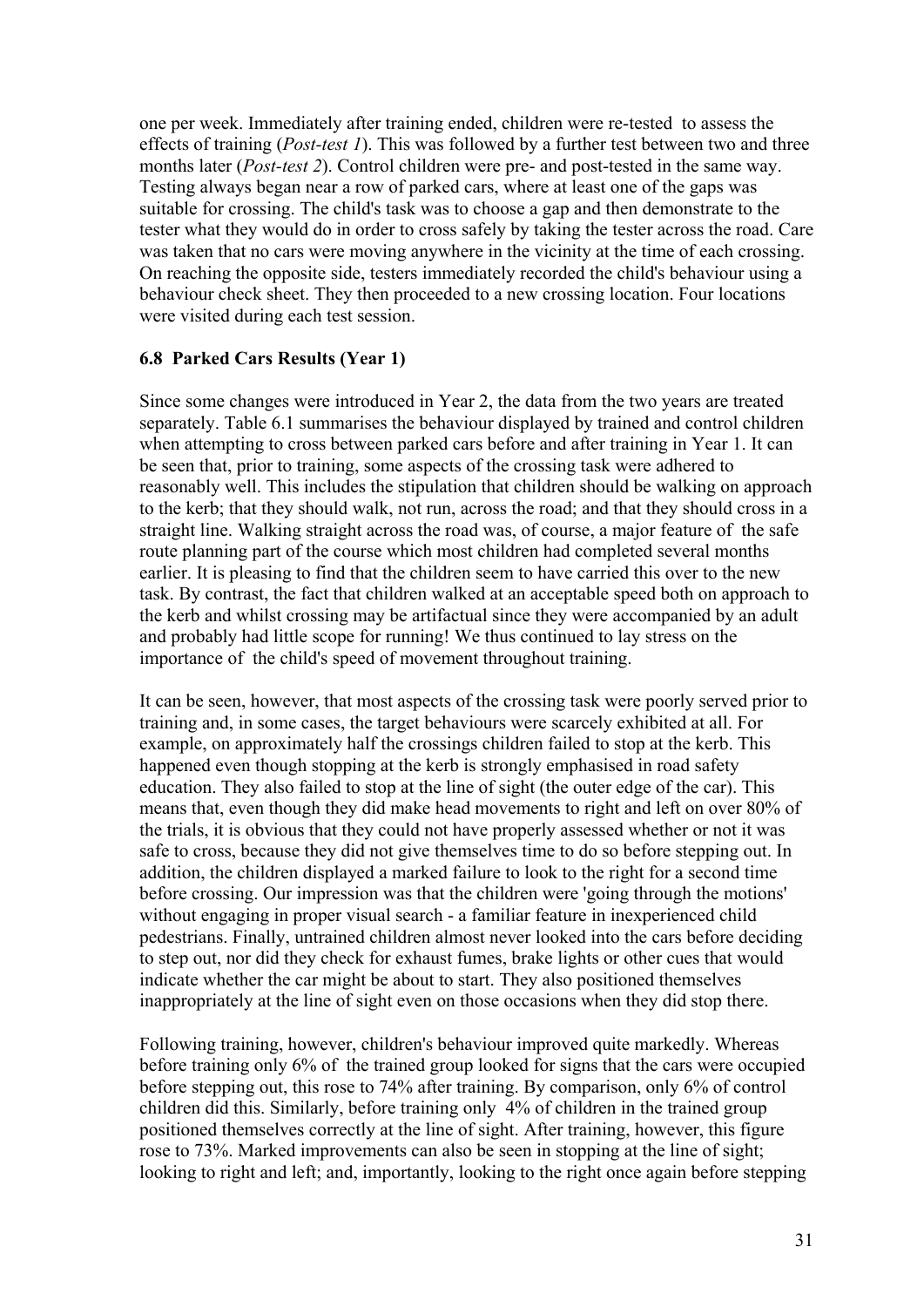|                                                   | <b>TRAINED</b> |                         |       |        | <b>UNTRAINED</b>              |       |                         |
|---------------------------------------------------|----------------|-------------------------|-------|--------|-------------------------------|-------|-------------------------|
|                                                   |                | Pre-test Post 1         |       | Post 2 | <b>Pre-test Post 1 Post 2</b> |       |                         |
| 1. Correct walking<br>speed along pavement        |                | 98                      | 100   | 100    | 100                           | 96    | 97                      |
| 2. Stops at kerb                                  | $\sqrt{ }$     | 54                      | $96*$ | 94     | 44                            | $67*$ | 71                      |
| 3. Looks in both cars<br>after stopping           | $\sqrt{ }$     | 6                       | $74*$ | 67     | $\boldsymbol{0}$              | 6     | 9                       |
| 4. Positions him/herself<br>by parked car on left | $\sqrt{ }$     | $\overline{\mathbf{4}}$ | $73*$ | 67     | $\overline{7}$                | 6     | $\overline{\mathbf{4}}$ |
| 5. Stops at line of sight                         | $\sqrt{ }$     | 49                      | $93*$ | 96     | 41                            | 55    | 55                      |
| <b>6.</b> Looks R at line of<br>sight             | $\sqrt{ }$     | 83                      | $97*$ | 99     | 77                            | 81    | 86                      |
| 7. Looks L at line of<br>sight                    | $\sqrt{ }$     | 83                      | $97*$ | 100    | 72                            | 80    | 88                      |
| <b>8.</b> Looks R again at line<br>of sight       | $\sqrt{ }$     | 47                      | $85*$ | 87     | 29                            | $51*$ | 45                      |
| 9. Correct crossing<br>speed                      |                | 97                      | 99    | 99     | 97                            | 100   | 97                      |
| 10. Walks straight<br>across                      |                | 99                      | 100   | 100    | 100                           | 99    | 100                     |

**Table 6.1 Proportion of children exhibiting the target behaviours during crossing at parked cars before and after training (Year 1)** 

**\* = improvement in Post-test 1 is significant** 

√ **= improvement in trained group is significantly greater than in controls**

out. Moreover, the results of Post-test 2 show that these improvements were maintained over the 2-3 month period following the end of training. Indeed, in several cases there is evidence of further improvement in judgements that were already at a very high level. By contrast, improvements among control children were modest and some behaviours show little evidence of improvement at all. It is certainly clear that their strategy for crossing at parked cars remains rudimentary and would be dangerous if implemented on real roads.

The trends were analysed by means of a two-way ANOVA with training (trained vs. control) and test-phase (pre vs. post-test 1 vs. post-test 2) as factors. The analysis was not conducted on behaviours 1, 9 and 10 since the differences are obviously insignificant. Separate ANOVAs were conducted on each of the remaining behaviours. In every case, there was a highly significant effect of both training and test-phase. There was also a significant interaction in all cases except category 8. Inspection of Table 6.1 shows that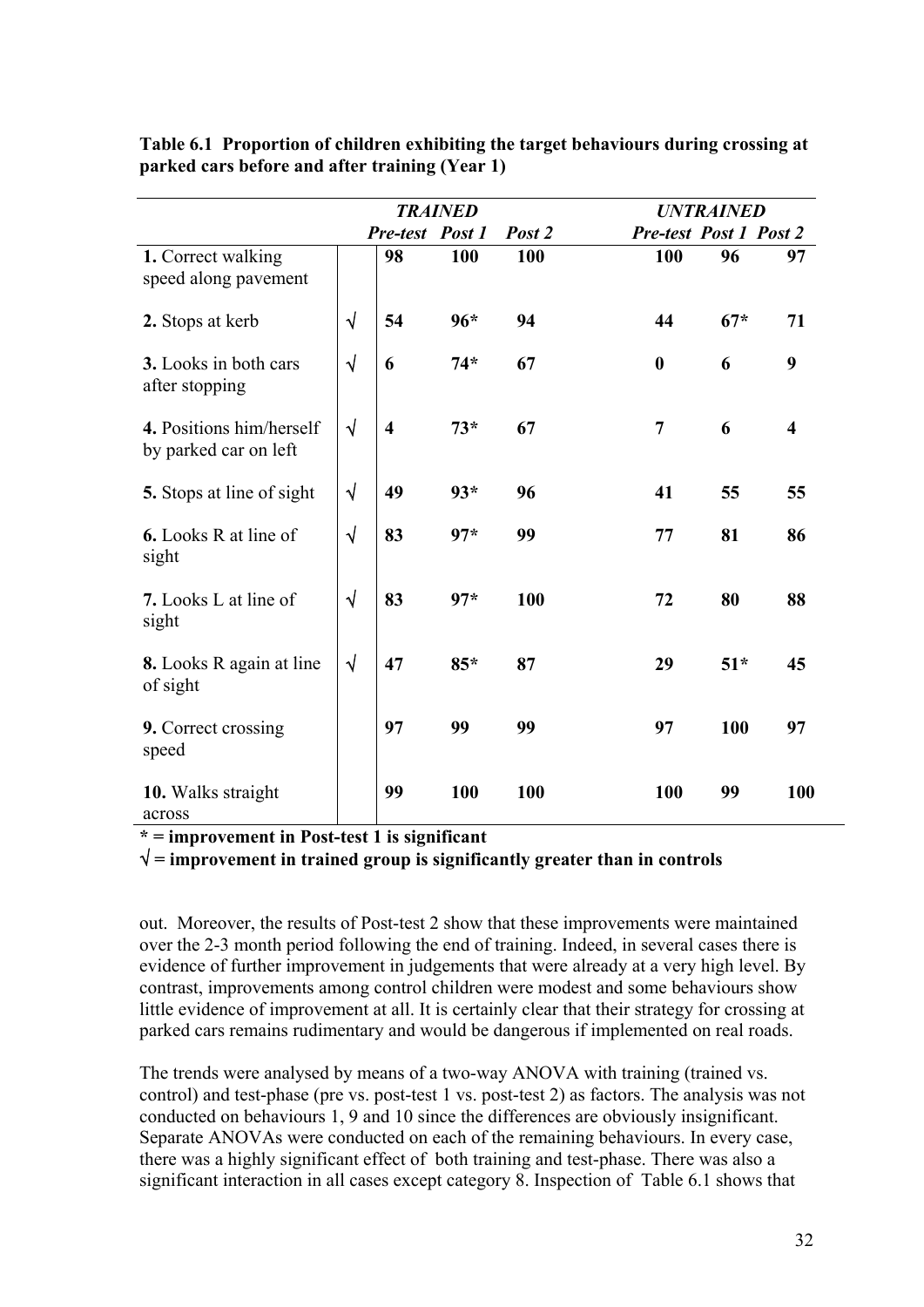this is because the improvements achieved by the trained group were much larger than those achieved by controls. Moreover, these improvements were well maintained over the period leading to Post-test 2, with none of the changes between Post-tests 1 and 2 proving statistically reliable.

In the control group, by contrast, changes were far more modest. Table 6.1 shows that control children were significantly more likely to stop at the kerb than they were in the pre-test, and they were also more likely to look to the right for a second time before stepping out at the line of sight. However, these improvements were significantly smaller than in the trained group. The slight improvements seen in other behaviours did not prove to be statistically reliable.

 At first sight, the strongest aspect of the controls' behaviour seems to be their looking strategy which was reasonable even in the pre-test (although their failure to look to the right for a second time before stepping out is an important weakness). This conclusion is compromised, however, by the difficulty that was experienced in clearly defining some of the behavioural categories. This particularly applied to behaviours 5, 6, 7 and 8 (stopping and looking at the line of sight). In practice, it was often difficult to decide whether the child should be recorded as having stopped at the line of sight, because they often *hesitated* rather than stopped. Also, these pauses did not usually give the child sufficient time to look for traffic, and the typically fleeting head movements that resulted were often made *after* the child had stepped out rather than before it. At the same time, since the behaviours were actually displayed, it seemed inappropriate to record them as absent. However, it was felt that this made the control children's performance appear stronger than it actually was.

# **6.9 Parked Cars Results (Year 2)**

It was therefore decided to alter the scoring categories in Year 2 to try and capture the children's behaviour more accurately. The changes were made to items 5, 6, 7 and 8. In the case of item 5, it was decided to distinguish between *stopping* and merely *pausing* at the line of sight. In the case of looking behaviour (items 6, 7 and 8), a distinction was made between looking *whilst stopped at the line of sight* and looking *whilst continuing to step out*. Note that the latter does not correspond to the injunction 'keep looking and listening as you cross' - it corresponds to the first time the child looked round for traffic.

The results obtained when this revised coding scheme was used are shown in Table 6.2. Taking the results for the trained group first it can be seen that, prior to training, the pattern is broadly similar to that found in Year 1. However, this does not hold for the looking behaviour shown in items 7, 9 and 11. In Year 1, over 80% of children in the trained group were coded as having looked to right and left at the line of sight and 47% looked to the right a second time. However, when a distinction is introduced between 'looking' and 'looking whilst stopped at the sight line', these proportions drop by roughly 50%. Thus, only 47% of children made head movements whilst stopped at the line of sight and only 24% looked right again before stepping out. In the remaining cases, they either looked whilst continuing to walk (categories 8, 10 and 12) or did not look at all. **Table 6.2. Proportion of children exhibiting the target behaviours during crossing at parked cars before and after training (Year 2)** 

| INIF<br>TD<br><u>ілан</u><br>∠<br>LD<br>- | <i><b>AINED</b></i><br>$\boldsymbol{\Lambda}$<br>N<br>" |
|-------------------------------------------|---------------------------------------------------------|
|                                           |                                                         |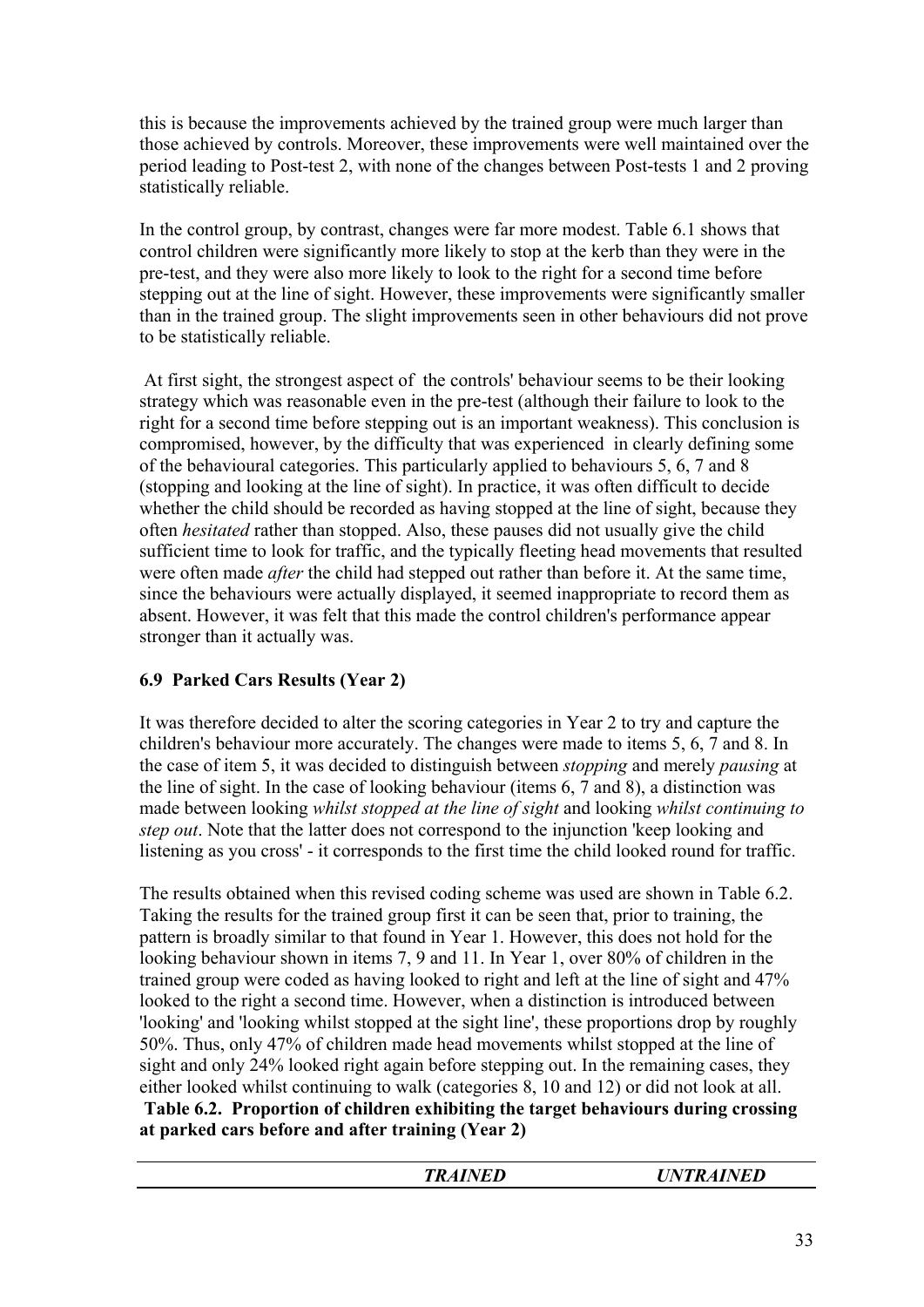|                                                   |            |                  | Pre-test Post 1  | Post 2                  | Pre-test Post 1  |              | <b>Post</b>     |
|---------------------------------------------------|------------|------------------|------------------|-------------------------|------------------|--------------|-----------------|
| 1. Speed of approach                              |            |                  |                  |                         |                  |              |                 |
| 2. Stops at kerb                                  | $\sqrt{ }$ | 78               | 99*              | 100                     | 82               | 87           | 97 <sub>1</sub> |
| 3. Looks in both cars after<br>stopping           | $\sqrt{ }$ | $\boldsymbol{0}$ | $83*$            | 71                      | $\mathbf{3}$     | 9            | 10              |
| 4. Positions him/herself by<br>parked car on left | $\sqrt{}$  | $\mathbf{3}$     | $81*$            | 74                      | $\boldsymbol{0}$ | $\mathbf{3}$ | 8               |
| 5. Stops at line of sight                         | $\sqrt{ }$ | 45               | $95*$            | 90                      | 30               | 36           | 53†             |
| <b>6. Pauses at line of sight</b>                 | $\sqrt{ }$ | 16               | $\boldsymbol{2}$ | 6                       | 23               | 18           | 17              |
| 7. Looks R at line of sight                       | $\sqrt{}$  | 47               | $95*$            | 90                      | 30               | 39           | $54\dagger$     |
| 8. Looks R while walking                          | $\sqrt{}$  | 39               | $4*$             | $\overline{\mathbf{4}}$ | 47               | 46           | 30              |
| 9. Looks L at line of sight                       | $\sqrt{}$  | 47               | $95*$            | 90                      | 29               | 38           | 53†             |
| 10. Looks left while<br>walking                   | $\sqrt{}$  | 32               | $4*$             | 6                       | 45               | 45           | 28              |
| 11. Looks R again at line of<br>sight             | $\sqrt{ }$ | 24               | $91*$            | 85                      | 10               | $34*$        | $41\dagger$     |
| 12. Looks R again while<br>walking                | $\sqrt{ }$ | 13               | $4*$             | 5                       | 14               | $35*$        | 13              |
| 13. Correct crossing speed                        |            |                  |                  |                         |                  |              |                 |
| 14. Walks straight across                         |            |                  |                  |                         |                  |              |                 |

**\* = improvement in Post-test 1 is significant** 

Ü**= improvement in Post-test 2 differs significantly from Pre-test** 

√ **= improvement in trained group is significantly greater than in controls**

After training, this pattern changed considerably. In Post-test 1, it can be seen that their was a dramatic increase in the proportion of children who looked whilst stopped at the sight line, whereas the proportion who looked whilst continuing to walk almost disappeared. Similarly, the proportion of clear-cut stops at the line of sight more than doubled to 95%. Statistically, the pre/post-test differences proved highly significant in every case, with children demonstrating a far higher proportion of appropriate behaviours, whilst almost eliminating the inappropriate ones defined by categories 6, 8, 10 and 12. Moreover, the improvements proved robust: although there was a slight decline in Posttest 2, none of the Post-test 1/2 differences proved to be statistically reliable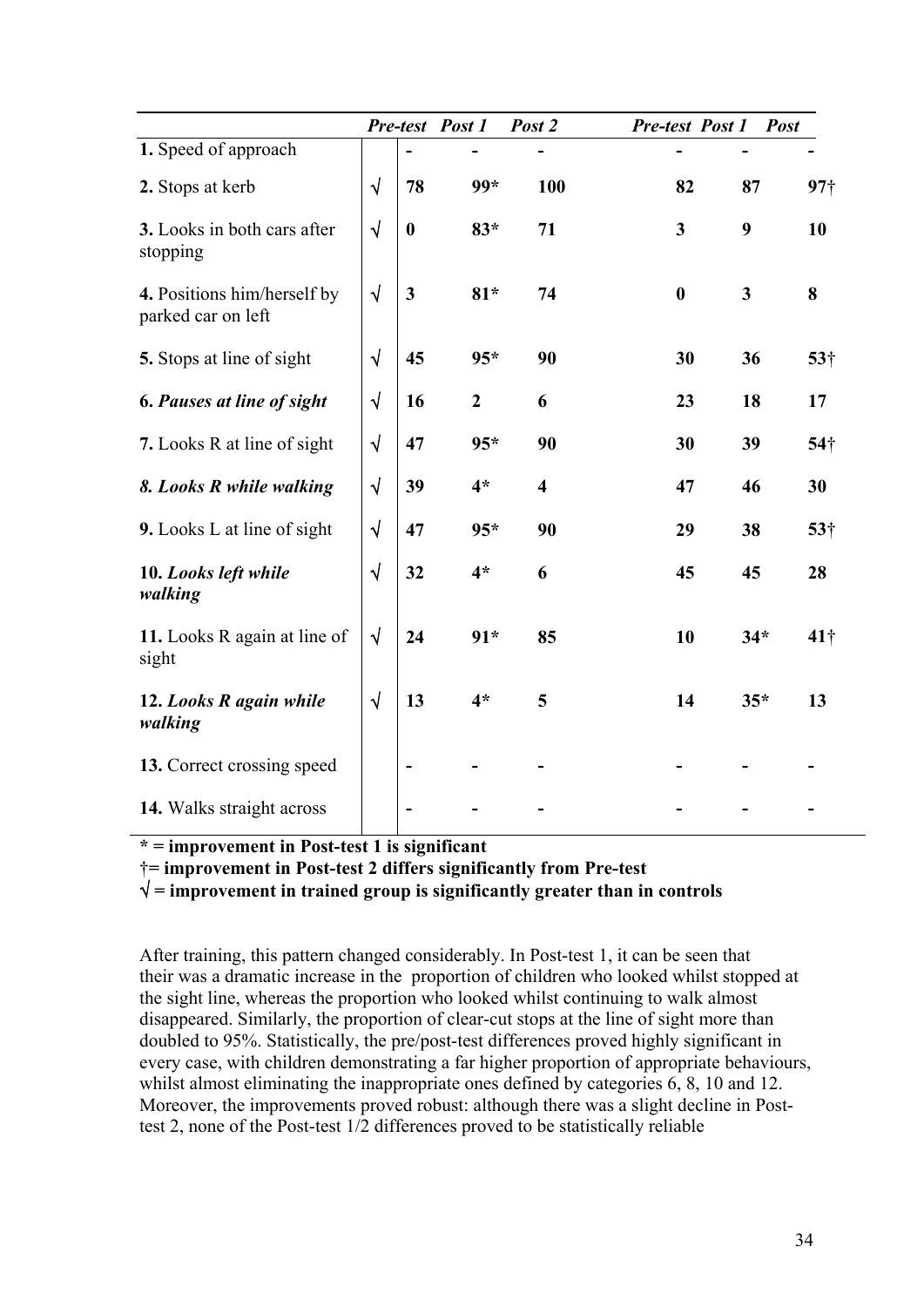In the control group, a similar pattern of pre-test scores was obtained. However, in their case the pattern did not change to any extent in Post-test 1. As with the trained children, the Year 1 data clearly over-estimated children's pre-test performance. For example, the proportion of children deemed to have stopped and looked to right and left at the line of sight fell from over 70% in Year 1 to 30% in Year 2. Similarly, 41% of children were deemed to have stopped at the line of sight in Year 1. However, when a distinction is made between stopping and pausing, the proportion drops to only  $30\%$ . In the remaining 70% of cases children merely hesitated at the sight line (23%) or walked straight out without any delay at all. In spite of starting from this much more modest baseline, control children showed almost no improvement in Post-test 1 and in the one category where significant progress was made (category 11), the level of performance was still far below that of trained children (34% versus 91%). Only in Post-test 2 do control children begin to show some improvement over their pre-test performance, though still at a modest level.

#### **6.10 Discussion**

The results are a good illustration of what can be achieved in road safety by means of a short programme of practical training. Although children received only four 30-minute sessions of training, the effect on their performance was little short of dramatic. Even behaviours that were scarcely exhibited at all in the pre-test were observed in 80 or 90% of cases afterwards. Moreover, the gains were well retained over the substantial period leading to Post-test 2 during which no further instruction was given.

 Interestingly, some improvements were also seen in the behaviour of control children, though at a much lower level. The improvements were also rather haphazard and do not appear to be underpinned by very clear conceptual growth. For example, whilst in Year 1 it appeared that the children were using a fairly efficient looking strategy even in the pretests, the more subtle analysis conducted in Year 2 shows that the strategy was much less impressive than at first appeared. To a large extent, the children were 'going through the motions' of looking, without giving themselves time to make decisions on the basis of what was seen. This was most clearly seen in the tendency to look for traffic only *after* the decision to step into the street had already been made. Even then, the fleeting nature of many of the movements instilled little confidence in the quality of their visual search.

Nevertheless, some improvements were seen in this group by the end of Post-test 2. These changes probably reflect the learning that takes place informally whenever children are exposed to traffic problems. Bearing in mind that, by the end of Post-test 2, even control children had been presented with a systematic series of traffic problems on several occasions, it would be surprising if no learning had taken place at all. However, comparison with the trained group shows just how much more can be achieved by injecting a modest amount of guided instruction into the equation.

## **7.0 CROSSING SAFELY NEAR JUNCTIONS**

## **7.1 Rationale**

In the final phase of the project, a training procedure was devised to teach children how to cross at junctions. As with parked cars, the procedure and materials were based on those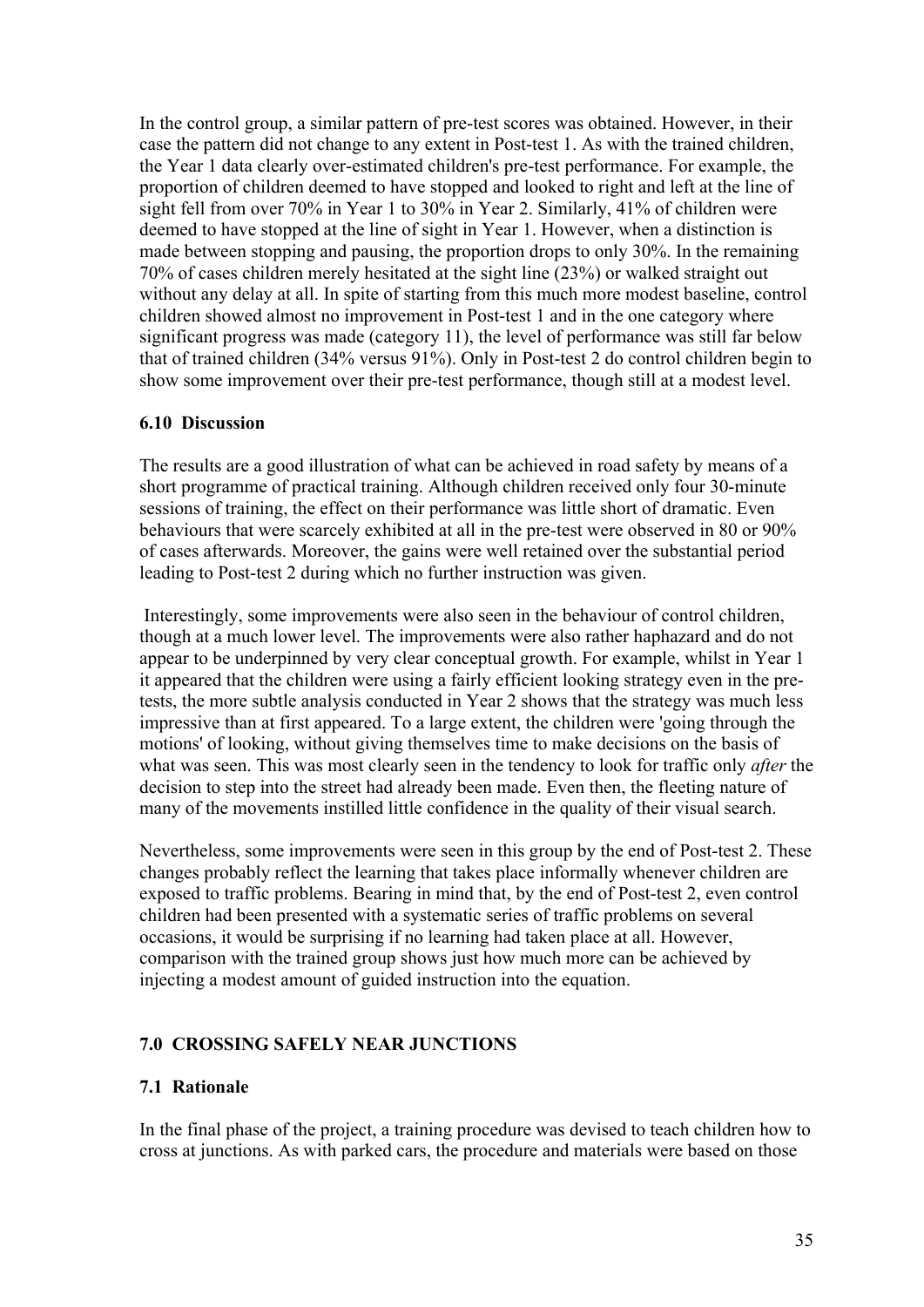developed by Rothengatter (1981). However, the original procedure did not work well in the present context and a number of modifications were introduced, especially in Year 2.

Rothengatter's procedure involved training at a standard junction (a cross-roads) and was primarily concerned with teaching children to use a systematic strategy when looking for approaching vehicles. This involved looking at the road furthest to the child's right (which might be the road behind them). They were then taught to check each subsequent street in turn as they scanned from right to left. This was intended to eliminate an inclination in young children to look for traffic haphazardly, often failing to look down certain streets in the process. The aim was to improve the child's search pattern so that there would be less chance of missing a street. Since the children were trained at a cross-roads, it was assumed they would be able to generalise to simpler intersections involving fewer streets (e.g., T junctions) because the basic procedure would be the same.

In Year 1, children were trained using this procedure (although the lack of cross-roads in Drumchapel meant that it had to be adapted to T junctions). Unfortunately, this approach proved unsatisfactory because children's performance approached 90% even in the pretests. Whilst this high level of performance (much higher than that observed by Rothengatter) might be attributed to generalisation from earlier phases of the training programme, observation of the children suggested this was not the case. For example, whilst children did, in fact, systematically look towards each street as they had been taught, it was observed that they were often unable to see down the streets properly from the chosen kerbside position. It became clear that the children were often 'going through the motions', without properly appreciating why they were doing so.

To rectify this, a series of major changes were introduced in Year 2, both to the training procedure and the evaluation. It was also felt that the original procedure did not do justice to the range of intersections that characterise the traffic environment, at least in the UK. Given the variety of forms that intersections can take, it was felt that training should not be restricted to any one example but should cover a range of them. For this reason, in Year 2 children were first introduced to relatively easy junctions and moved on to more challenging ones as the course progressed. Three categories were distinguished :

• *Simple intersections.* These consisted of T-junctions offering clear views in all directions (i.e., there were no obstructions to vision along any of the roads, provided the children positioned themselves appropriately). So long as the children employed an appropriate looking strategy, they could cross safely at the junction.

• *Hazardous intersections.* Simple intersections become much more hazardous when they are combined with additional dangerous features, such as parked vehicles, which obscure vision. The aim of training was to get children to appreciate that, even though they could *look* in all directions, they could not always *see* properly in one or more of them. The correct action in such cases would thus be to *move away* from the junction to a more appropriate location nearby.

• *Complex intersections.* These were usually staggered junctions where it would never be possible to see down all roads from a single kerbside position. Children were taught how to recognise this and then find a new location nearby where at least one of the roads would be 'eliminated'.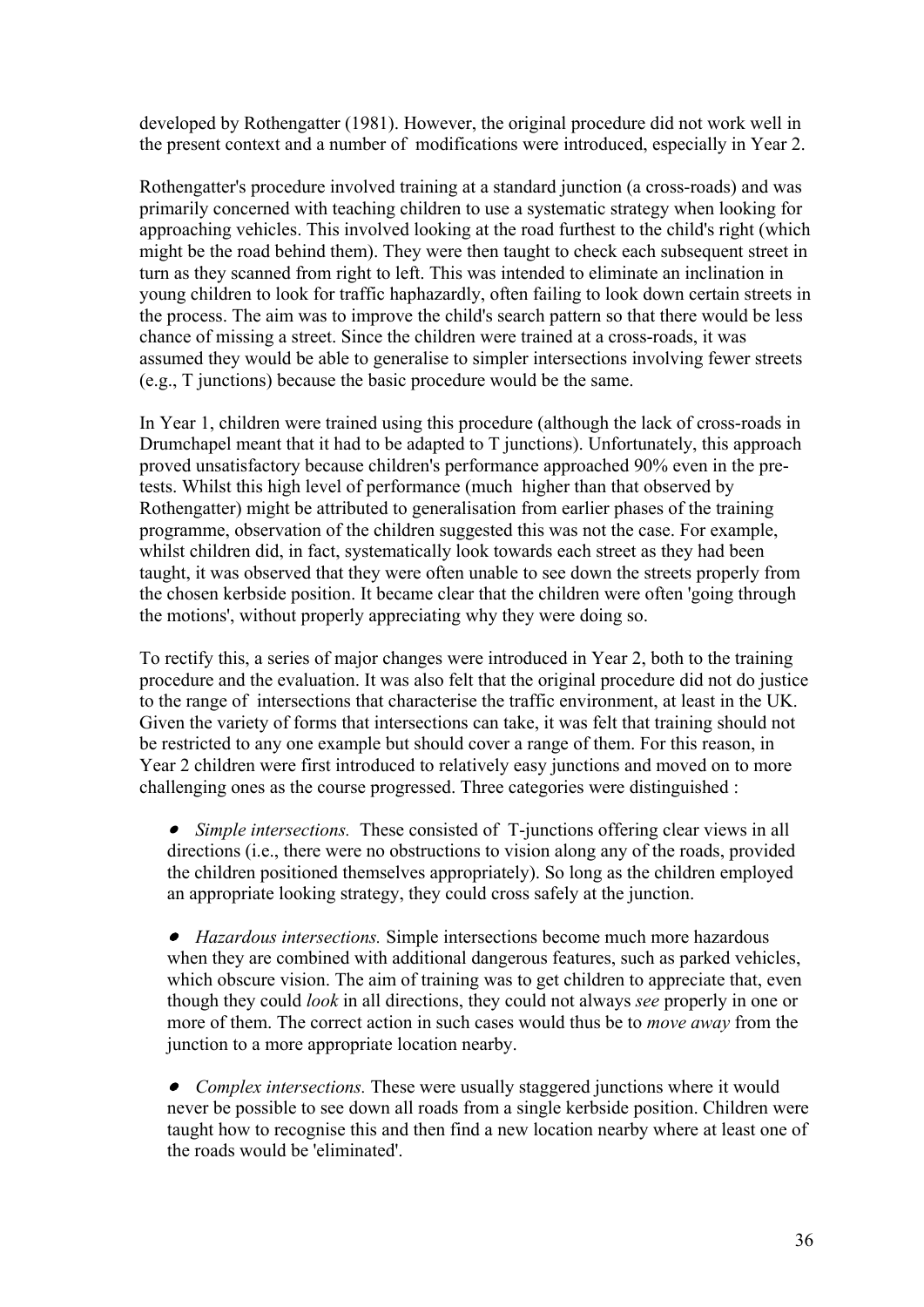Training was thus not simply concerned with improving the child's search strategy. It was equally concerned with what the child should do on the basis of what was or was not seen. The programme thus drew on elements from both the previous training phases, involving both *conceptual* elements (emphasised in safe place finding) and *strategic* elements (emphasised in the parked car training).

# **7.2 Training Aims**

- • *To teach children how to position themselves at junctions so that they can see down all roads leading to the junction.*
- • *To teach a systematic search strategy when looking for vehicles.*
- • *To teach how to find alternative sites, where crossing directly at the junction is inappropriate.*
- • *To teach how to apply these principles at different types of intersection.*

# **7.3 Training Method**

At each type of junction, the procedure involved three phases as in parked car training:

- *1. Observation* in this stage, the trainer showed children how to take up position at the kerbside and demonstrated how to search for traffic. As they did so, they explained *why* they were carrying out the various elements. If it was not possible to see clearly down all relevant streets, then a discussion was opened with the children about where a safer alternative crossing point might be found.
- *2. Practising together*  the children then tried to go through the procedure correctly, whilst the volunteer helped them with appropriate prompts and corrections. The children were also required to *say out loud* what they are doing and why.
- *3. Practising alone* Finally, each child tried to carry out the procedure without any help or prompting from the volunteer. The child's performance is scored using a Behavioural Check Sheet.

## **7.4 Setting**

Examples of the three classes of junction were sought in the streets near each school. So far as possible, these were matched for difficulty across schools. Sites earmarked for test purposes were kept separate from those used for training.

# **7.5 Training Procedure**

Since children were not required to cross roads as part of the training, they were trained in groups of three. Six sessions were scheduled, two at each of the three classes of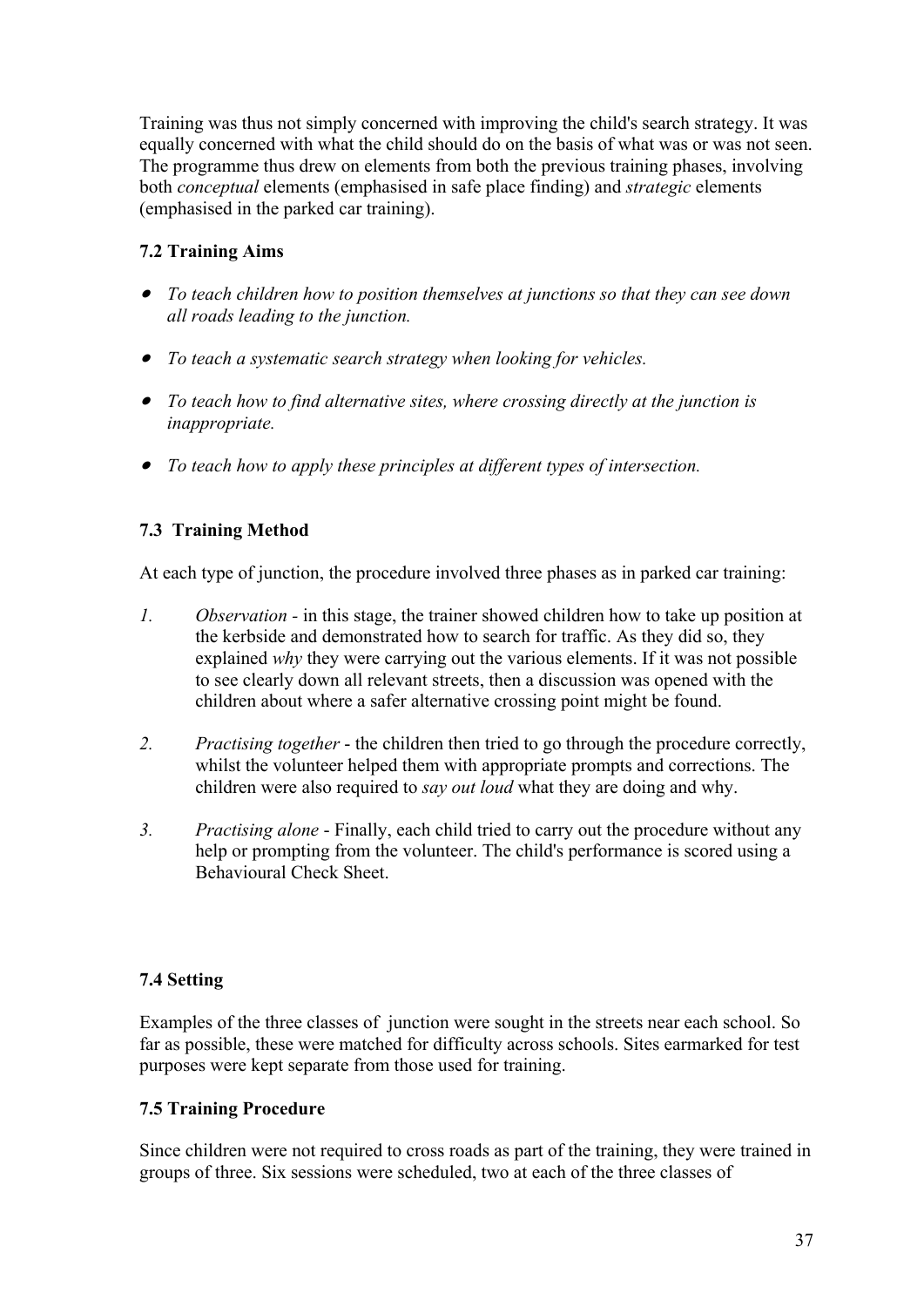intersection, although time constraints required that this be reduced to five sessions. The modified programme consisted of two 'simple' junctions, one 'hazardous' and two 'complex'. Sessions were run at approximately weekly intervals.

In each session, children visited three sites at which 4 starting points and destinations had been pre-selected. A child was selected from the group and was shown a destination on the other side of the street. This was always a short distance along the road on the far side of the junction. Similarly, the starting point was always a short distance from the corner of the junction. The child's task was to select an appropriate kerbside position from which they could see down the relevant streets; search for traffic in what they thought was an appropriate way; and indicate the route they would choose to cross the road. If it was not possible to see down all adjacent streets from the chosen kerbside position, they were expected to choose an alternative position or, if necessary, move to a different location where it would be safe to cross. Often, this meant that a more circuitous route was required to arrive safely at the destination.

At all stages, the children were encouraged to discuss possible solutions amongst themselves, with the trainer intervening from time to time to get the conversation going in an appropriate direction. The child making the basic judgements was systematically varied, with the other two acting as discussants. This meant that all children received equal amounts of practice. At no time did the children actually cross: instead, they described the routes, taking the trainer along the pavement to suitable positions.

A new half day training course was organised for volunteers so that they would have experience both of observing good teaching practice and of working under guidance with the children. As before, they received a small manual summarising the main training features for subsequent reference. Project staff monitored training sessions regularly, providing support as necessary.

# **7.6 Subjects**

In Year 1, 188 children were trained, of whom 50 were pre- and post-tested. Forty-eight control children were also tested. However, because the procedure used in Year 1 was not felt to be effective, data from this group are not presented. In Year 2, 174 children were trained, of whom 57 were tested. The second year control group consisted of 31 children. The mean age at the start of training was 6 years and 3 months.

# **7.7 Evaluation Procedure**

Before training began, children were pre-tested to obtain baseline measures of skill. In each test phase, children were asked to construct four routes that solved the problems inherent in that location. A group of control children who received no training were pre and post-tested in the same way. Both groups were balanced for gender and school but were otherwise allocated on a random basis.

# **7.8 Junction Results (Year 2)**

*7.8.1 Main Effect of Training*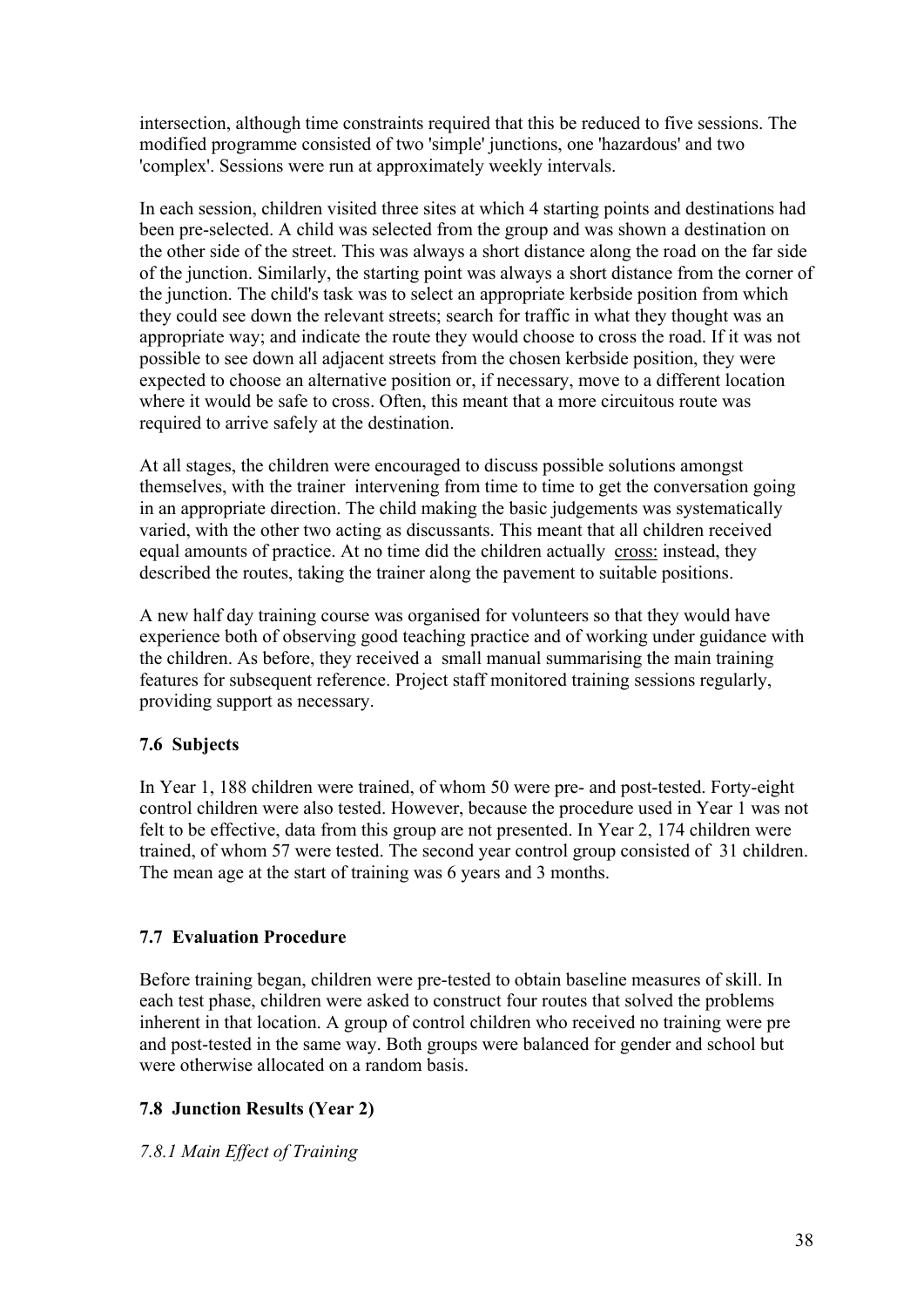Table 7.1 summarises the main trends observed in the trained and control groups before and after training. As in parked car training, it can be seen that some behaviours were exhibited from the outset. For example, almost all children spontaneously took up position at the corner opposite the destination and stopped at the kerb. Between 75% and 80% also made head movements in the relevant directions. However, it is apparent that they were often not positioned so that they could actually *see the traffic* when they did this. This happened on around 40% of occasions during the pre-test. Thus, although the children looked in the general directions from which traffic might approach, their vision was often obscured there. This is consistent with the impression previously reported in Section 6.8 that, on many occasions, the children were 'going through the motions' of looking, without understanding what they were supposed to be looking for.

|                                                          | <b>TRAINED</b>         |       |    | <b>UNTRAINED</b>              |                 |    |  |
|----------------------------------------------------------|------------------------|-------|----|-------------------------------|-----------------|----|--|
|                                                          | Pre-test Post 1 Post 2 |       |    | <b>Pre-test Post 1 Post 2</b> |                 |    |  |
| 1. Child stop at kerb                                    | 99                     | 98    | 99 | 98                            | 87              | 99 |  |
| 2. Child takes up position at<br>the corner              | 93                     | 92    | 94 | 94                            | 91              | 94 |  |
| <b>3.</b> Position chosen offers a<br>clear view         | 59                     | $73*$ | 76 | 65                            | 60              | 66 |  |
| 4. Child looks for traffic<br>appropriately              | 81                     | 99*   | 94 | 76                            | $94*$           | 89 |  |
| <b>5.</b> Child repeats looking<br>sequence.             | 74                     | 82    | 71 | 52                            | 34 <sup>†</sup> | 41 |  |
| <b>6.</b> Child finds a safe route to<br>the destination | 68                     | $82*$ | 81 | 58                            | 57              | 51 |  |

#### **Table 7.1 Proportion of children exhibiting the target behaviours during crossing at junctions before and after training (Year 2)**

#### **\* = improvement in Post-test 1 is significant**

#### Ü **= decrement in Post-test 1 is significant**

After training, however, significant improvement can be seen. For example, whereas before training 81% of children looked in the correct directions for traffic, this increased to 99% following training. In addition, whilst only 59% could actually see the traffic in all directions when they did this (because of taking up an inappropriate position at the roadside), this improved to 73%. By contrast, although control children also made more head movements after training (94% versus 76%), these were even less likely to enable them to see approaching traffic than in the pre-test. Control children were also much less likely to repeat their observations before launching into action and the route subsequently proposed for crossing to the destination was much less likely to be safe.

These trends were confirmed by a set of two way ANOVAs conducted on each question separately and followed up with appropriate post-hoc comparisons. Categories 1 and 2 were omitted from the analysis as the differences are clearly non-significant. The results are summarised in Table 7.1. In spite of starting from high baselines in every case, trained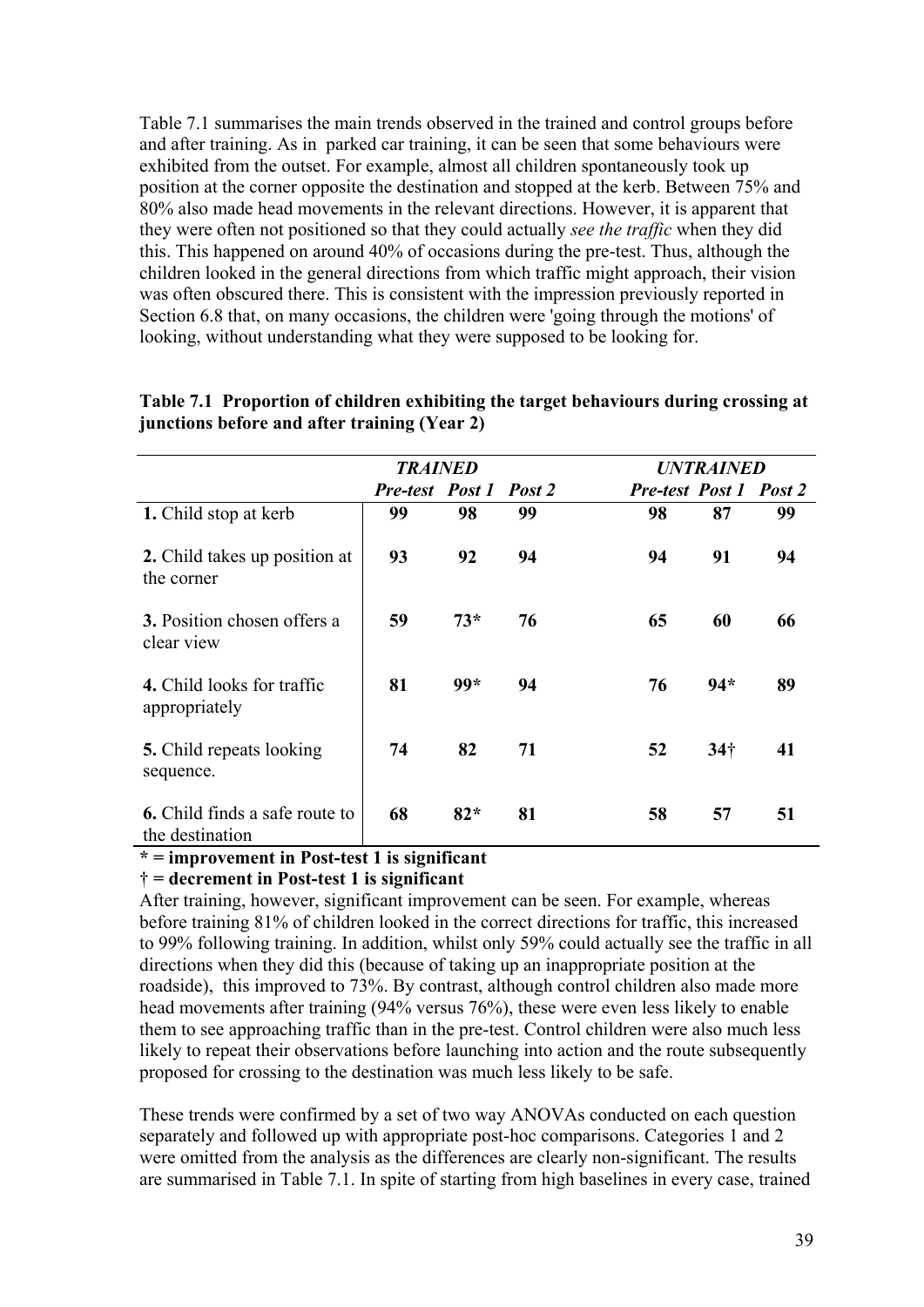children were still significantly more likely to take up positions offering a clear view; to use an appropriate and systematic search strategy when looking for vehicles; and to find a safe route to the destination. By contrast, although control children started from a lower baseline in all but one case (and therefore had more room for improvement), only in category 4 (looking in the appropriate directions for traffic) did they do significantly better than in the pre-test. However, this can scarcely be considered an improvement, because the scores in category 3 show that the children were no more likely to have taken up a position offering a clear view. Thus, although more likely to make head movements in the appropriate directions, they were no better able to see anything as a result. They were also significantly *less* likely to repeat the looking sequence in order to check their original judgements. Perhaps not surprisingly, there was no improvement in the number of safe routes chosen to reach the destination. These findings proved robust, with none of the differences between Post-tests 1 and 2 approaching significance.

The results, then, show that junction training leads to a number of improvements in children's behaviour. Trained children position themselves better so as to see down the various roads from which traffic might come; employ a better visual search strategy; are more likely to double check by repeating the visual search before committing themselves to action; and are more likely to propose a safe route to the destination.

## *7.8.2 Effect of previous training on pre-test performance at junctions*

Notwithstanding these differences, a striking feature of Table 7.1 is the remarkably high standard achieved by both groups, even in the pre-tests. This was the case even though junctions are widely regarded as complex and demanding structures. The performance is certainly higher than that reported in previous studies (e.g., Rothengatter, 1981; van der Molen, 1983). This raises the possibility that there may have been some generalisation from earlier phases of the programme. The study was, of course, intended to be hierarchical and it was assumed that the earlier phases would pave the way for later training. This would particularly apply to the relationship between safe places training and junction training, where finding alternative crossing sites was often required.

In fact, the data permit a partial test of this possibility because some children who received junction training had not, in fact, undertaken the earlier, safe places training. Similarly, whilst some of the control children had received no previous training at all, many of them had received at least some previous safe places or parked car training. This had the fortunate effect of making it possible to examine, to some extent, the effect of earlier phases of the programme on performance in later phases.

## **Table 7.2. Proportion of children exhibiting the target behaviours in junction pretest as a function of previous training**

|                                                    | 4-6 safe<br>place sessions<br>$(N=15)$ | No previous<br>training<br>$(N=14)$ |
|----------------------------------------------------|----------------------------------------|-------------------------------------|
| <b>3.</b> Position chosen offers a<br>clear view * | 72                                     | 55                                  |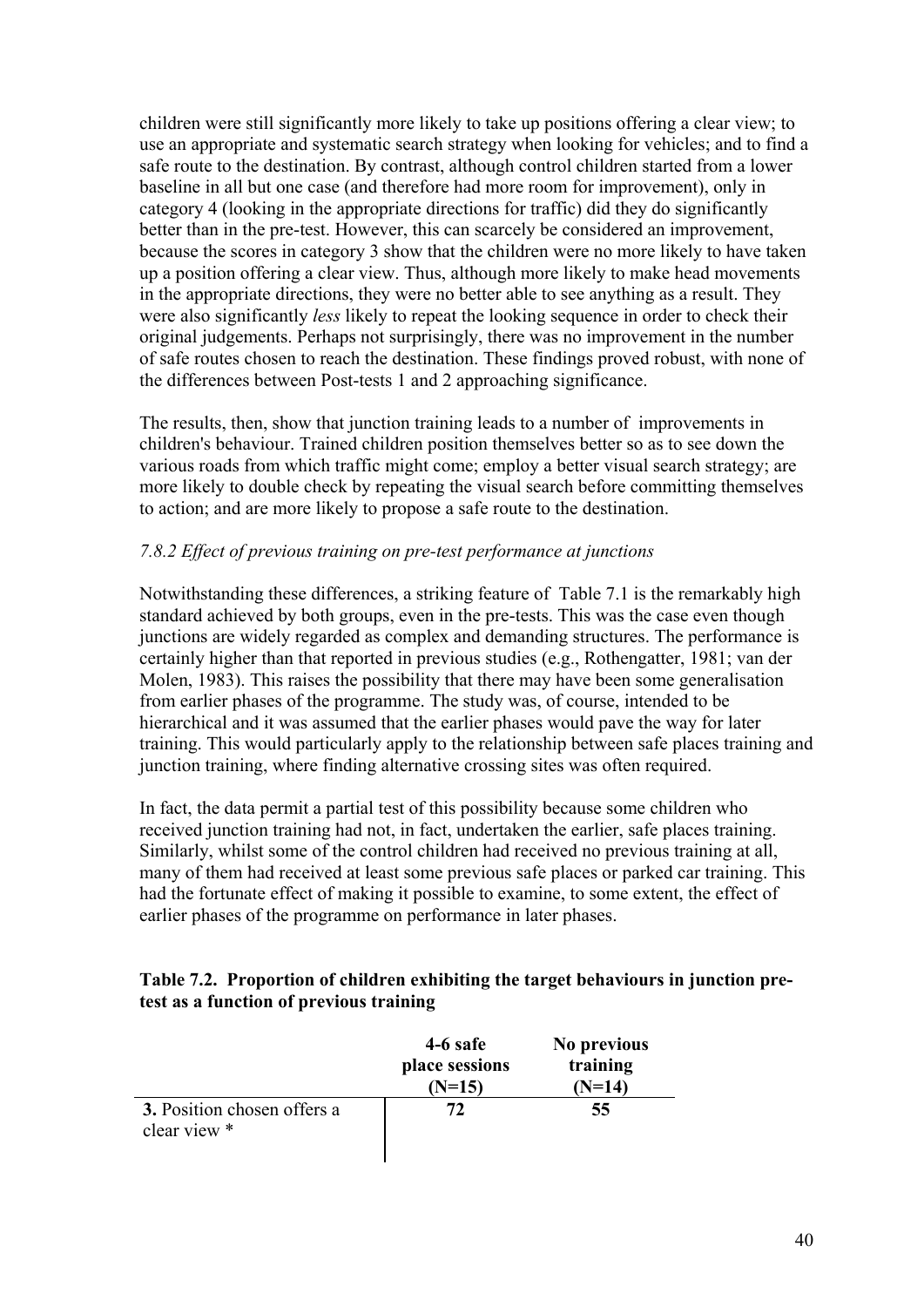| 4. Child looks for traffic<br>appropriately *              | 90 | 66 |
|------------------------------------------------------------|----|----|
| <b>5.</b> Child repeats looking<br>sequence.               | 60 | 48 |
| <b>6.</b> Child finds a safe route to<br>the destination * | 79 | 52 |

**\* = difference between groups is significant** 

Table 7.2 therefore examines the pre-test scores achieved in crossing at junctions as a function of whether or not safe places training had previously been received. The trends turn out to be in line with the prediction. In every case, the pre-test performance of children who had received safe places training the previous year is higher than in children who had not received it. In three cases, these differences turned out to be statistically reliable. These are interesting results, because in two cases (3 and 6) the action sequences are precisely those where one would most expect to find transfer from the earlier safe places training. Indeed, that course laid great stress on finding roadside positions offering an unobstructed view of traffic and on constructing routes that would link such positions. However, the safe places training took place in rather different contexts and over a year previously. That young children should apparently make the connection to the new task when no deliberate attempt was made by trainers to emphasise these links, is further evidence both of the robustness of the original training and of the possibility that significant transfer of learning can take place when children are given meaningful problems to solve in realistic contexts. An experimental study systematically varying the amount of previous training received by different groups of children would be needed to establish clear evidence of transfer of learning. The pattern of findings certainly suggest that such an investigation would be worthwhile.

## **8.0 OBSERVATIONS OF PEDESTRIAN ACTIVITY**

An issue that arises in the context of any road safety education programme is the extent to which children's behaviour changes as a result. Many programmes based on knowledge acquisition, for instance, do improve children's knowledge but do not necessarily lead to changes in children's behavioural judgements when faced with concrete traffic situations (Rothengatter, 1981; Thomson *et al.,* 1996). The present programme sought to overcome this problem by focusing directly on children's behaviour from the outset and the evaluation shows that their behaviour did indeed improve, at least when tested in the company of adults. This represents a significant step forward in the long-term process of preparing children for independent travel, because it shows that the children now possess capacities which they previously did not possess. Even if they have some way yet to go to reach adult levels of competence, the results suggest that the programme lays a sound foundation from which further learning could realistically be expected to progress. The results do *not* imply that the children are capable of deploying the skills to a level that would make independent travel permissible. Nor do they imply that the children could yet to be relied on to use their new-found skills in a mature way if left to their own devices at the roadside. The programme is therefore to be seen as part of a long-term process aimed at preparing children for *future* independent travel. For this reason, in all communication with parents great stress was laid on the need to continue to protect their children and to accompany them in accordance with government guidelines.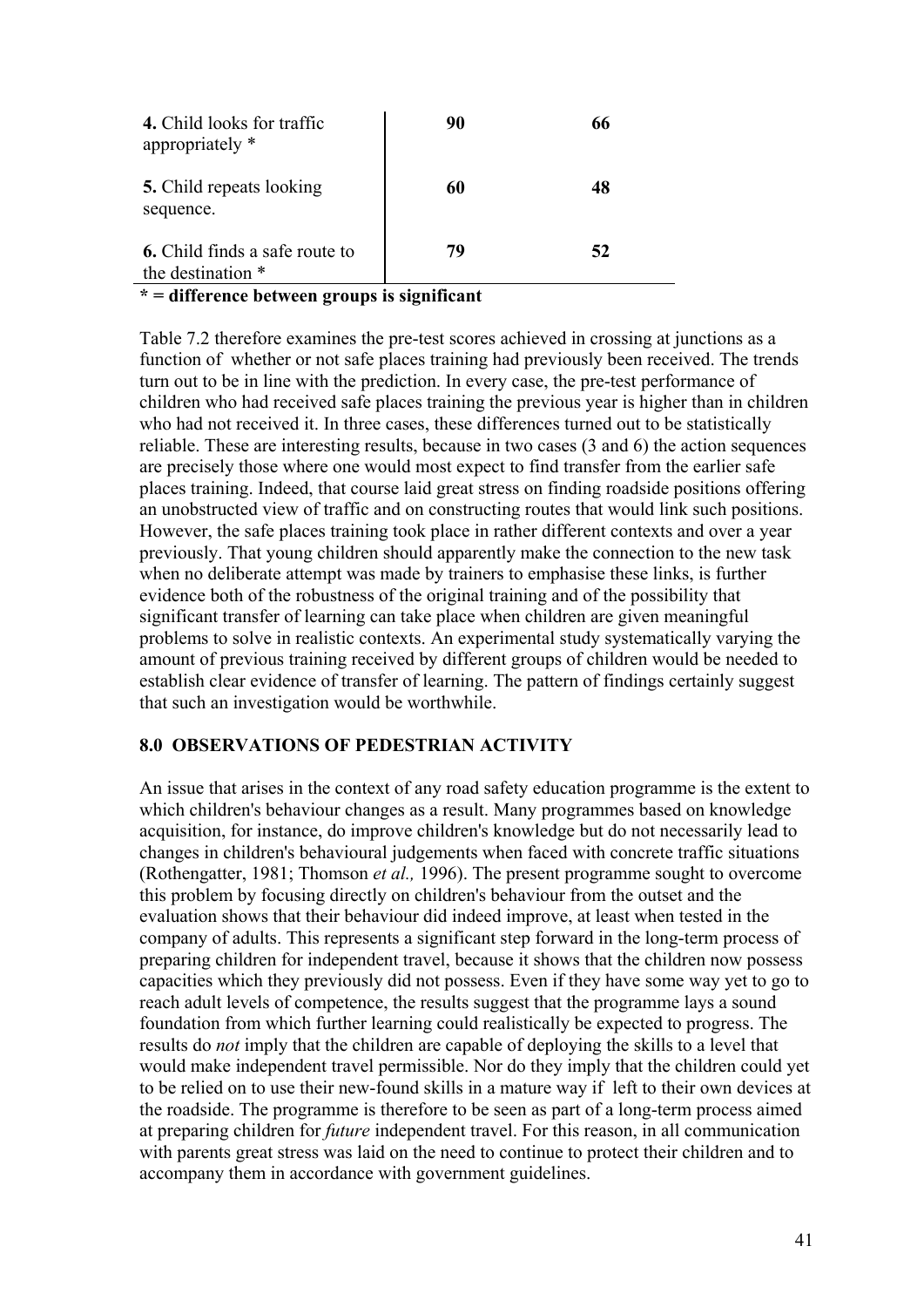Nevertheless, it is not uncommon to come across young children out on their own, even at six years of age, and it was felt important to assess the extent to which children from the programme were, in fact, permitted access to traffic. If, for example, parents mistakenly believed that their children were now sufficiently competent to be allowed greater freedom on the road, this would have important implications for the programme. Indeed, such misguided beliefs could even lead to an *increase* in casualties rather than a reduction.

For these reasons, it was decided to carry out a series of observations throughout the Drumchapel area aimed at assessing the extent to which children from the programme were allowed to walk to school alone and, if they were, what their standard of behaviour would be. The journey to and from school was selected for two reasons. Firstly, there already exists a body of data concerning the behaviour of children on school journeys (van der Molen, 1983). This data would prove useful for comparative purposes. Secondly, in order to gain an acceptable amount of data it is necessary to record at sites and times of day when a significant number of children can be observed. The periods between 8 and 9 a.m. and 2.30 to 4.00 p.m. are especially valuable in this.

Accordingly, a set of sites was identified in the streets near each school where a significant number of children could be observed to pass at school times each day. The sites were selected with two aims in mind. Firstly, they should we close to roadside locations where the children's acquired skills could be put into practice. Secondly, they would permit unobtrusive filming so that the observed roadside behaviour would be natural. Positions were thus sought in streets where significant numbers of parked cars were regularly parked; in the vicinity of junctions; and close to dangerous locations, such as bends or hills, where these existed near the schools.

The search for locations where unobtrusive filming could be carried out proved arduous. As is common in areas of this kind, Drumchapel residents are suspicious of and occasionally aggressive towards strangers found filming in the area. Even when the purpose behind the filming was explained, the explanation was often found unacceptable or was simply not believed (researchers were always able to identify themselves and the purpose of the filming). In addition, there was felt to be a significant risk to researchers, especially women, found carrying expensive pieces of equipment around certain areas on a regular basis. For these reasons, it was eventually decided that filming would have to be done from a car. In practice, this proved a reasonable solution since the car could often be parked near a suitable location; filming was rendered reasonably unobtrusive; and the vehicle offered researchers a degree of security. It did not, however, stop suspicious neighbours emerging to complain about the researchers' behaviour on a number of occasions. In the end, it was decided that the unobtrusive observations were more likely to undermine the goodwill generated by the project than they were to extend it, and it was decided to cease filming. However, this decision was delayed until a set of recordings had been made which, it was felt, captured the daily behaviour of children going to school, such that filming was becoming repetitive.

Recordings were made at 20 separate locations on 25 separate days, spread out over a period of approximately seven weeks. This period was located during the final six months of the project, by which time children from Year 1 would have completed the whole programme and children from Year 2 would have completed most of it. Filming took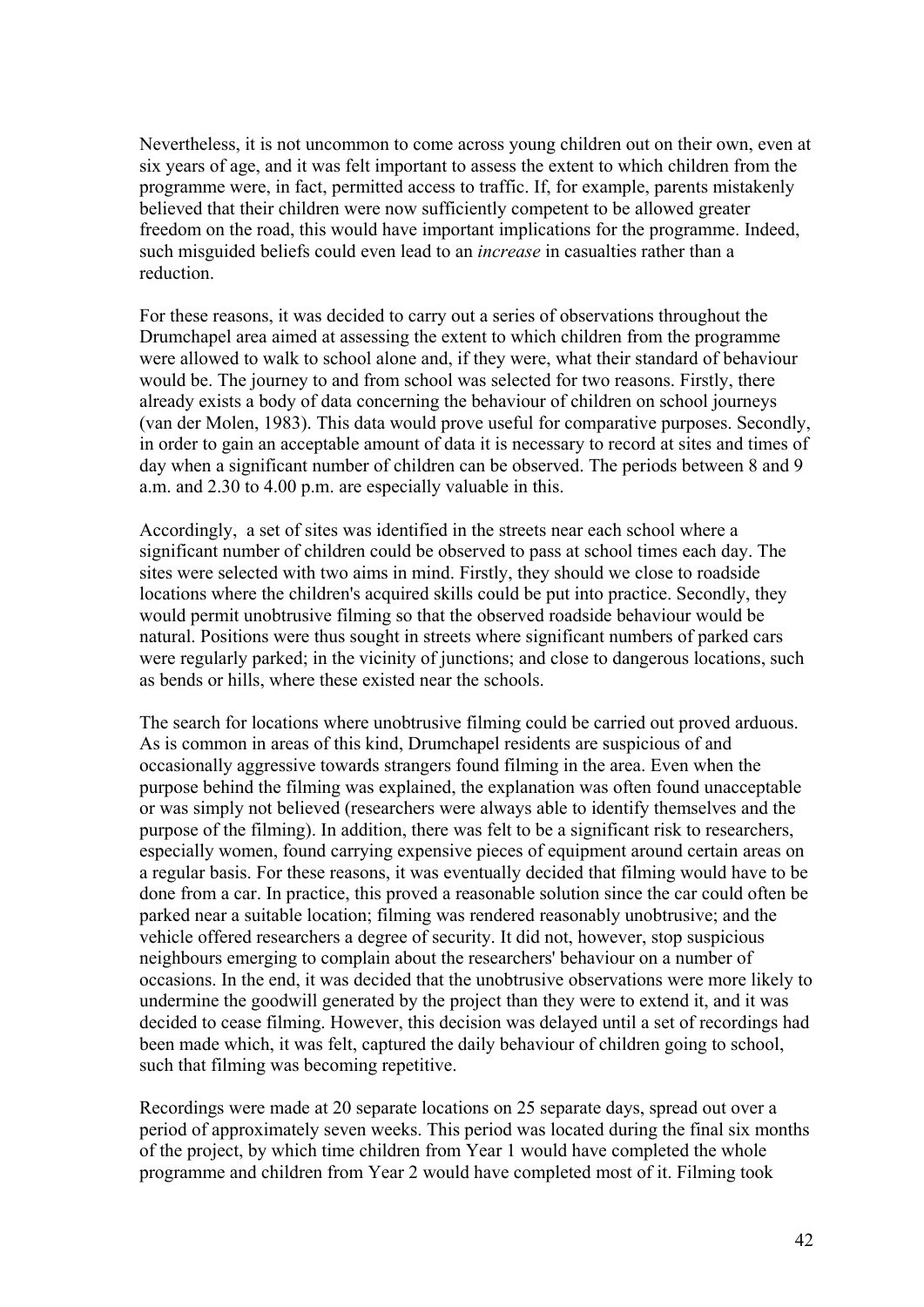place both in the morning and afternoon, often at more than one location. After each session, the recording was scrutinised in order to identify known children and/or parents. Project staff (who had day to day contact with the children) were consulted in this. Several hundred examples of road crossing were obtained in this way. A significant number of additional crossings were captured which could not easily be analysed because of weather conditions, obscuring traffic and similar factors.

Two findings of particular note emerged from these observations. Firstly, in all the recordings, we never found a single example of a trained or control child walking to or from school alone. Examples were certainly found of children being accompanied by parents or by groups of older children. However, there was no evidence that significant numbers of 5 and 6 year-old children were permitted to travel to school unaccompanied. This finding stands in contrast to that reported in Holland by van der Molen (1983), who was able to make a detailed appraisal of children's behaviour on such journeys following a traffic education programme.

 It is not clear how this discrepancy should be accounted for. One factor may be the general decline in the proportion of children of all ages who walk to school - a decline that is likely to have accelerated in the period since the research reported by van der Molen was undertaken (Hillman, Adams and Whitelegg, 1990). However, Drumchapel children are less likely to be driven to school than children in many other areas (the car ownership rate is approximately half that of Glasgow as a whole). It is therefore possible that awareness of traffic risk in the area (emphasised not only by the present project but by the active programme of traffic calming in the area) may have produced a relatively high level of accompaniment, at least relative to Holland in the late 70's and early 80's. Other contemporary concerns, such as the fear of abduction, may also be a contributory factor.

A further interesting finding was that many examples were found of volunteers accompanying their children to school. It was decided to raise this with volunteers at the monitoring sessions, which were held regularly throughout the programme. Contrary to the concern raised earlier in this section, volunteers showed no inclination to overestimate their children's competence as a result of having undertaken the programme. On the contrary, they claimed to have become increasingly aware of the risks posed by traffic and of their children's limited ability to deal with them. This occurred even though the programme was actively designed to enable volunteers to see the progress made by children as clearly as possible (e.g., by means of the Behaviour Check Sheets). A similar effect has been reported by other researchers following parent/child traffic education programmes (Rothengatter, personal communication). There is thus no evidence that parents were inclined to permit their children greater freedom on the road as a result of having undertaken the programme. Indeed, the evidence seems rather to the contrary.

Too much emphasis should not be placed on data derived from unobtrusive observations since, inevitably, they are based on a highly restricted sample of reality. Such data are most valuable when used to supplement data gathered in other ways, or when compared to other sets of observations made elsewhere. However, the pattern was consistent over a large number of observations made at a relatively large number of sites on many different days. It seems possible to be optimistic about the effect that the training had, at least on those parents who became actively involved in it. In general, their attitude towards their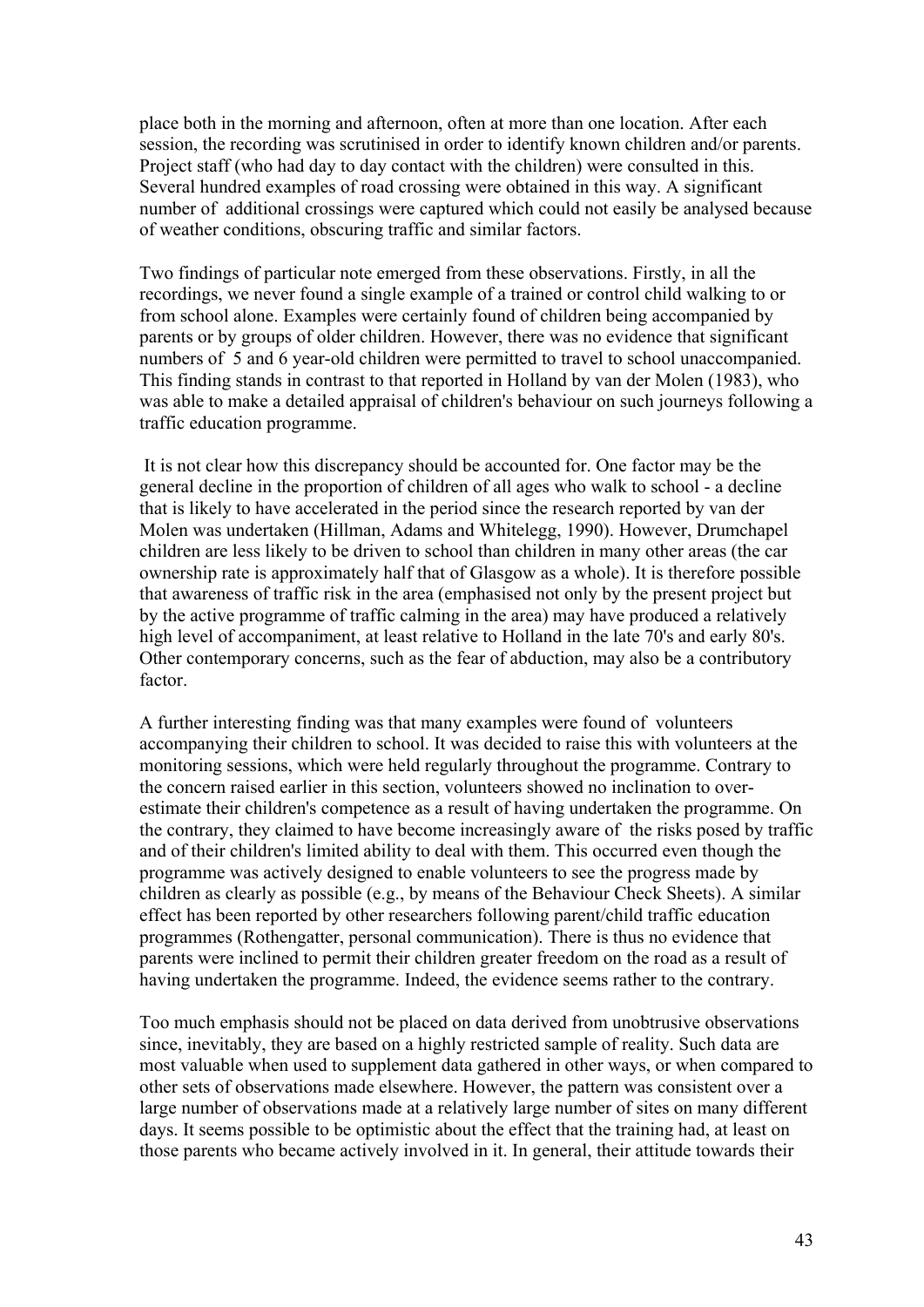children's capabilities seems to have become *more* rather than less realistic as a result of participating in the project.

## **9.0 SUMMARY AND CONCLUSIONS**

Taken as a body, the results would seem to provide strong evidence that the programme is effective in improving the traffic judgements of children as young as five years. The ability to find safe routes through the traffic environment; acquiring a strategy for crossing at parked vehicles; and learning to deal appropriately with a variety of different kinds of intersection have been shown to improve substantially following training. By contrast, control children showed only a modest amount of improvement. In fact, the level of skill seen in the trained children (aged 5-6 years) is several years in advance of what could normally be expected of children in this age range. It should also be noted that the improvements were achieved on the basis of between four and six training sessions, each lasting only half an hour. It might reasonably be asked how much further improvement could be expected simply by increasing this modest amount of training.

## **9.1 The Effectiveness Of Parents As Trainers**

 It is equally clear that parental volunteers from within the local community are capable of playing a fundamental role in the road safety education of children. Our volunteers were not selected on the basis of having any particular 'qualifications' to become trainers, other than an interest in the safety of children in Drumchapel. The results show that, when given clear instruction as to what they are supposed to be doing and why, volunteers can achieve impressive results. Indeed, the level of success achieved by the Drumchapel group of volunteers is virtually identical to that achieved in similar training programmes run by highly-qualified 'expert' trainers. Figure 8.1 shows the data from the safe place finding phase of the present study in comparison to data from an earlier study where training was conducted by highly qualified trainers (Thomson *et al.*, 1992). Although the 'experts' trained children in larger groups of five rather than three, the overlap in effectiveness is striking. It appears that parents from vulnerable communities are indeed capable of

#### **Figure 8.1. Effectiveness of parent volunteers versus 'experts' in training children to find safe routes to cross the road**

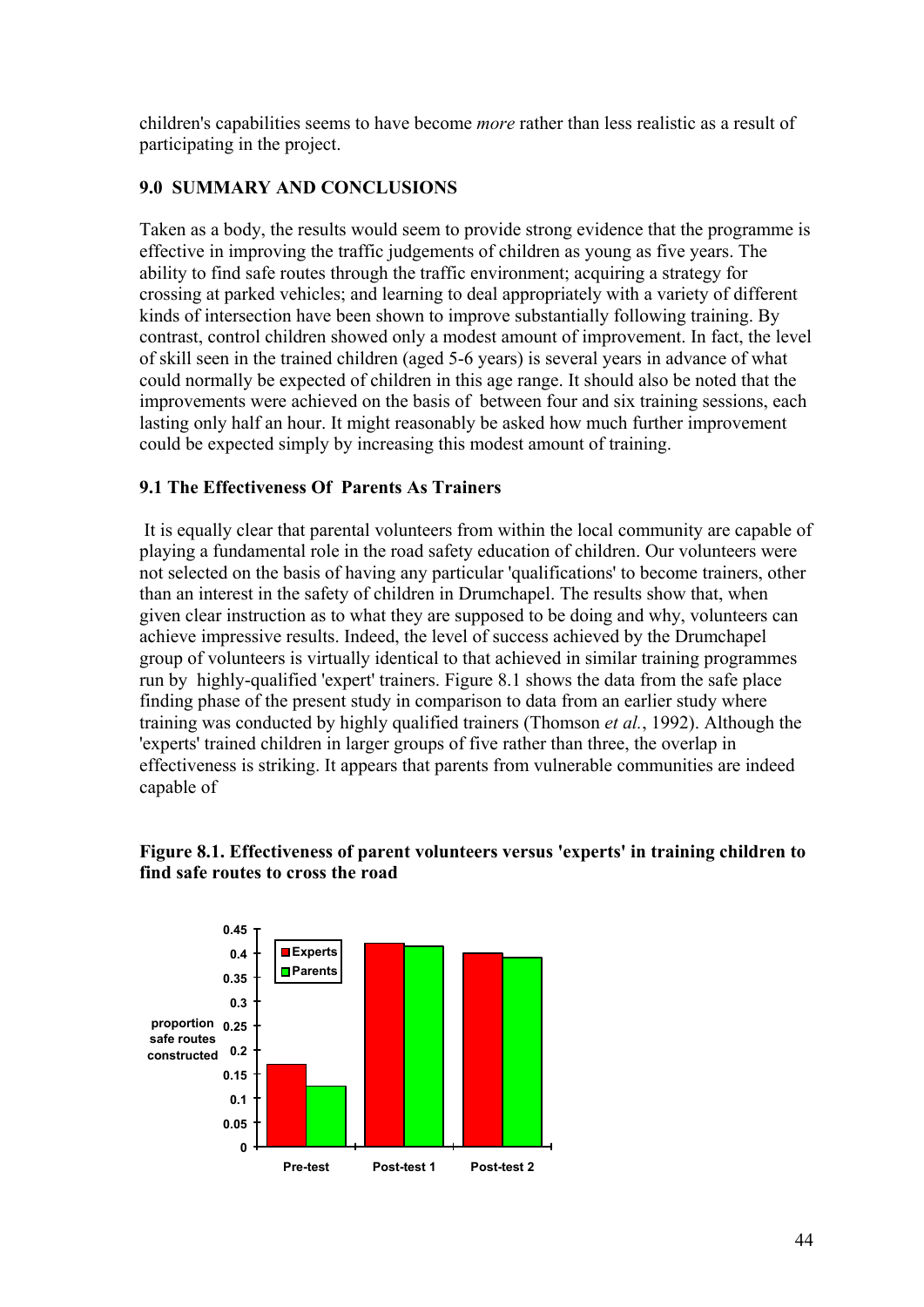improving children's skills, provided they have themselves received proper training and fully understand what they are trying to achieve. This suggests that community-based approaches may have considerable potential as a means of extending current road safety provision, especially in relation to the crucial component of practical roadside experience.

# **9.2 Conclusion**

In summary, the programme seems to have been rather successful. Notwithstanding the commitment and responsibilities involved, the project succeeded in attracting a very large number of volunteers, most of whom were prepared to devote several weeks to it. Although few volunteers remained active throughout the whole two years of the project, a significant number assisted in more than one training block and a regular stream of new recruits filled the gap produced by those dropping out. To our great surprise, we found no evidence of a ceiling to volunteer recruitment as the project developed. In fact, at the time of writing a further group of 36 volunteers have come forward to participate in what will be a final phase of training before responsibility is passed to the local authority. It is notable that many volunteers have expressed a concern to ensure that the work of the project continues to run smoothly as the project enters this new phase, and have offered to take an increasingly active role, not just in recruiting, but in helping to train new volunteers. It remains to be seen how best this accumulated experience and goodwill can be deployed in advancing the work of the project.

Of course, there remains much room for development and further skills both could and should be introduced in continuation of the current programme. An obvious example is the visual timing skills that are required when older children begin to venture on to busier roads (Lee, Young and McLaughlin, 1984; Demetre, Lee, Pitcairn, Grieve, Thomson and Ampofo-Boateng, 1994). Such training would be a logical extension of the present project. A range of other activities could be employed, both to reinforce the learning that has already been achieved and to promote further development. Nevertheless, the present group of skills constitutes a coherent package that fits together in a logical and progressive way. It would seem appropriate to consider ways of refining the programme into a package for the use of professionals who might wish to introduce similar schemes elsewhere. We have recently attempted to do this in a manual written for road safety professionals (Thomson, 1996b). We hope this will of some assistance to those who are interested in promoting community approaches to traffic safety.

# **10. ACKNOWLEDGEMENTS**

The authors particularly wish to thank the following: Deirdre O'Reilly of the Department of Transport for her support and encouragement throughout the project; Gavin Lord for his support in securing the original funding; Gordon Harland of the Transport Research Laboratory for thoughtful comments on an earlier draft of the report; Alison Motion, Janice Docherty and Chris Dodds for running the project and for devoting so much time to the testing programme; and John Crotty and John McManus for helping to set up the project and for serving on the Management Committee. We extend a very special expression of gratitude to Councillor Charles Gordon of Strathclyde Regional Council for his unfailing support and enthusiasm at all stages. Without him, the project would simply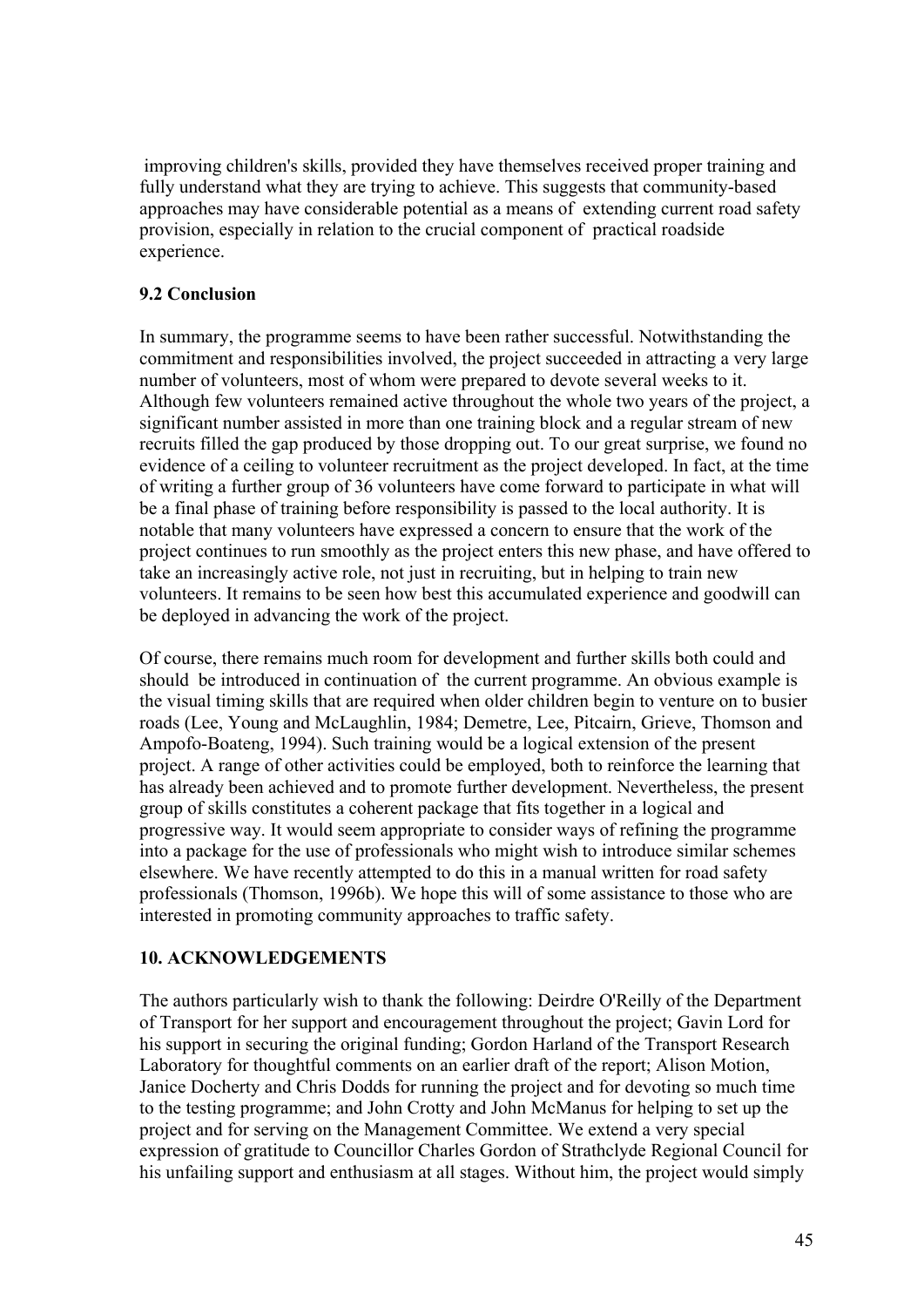never have happened. We also thank the head teachers and class teachers of the primary schools of Drumchapel for their support and for tolerating our intrusions; and the parents and children without whom the project could not have taken place. Above all, we thank the volunteers who devoted so much time, energy and enthusiasm to the project, all in the hope of making Drumchapel a safer place. To them we dedicate the report.

Funding for the project was provided by the Department of Transport, the Drumchapel Initiative, and Strathclyde Regional Council to whom we express our sincere appreciation.

The authors wish to thank the following groups and organisations for their support: Department of Transport Drumchapel Initiative Drumchapel Initiative Management Group Drumchapel Community Organisations Council Strathclyde Regional Council Strathclyde Region Roads and Transportation Sub-Committee Strathclyde Region Department of Education Strathclyde Region Department of Roads Strathclyde Region Road Safety Education Advisory Group Strathclyde Police

## **11. REFERENCES**

Ampofo-Boateng, K. & Thomson, J. A. (1991): Children's perception of safety and danger on the road. *British Journal of Psychology*, **82**, 487-505.

Ampofo-Boateng, K., Thomson, J. A., Grieve, R., Pitcairn, T., Lee, D. N. & Demetre, J. D. (1993): A developmental and training study of children's ability to find safe routes to cross the road. *British Journal of Developmental Psychology*, **11**, 31-45.

Bandura, A. (1977): *Social Learning Theory*. Englewood Cliffs: Prentice-Hall. Bryan-Brown (1995): *The Effectiveness of the Eastern Region Children's Traffic Club*. Crowthorne: Transport Research Laboratory Report RR 99.

Deutsche Verkehrssicherheitrates (DVR) (1990): *So Geht's: Elternbroschüre "Kinder Als Fuflg‰nger".* Bonn: DVR.

Demetre, J. D., Lee, D. N., Pitcairn, T. K., Grieve, R., Thomson, J. A. & Ampofo-Boateng, K. (1992): Errors in young children's decisions about traffic gaps: Experiments with roadside simulations. *British Journal of Psychology*, **83**, 189-202.

Demetre, J. D., Lee, D. N., Grieve, R., Pitcairn, T. K., Ampofo-Boateng, K. & Thomson, J. A. (1993): Young children's learning on road-crossing simulations. *British Journal of Educational Psychology*, **63**, 348-358.

Demetre, J.D. & Gaffin, S. (1994): The salience of occluding vehicles to child pedestrians. *British Journal of Educational Psychology,* 64, 243-51.

Gerber, D., Huber, O. & Limbourg, M. (1977): *Verkehrserziehung in Vorschulalter*. Cologne: Wolters Noordhoff.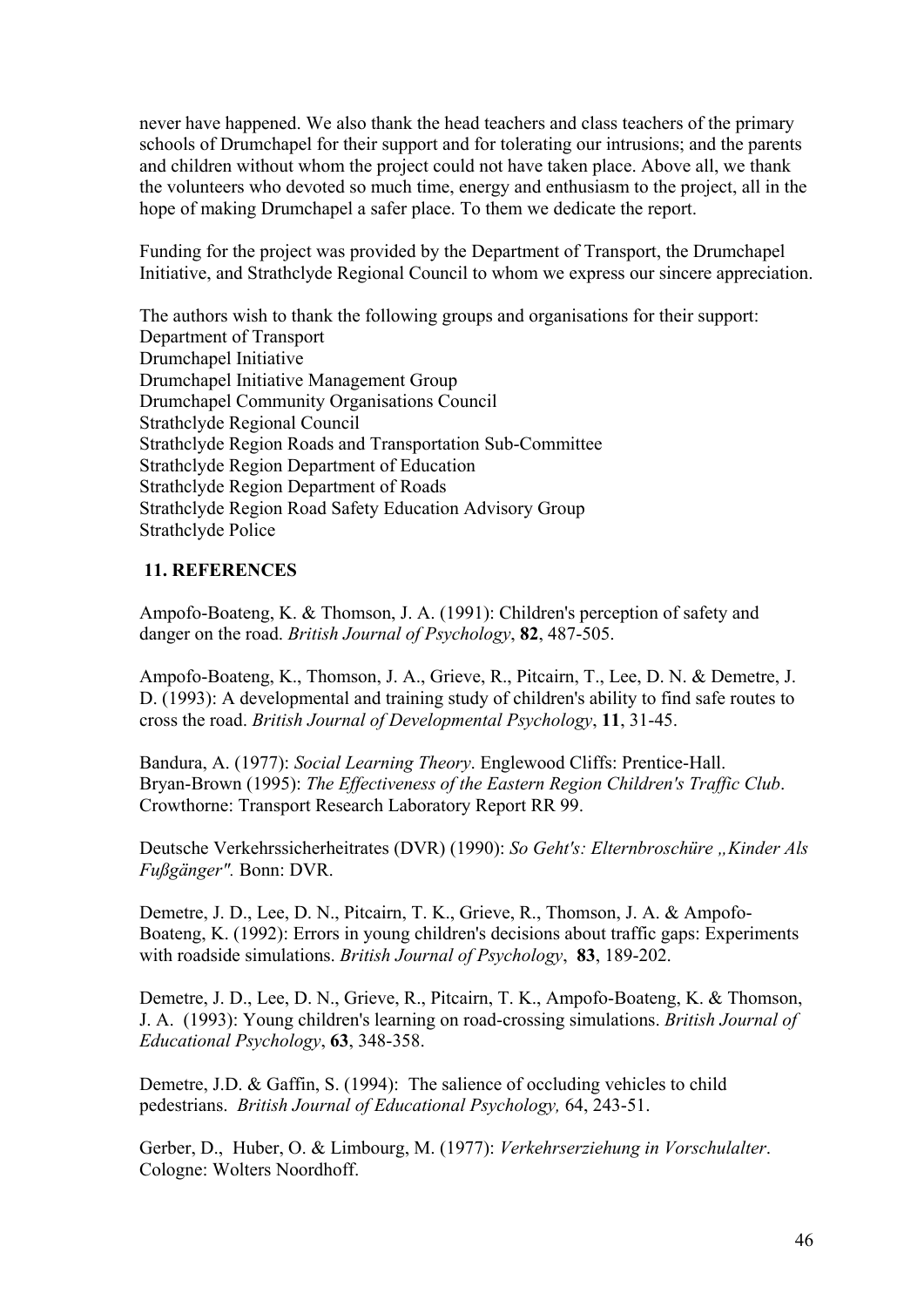Hillman, M., Adams, J. and Whitelegg, J. (1990): *One False Move.....A Study of Children's Independent Mobility*. London: Institute for Policy Studies.

Lee, D. N., Young, D. S. & McLaughlin, C. M. (1984): A roadside simulation of road crossing for young children. *Ergonomics*, **17**, 319-330.

Molen, H. H. van der (1983): *Pedestrian Ethology.* Groningen: University of Groningen, Netherlands.

Roberts, H. Child accidents at home, school and play. In Gillham W and Thomson JA (eds.) *Child Safety: Problem and Prevention from Preschool to Adolescence*. London: Routledge, 1996.

Rothengatter, J. A. (1981): *Traffic Safety Education for Young Children*. Lisse. Swets and Reitlinger.

Rothengatter, T. (1984): A behavioural approach to improving traffic behaviour of young children. *Ergonomics*, **2**, 147-160.

Schagen, I. van (1985): Crossing at junctions: Experimental application of a road safety module for primary schools. In R. A. de Bruin (Ed.), *Traffic Research Centre Annual Report 1985*. University of Gronigen: Netherlands.

Schagen, I. van (1988): Training children to make safe crossing decisions. In: Rothengatter, J.A. and de Bruin, R.A. (eds.) *Road User Behaviour:Theory and Practice*. Assen: Van Gorum.

Schagen, I. van and Rothengatter, J. A. (1986): Crossing at intersections. In *Proceedings of the 13th ARRB/5th REAAA Conference*, 50-56. Sydney, Australia.

Schioldborg, P. (1974): *Children, traffic and traffic training: An analysis of the children's traffic club.* Unpublished report, Psychological Institute, University of Oslo, Norway.

Thomson, J. A. (1991): *The Facts About Child Pedestrian Accidents*. London: Cassell.

Thomson, J. A., Ampofo-Boateng, K., Pitcairn, T., Grieve, R., Lee D. N. & Demetre, J. D. (1992): Behavioural group training of children to find safe routes to cross the road. *British Journal of Educational Psychology*, **62**, 173-183.

Thomson, J.A. (1994): Development of pedestrian skills in young children by means of practical training. In Grayson G. & Lester, J. (eds.) *Behavioural Research on Road Safety*. Crowthorne: TRL.

Thomson, J. A. (1996a): Developing safe route planning strategies in young child pedestrians. *Journal of Applied Developmental Psychology*, in press.

Thomson, J.A. (1996b): *Kerbcraft: a Manual for Road Safety Professionals*. London: Department of Transport, in press.